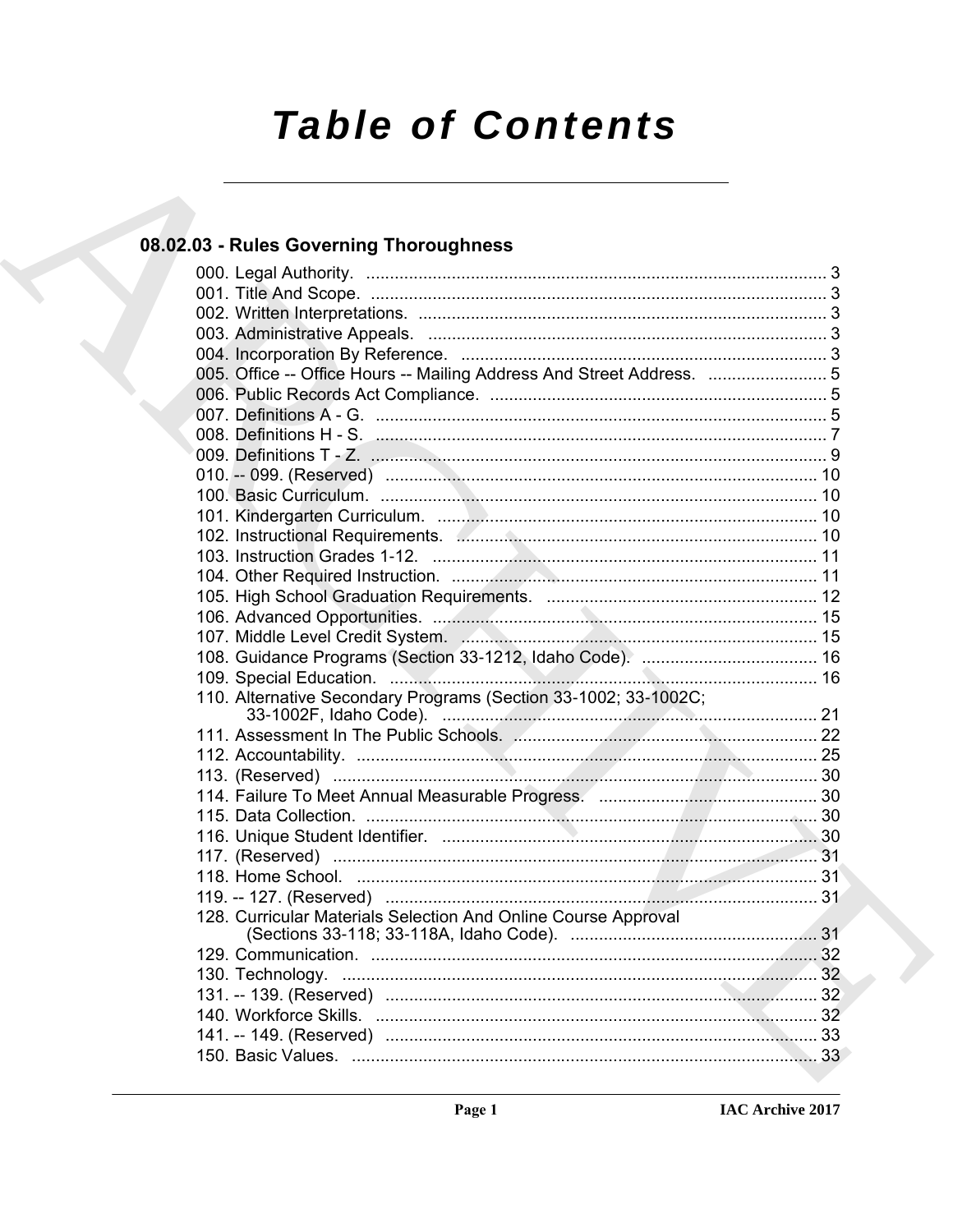### Table of Contents (cont'd)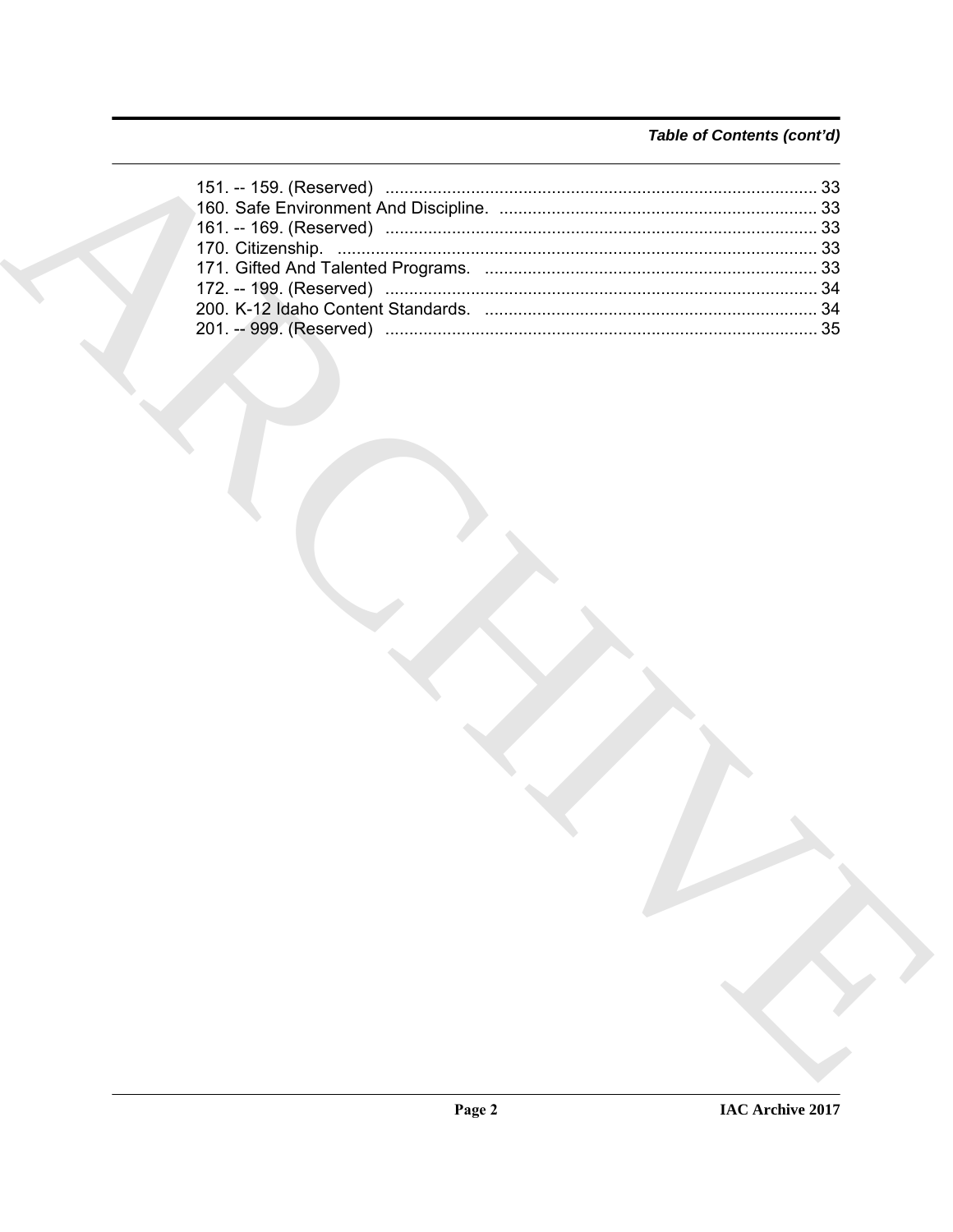#### **IDAPA 08 TITLE 02 CHAPTER 03**

#### **08.02.03 - RULES GOVERNING THOROUGHNESS**

#### <span id="page-2-1"></span><span id="page-2-0"></span>**000. LEGAL AUTHORITY.**

#### <span id="page-2-2"></span>**001. TITLE AND SCOPE.**

- **01. Title**. These rules shall be known as IDAPA 08.02.03 "Rules Governing Thoroughness." (4-5-00)
- **02. Scope**. These rules shall govern the thorough education of all public school students in Idaho.

#### <span id="page-2-3"></span>**002. WRITTEN INTERPRETATIONS.**

#### <span id="page-2-4"></span>**003. ADMINISTRATIVE APPEALS.**

#### <span id="page-2-7"></span><span id="page-2-6"></span><span id="page-2-5"></span>**004. INCORPORATION BY REFERENCE.**

| <b>CHAPTER 03</b>    |                           |                                                                                                                                                                                                                                                                                                                                                                                       |             |
|----------------------|---------------------------|---------------------------------------------------------------------------------------------------------------------------------------------------------------------------------------------------------------------------------------------------------------------------------------------------------------------------------------------------------------------------------------|-------------|
|                      |                           | 08.02.03 - RULES GOVERNING THOROUGHNESS                                                                                                                                                                                                                                                                                                                                               |             |
| 000.<br>appropriate. |                           | LEGAL AUTHORITY.<br>All rules in this Thoroughness chapter (IDAPA 08.02.03) are promulgated pursuant to the authority of the State<br>Board of Education under Article IX, Section 2 of the Idaho Constitution and under sections 33-116, 33-118, and 33-<br>1612, Idaho Code. Specific statutory references for particular rules are also noted as additional authority where        | $(4-5-00)$  |
| 001.                 |                           | <b>TITLE AND SCOPE.</b>                                                                                                                                                                                                                                                                                                                                                               |             |
|                      | 01.                       | Title. These rules shall be known as IDAPA 08.02.03 "Rules Governing Thoroughness." (4-5-00)                                                                                                                                                                                                                                                                                          |             |
|                      | 02.                       | Scope. These rules shall govern the thorough education of all public school students in Idaho.                                                                                                                                                                                                                                                                                        | $(4-5-00)$  |
| 002.<br>Idaho 83702. |                           | <b>WRITTEN INTERPRETATIONS.</b><br>Any written interpretations are on file at the office of the State Board of Education at 650 West State Street, Boise,                                                                                                                                                                                                                             | $(3-15-02)$ |
| 003.<br>General."    |                           | <b>ADMINISTRATIVE APPEALS.</b><br>Unless otherwise provided for in the Rules of the State Board of Education or in the State Board of Education<br>Governing Policies and Procedures, all administrative appeals allowed by law shall be conducted pursuant to the<br>Idaho Administrative Procedure Act and IDAPA 04.11.01, "Idaho Rules of Administrative Procedure of the Attorney | $(4-5-00)$  |
| 004.                 |                           | <b>INCORPORATION BY REFERENCE.</b><br>The following documents are incorporated into this rule:                                                                                                                                                                                                                                                                                        | $(3-30-07)$ |
|                      | 01.                       | The Idaho Content Standards. The Idaho Content Standards as adopted by the State Board of<br>Education. Individual subject content standards are adopted in various years in relation to the curricular materials<br>adoption schedule. Copies of the document can be found on the State Board of Education website at<br>www.boardofed.idaho.gov.                                    | $(3-29-10)$ |
|                      | a.                        | Arts and Humanities Categories:                                                                                                                                                                                                                                                                                                                                                       | $(3-24-17)$ |
|                      | i.                        | Dance, as revised and adopted on August 11, 2016;                                                                                                                                                                                                                                                                                                                                     | $(3-24-17)$ |
|                      | ii.                       | Interdisciplinary Humanities, as revised and adopted on August 11, 2016;                                                                                                                                                                                                                                                                                                              | $(3-24-17)$ |
|                      | $\overline{\text{iii}}$ . | Media Arts, as adopted on August 11, 2016.                                                                                                                                                                                                                                                                                                                                            | $(3-24-17)$ |
|                      | iv.                       | Music, as revised and adopted on August 11, 2016;                                                                                                                                                                                                                                                                                                                                     | $(3-24-17)$ |
|                      | V.                        | Theater, as revised and adopted on August 11, 2016;                                                                                                                                                                                                                                                                                                                                   | $(3-24-17)$ |
|                      | vi.                       | Visual Arts, as revised and adopted on August 11, 2016;                                                                                                                                                                                                                                                                                                                               | $(3-24-17)$ |
|                      | vii.                      | World languages, as revised and adopted on August 11, 2016.                                                                                                                                                                                                                                                                                                                           | $(3-24-17)$ |
|                      | b.                        | Computer Science, adopted on November 28, 2016.                                                                                                                                                                                                                                                                                                                                       | $(3-24-17)$ |
|                      | c.                        | Driver Education, as revised and adopted on August 21, 2008.                                                                                                                                                                                                                                                                                                                          | $(3-29-10)$ |
|                      | d.                        | English Language Arts/Literacy, as revised and adopted on November 28, 2016.                                                                                                                                                                                                                                                                                                          | $(3-24-17)$ |
|                      |                           |                                                                                                                                                                                                                                                                                                                                                                                       |             |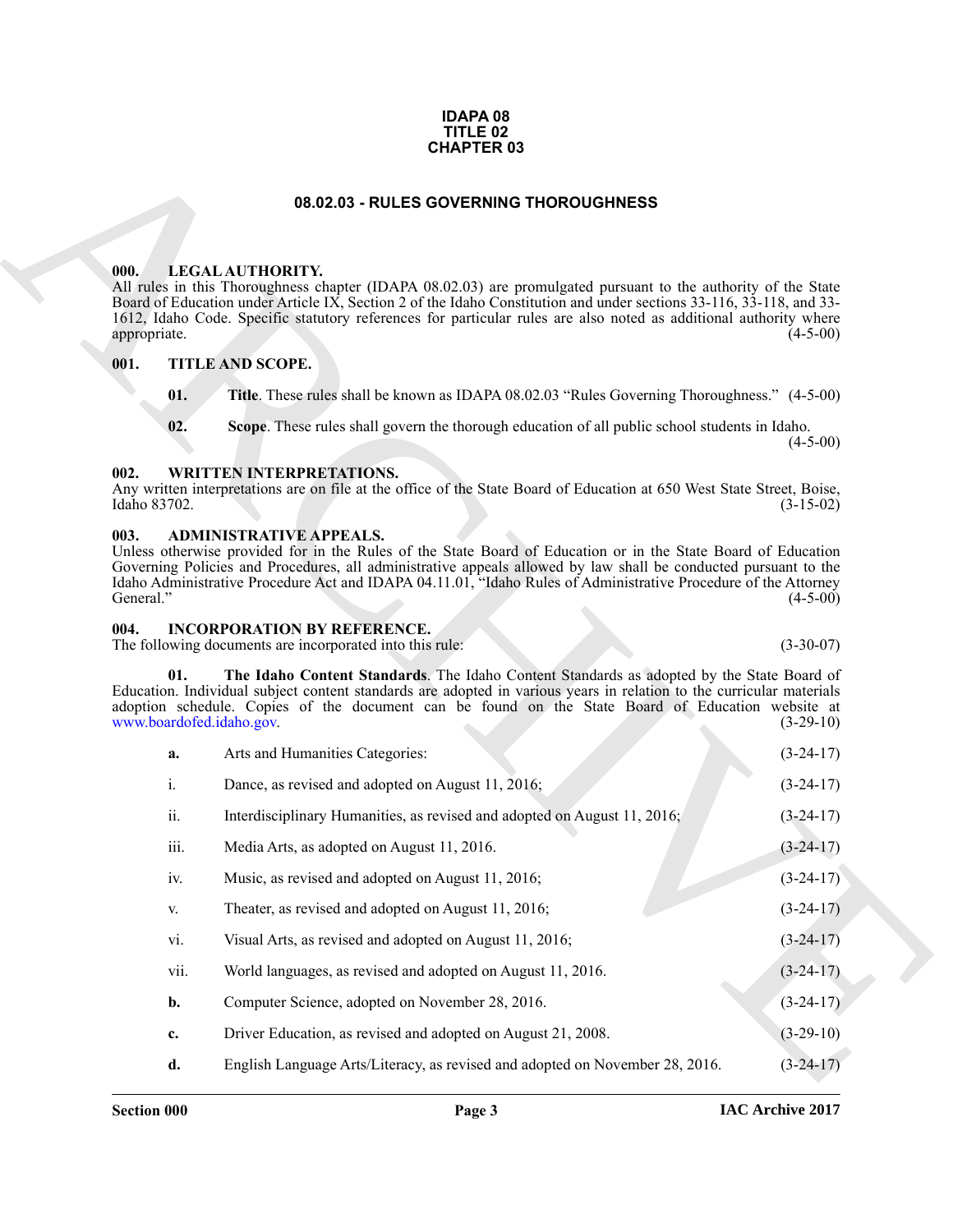<span id="page-3-5"></span><span id="page-3-4"></span><span id="page-3-3"></span><span id="page-3-2"></span><span id="page-3-1"></span><span id="page-3-0"></span>

| <b>State Board of Education</b> |                                                                                                                                                                                                                                                                                                                                                                                                                         | <b>Rules Governing Thoroughness</b>                                                                               |  |
|---------------------------------|-------------------------------------------------------------------------------------------------------------------------------------------------------------------------------------------------------------------------------------------------------------------------------------------------------------------------------------------------------------------------------------------------------------------------|-------------------------------------------------------------------------------------------------------------------|--|
| $e_{\bullet}$                   | Health, as revised and adopted on August 11, 2016.                                                                                                                                                                                                                                                                                                                                                                      | $(3-24-17)$                                                                                                       |  |
| f.                              | Information and Communication Technology, as revised and adopted on April 22, 2010.                                                                                                                                                                                                                                                                                                                                     | $(4-7-11)$                                                                                                        |  |
| g.                              | Limited English Proficiency, as revised and adopted on August 21, 2008.                                                                                                                                                                                                                                                                                                                                                 | $(3-29-10)$                                                                                                       |  |
| h.                              | Mathematics, as revised and adopted on August 11, 2016.                                                                                                                                                                                                                                                                                                                                                                 | $(3-24-17)$                                                                                                       |  |
| i.                              | Physical Education, as revised and adopted on August 11, 2016.                                                                                                                                                                                                                                                                                                                                                          | $(3-24-17)$                                                                                                       |  |
| j.                              | Science, as revised and adopted on December 15, 2016.                                                                                                                                                                                                                                                                                                                                                                   | $(12-15-16)T$                                                                                                     |  |
| k.                              | Social Studies, as revised and adopted on November 28, 2016.                                                                                                                                                                                                                                                                                                                                                            | $(3-24-17)$                                                                                                       |  |
| $\mathbf{l}$ .                  | <b>Career Technical Education Categories:</b>                                                                                                                                                                                                                                                                                                                                                                           | $(3-29-17)$                                                                                                       |  |
| i.                              | Agricultural and Natural Resources, as adopted on June 16, 2016.                                                                                                                                                                                                                                                                                                                                                        | $(3-29-17)$                                                                                                       |  |
| ii.                             | Business and Marketing Education, as adopted on June 16, 2016.                                                                                                                                                                                                                                                                                                                                                          | $(3-29-17)$                                                                                                       |  |
| iii.                            | Engineering and Technology Education, as adopted on June 16, 2016.                                                                                                                                                                                                                                                                                                                                                      | $(3-29-17)$                                                                                                       |  |
| iv.                             | Family and Consumer Sciences, as adopted on June 16, 2016.                                                                                                                                                                                                                                                                                                                                                              | $(3-29-17)$                                                                                                       |  |
| V.                              | Skilled and Technical Sciences, as adopted on June 16, 2016.                                                                                                                                                                                                                                                                                                                                                            | $(3-29-17)$                                                                                                       |  |
| vi.                             | Workplace Readiness, as adopted on June 16, 2016.                                                                                                                                                                                                                                                                                                                                                                       | $(3-29-17)$                                                                                                       |  |
| 02.<br>standards/eld.aspx.      | The English Language Development (ELD) Standards. The World-Class Instructional Design<br>and Assessment (WIDA) 2012 English Language Development (ELD) Standards as adopted by the State Board of<br>Education on August 16, 2012. Copies of the document can be found on the WIDA website at www.wida.us/                                                                                                             | $(4-4-13)$                                                                                                        |  |
| 03.                             | The Limited English Proficiency Program Annual Measurable Achievement Objectives<br>(AMAOs) and Accountability Procedures. The Limited English Proficiency Program Annual Measurable<br>Achievement Objectives and Accountability Procedures as adopted by the State Board of Education on November 11,<br>2009. Copies of the document can be found on the State Department of Education website at www.sde.idaho.gov. | $(4-7-11)$                                                                                                        |  |
| 04.<br>www.boardofed.idaho.gov. | The Idaho English Language Proficiency Assessment (ELPA) Achievement Standards. The<br>Idaho English Language Proficiency Assessment (ELPA) Achievement Standards as adopted by the State Board of<br>Education on October 18, 2017. Copies of the document can be found on the State Board of Éducation website at                                                                                                     | $(10-18-17)T$                                                                                                     |  |
| 05.                             | The Idaho Standards Achievement Tests (ISAT) Achievement Level Descriptors. Achievement<br>Level Descriptors as adopted by the State Board of Education on April 14, 2016. Copies of the document can be<br>found on the State Board of Education website at www.boardofed.idaho.gov.                                                                                                                                   | $(3-29-17)$                                                                                                       |  |
| 06.                             | The Idaho Extended Content Standards. The Idaho Extended Content Standards as adopted by<br>the State Board of Education on April 17, 2008. Copies of the document can be found at the State Board of Education<br>website at www.boardofed.idaho.gov.                                                                                                                                                                  | $(5-8-09)$                                                                                                        |  |
|                                 | The Idaho Alternate Assessment Achievement Standards. Alternate Assessment Achievement                                                                                                                                                                                                                                                                                                                                  | Standards as adopted by the State Board of Education on September 3, 2015. Copies of the document can be found on |  |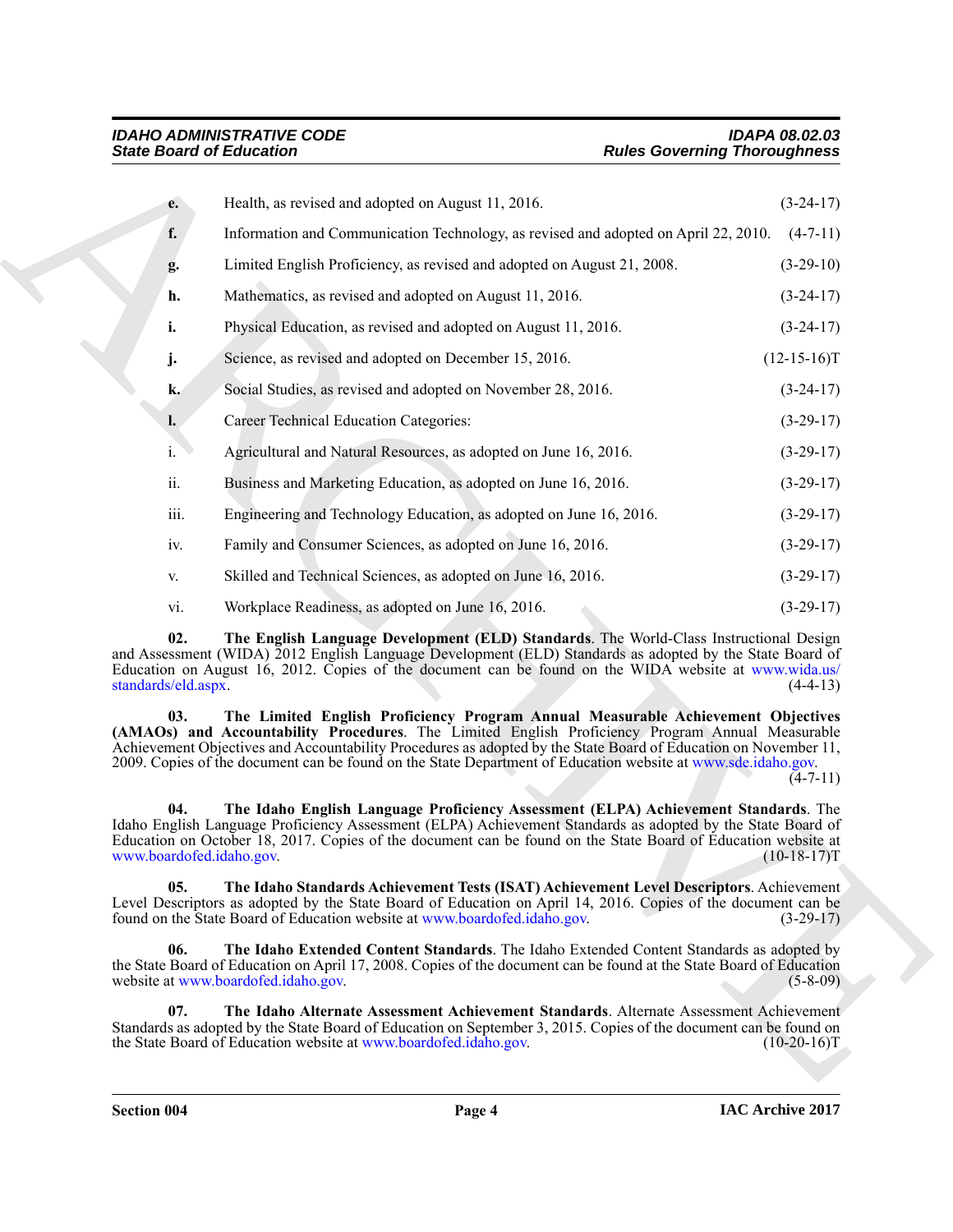#### *IDAHO ADMINISTRATIVE CODE IDAPA 08.02.03 State Board of Education Rules Governing Thoroughness*

<span id="page-4-13"></span>**08. The Idaho Standards for Infants, Toddlers, Children, and Youth Who Are Deaf or Hard of Hearing**. As adopted by the State Board of Education on October 11, 2007. Copies of the document can be found on the State Board of Education website at www.boardofed.idaho.gov. (4-2-08)

<span id="page-4-12"></span>**09. The Idaho Standards for Infants, Toddlers, Children, and Youth Who Are Blind or Visually Impaired**. As adopted by the State Board of Education on October 11, 2007. Copies of the document can be found on the State Board of Education website at www.boardofed.jdaho.gov. (4-2-08) the State Board of Education website at www.boardofed.idaho.gov.

<span id="page-4-11"></span>**10. The Idaho Special Education Manual**. The Idaho Special Education Manual as adopted by the State Board of Education on November 28, 2016. Copies of the document can be found on the State Board of Education website at www.boardofed.idaho.gov. (3-29-17)

#### <span id="page-4-14"></span><span id="page-4-0"></span>**005. OFFICE -- OFFICE HOURS -- MAILING ADDRESS AND STREET ADDRESS.**

The principal place of business of the State Board of Education is in Boise, Idaho. The office is located at 650 W. State Street, Room 307, Boise, Idaho and is open from 8 a.m. to 5 p.m., except Saturday, Sunday and legal holidays. The mailing address is: Office of the State Board of Education, PO Box 83720, Boise, Idaho 83720-0037. the telephone number is (208) 334-2270, the facsimile number is (208) 334-2632, and the email address is board@osbe.idaho.gov. (3-15-02)

#### <span id="page-4-15"></span><span id="page-4-1"></span>**006. PUBLIC RECORDS ACT COMPLIANCE.**

This rule has been promulgated in accordance with the Administrative Procedures Act, Title 67, Chapter 52, Idaho Code, and is a public record. (3-15-02) Code, and is a public record.

#### <span id="page-4-3"></span><span id="page-4-2"></span>**007. DEFINITIONS A - G.**

<span id="page-4-4"></span>**01. Achievement Standards**. Define "below basic," "basic," "proficient," and "advanced" achievement levels on the Idaho Standards Achievement Tests (ISAT) and level one (1) through level six (6) on Idaho's English language assessment by setting scale score cut points. These cut scores are paired with descriptions of how well students are mastering the material in the content standards. These descriptions are called performance level descriptors or PLDs, and are provided by performance level, by content area, and by grade. (3-29-17)

<span id="page-4-5"></span>**02. Advanced Opportunities**. Are defined as Advanced Placement courses, Dual Credit courses, Technical Competency Credit, or International Baccalaureate programs. (3-25-16)

Since Gravity definition of the transformation in the since Gravity definition of the since of the since of the since of the since of the since of the since of the since of the since of the since of the since of the since **03. Advanced Placement® (AP)** - **College Board**. The Advanced Placement Program is administered by the College Board at http://www.collegeboard.com. AP students may take one (1) or more college level courses in a variety of subjects. AP courses are not tied to a specific college curriculum, but rather follow national College Board curricula. While taking the AP exam is optional, students can earn college credit by scoring well on the national exams. It is up to the discretion of the receiving college to accept the scores from the AP exams to award college credit or advanced standing. (4-11-06) college credit or advanced standing.

<span id="page-4-8"></span><span id="page-4-7"></span><span id="page-4-6"></span>**04. All Students**. All students means all public school students, grades K-12. (4-11-06)

**05. Alternative Assessment (Other Ways of Testing)**. Any type of assessment in which students create a response to a question rather than choose a response from a given list, as with multiple-choice or true/false. Alternative assessments can include short-answer questions, essays, oral presentations, exhibitions, and portfolios.

 $(4-5-00)$ 

**06.** Assessment. The process of quantifying, describing, or gathering information about skills, ge or performance. (4-5-00) knowledge or performance.

<span id="page-4-9"></span>**Assessment Standards**. Statements setting forth guidelines for evaluating student work, as in the "Standards for the Assessment of Reading and Writing." (4-5-00)

<span id="page-4-10"></span>**08. Asynchronous Course**. An online course in which an online platform is used to deliver all curricula. The majority of communication exchanges occur in elapsed time and allow students and teachers to participate according to their schedule. Asynchronous courses do not prohibit the use of a paraprofessional,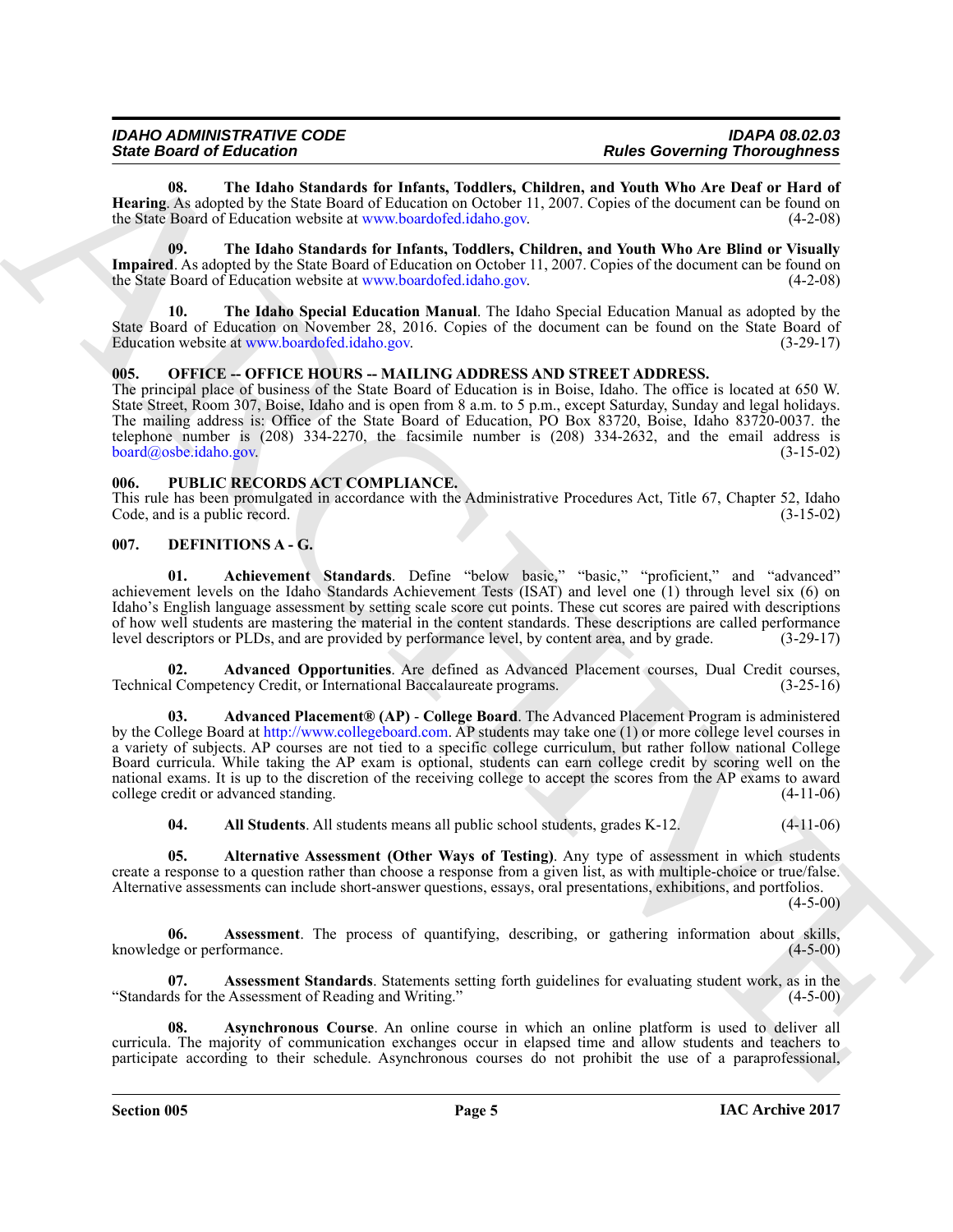#### *IDAHO ADMINISTRATIVE CODE IDAPA 08.02.03 State Board of Education Rules Governing Thoroughness*

certificated staff or other staff member being present at the physical location during instructional periods where<br>instruction takes place, such as a school computer lab. (4-4-13) instruction takes place, such as a school computer lab.

<span id="page-5-1"></span>**09. Authentic**. Something that is meaningful because it reflects or engages the real world. An "authentic task" asks students to do something they might really have to do in the course of their lives, or to apply certain knowledge or skills to situations they might really encounter. (4-5-00)

<span id="page-5-2"></span>**10. Basic Educational Skills Training**. Instruction in basic skills toward the completion/attainment of a certificate of mastery, high school diploma, or GED. (4-5-00)

<span id="page-5-3"></span>**11. Career Technical Education**. Formal preparation for semi-skilled, skilled, technical, or paraprofessional occupations, usually below the baccalaureate level. (4-11-06)

<span id="page-5-4"></span>**12. Classic Texts**. Literary or other works (e.g., films, speeches) that have been canonized, either continuously or intermittently, over a period of time beyond that of their initial publication and reception. (4-5-00)

<span id="page-5-5"></span>**13. Content Standards**. Describe the knowledge, concepts, and skills that students are expected to acquire at each grade level in each content area. (4-2-08)

<span id="page-5-6"></span>**14. Context (of a Performance Assessment)**. The surrounding circumstances within which the performance is embedded. For example, problem solving can be assessed in the context of a specific subject (such as mathematics) or in the context of a real-life laboratory problem requiring the use of mathematics, scientific, and communication skills. (4-5-00)

<span id="page-5-7"></span>**15. Cooperative Work Experience**. Classroom learning is integrated with a productive, structured work experience directly related to the goals and objectives of the educational program. Schools and participating businesses cooperatively develop training and evaluation plans to guide and measure the progress of the student. School credit is earned for successful completion, and the work may be paid or unpaid. Cooperative work experiences are also known as co-operative education or co-op. (4-5-00)

<span id="page-5-9"></span><span id="page-5-8"></span>**16. Criteria**. Guidelines, rules or principles by which student responses, products, or performances, are judged. What is valued and expected in the student performance, when written down and used in assessment, become rubrics or scoring guides. (4-5-00)

Since Gradient Financial members hand properties the physical bostom since Gradenting Theoretics control in<br>the Southwest of the Most Control members in the physical bostom since the same of the Control members of the Con **17. Cues**. Various sources of information used by readers to construct meaning. The language cueing systems include the graphophonic (also referred to as graphophonemic) system, which is the relationship between oral and written language (phonics); the syntactic system, which is the relationship among linguistic units such as prefixes, suffixes, words, phrases, and clauses (grammar); and semantic system, which is the study of meaning in language. Reading strategies and language cueing systems are also influenced by pragmatics-the knowledge readers have about the ways in which language is understood by others in their culture. (4-5-00) have about the ways in which language is understood by others in their culture.

**18. "C" Average**. A combined average of courses taken on a four (4) point scale with "C" equal to two (2) points.  $(4-11-06)$ 

- <span id="page-5-10"></span><span id="page-5-0"></span>**19. Decode**. (4-5-00)
- 

**a.** To analyze spoken or graphic symbols of a familiar language to ascertain their intended meaning.  $(4-5-00)$ 

<span id="page-5-11"></span>**b.** To change communication signals into messages, as to decode body language. (4-5-00)

**20. Dual Credit**. Dual credit allows high school students to simultaneously earn credit toward a high school diploma and a postsecondary degree or certificate. Postsecondary institutions work closely with high schools to deliver college courses that are identical to those offered on the college campus. Credits earned in a dual credit class become part of the student's permanent college record. Students may enroll in dual credit programs taught at the high school or on the college campus. high school or on the college campus.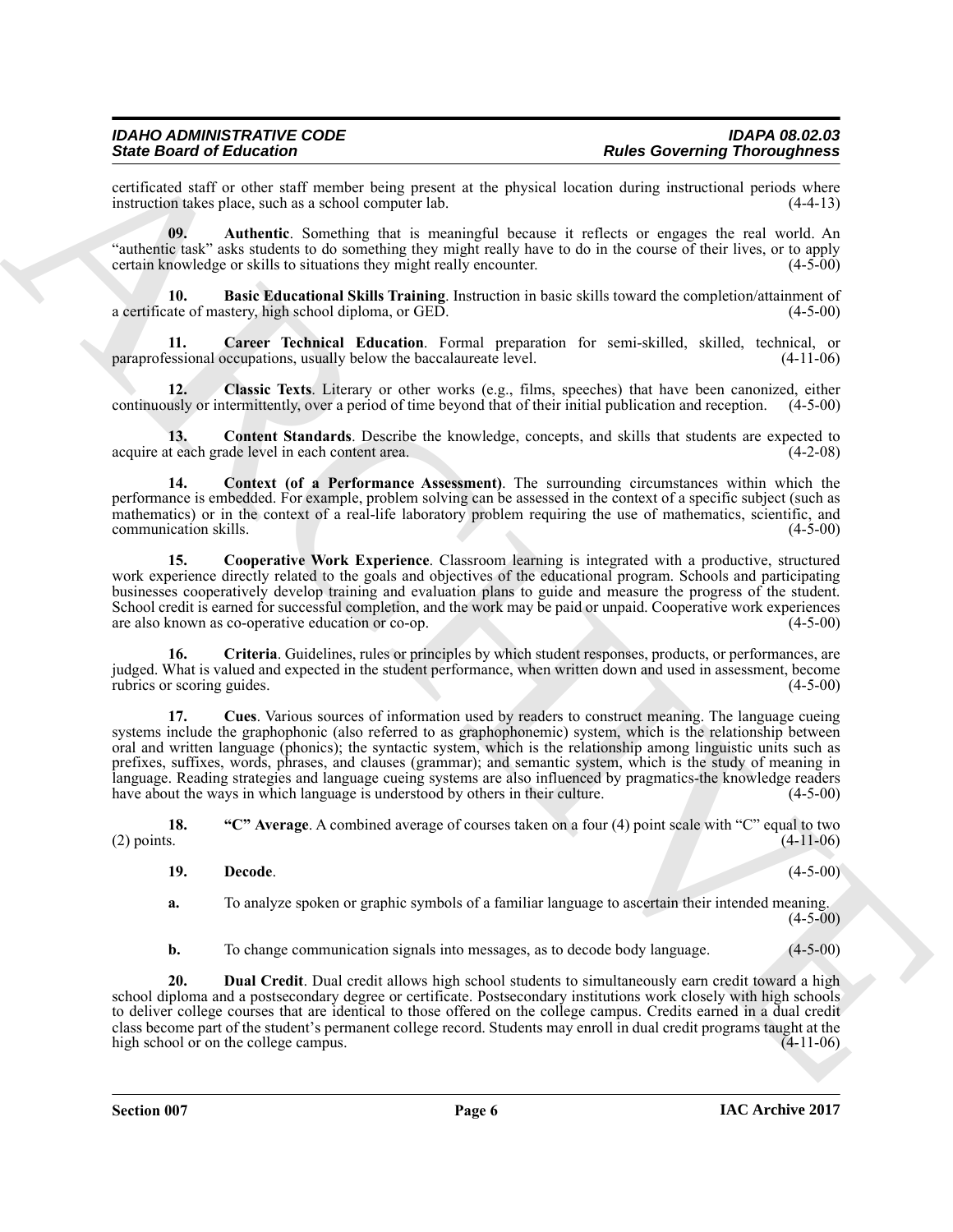<span id="page-6-1"></span>**21. Emergent Literacy**. Development of the association of print with meaning that begins early in a child's life and continues until the child reaches the stage of conventional reading and writing.

<span id="page-6-2"></span>**22. Employability Skills**. Work habits and social skills desirable to employers, such as responsibility, communication, cooperation, timeliness, organization, and flexibility. (4-5-00)

<span id="page-6-3"></span>**23. Entry-Level Skills**. The minimum education and skill qualifications necessary for obtaining and a specific job: the starting point in a particular occupation or with a certain employer. (4-5-00) keeping a specific job; the starting point in a particular occupation or with a certain employer.

<span id="page-6-4"></span>**24. Evaluation (Student)**. Judgment regarding the quality, value, or worth of a response, product, or performance based on established criteria, derived from multiple sources of information. Student evaluation and student assessment are often used interchangeably. (4-5-00) student assessment are often used interchangeably.

<span id="page-6-5"></span>**25. Experiential Education (Application)**. Experiential education is a process through which a learner constructs knowledge, skill, and value from direct experiences. (4-5-00)

<span id="page-6-6"></span>**26. Exploratory Experience (Similar to a Job Shadow)**. An opportunity for a student to observe and participate in a variety of worksite activities to assist in defining career goals. An in-school exploratory experience is a school-based activity that simulates the workplace. (4-5-00)

<span id="page-6-7"></span>**27. Fluency**. The clear, rapid, and easy expression of ideas in writing or speaking; movements that flow smoothly, easily, and readily.

<span id="page-6-8"></span>**28. Genre (Types of Literature)**. A category used to classify literary and other works, usually by form, technique, or content. Categories of fiction such as mystery, science fiction, romance, or adventure are considered genres.

<span id="page-6-9"></span>**29.** Graphophonic/Graphophonemic. One (1) of three (3) cueing systems readers use to construct relationships between oral and written language (phonics). (4-5-00) texts; the relationships between oral and written language (phonics).

#### <span id="page-6-10"></span><span id="page-6-0"></span>**008. DEFINITIONS H - S.**

<span id="page-6-11"></span>**01. Idaho Standards Achievement Tests**. Statewide assessments aligned to the state content standards and used to measure a student's knowledge of the applicable content standards. (3-29-17)

<span id="page-6-12"></span>**02. Integrated Assessment**. Assessment based on tasks that measures a student's ability to apply concepts, principles, and processes from two (2) or more subject disciplines to a project, issue, or problem. (3-24-17)

<span id="page-6-14"></span>**03. International Baccalaureate (IB)** - Administered by the International Baccalaureate Organization, the IB program provides a comprehensive liberal arts course of study for students in their junior and senior years of high school. IB students take end-of-course exams that may qualify for college credit. Successful completion of the full course of study leads to an IB diploma. (4-11-06)

<span id="page-6-15"></span><span id="page-6-13"></span>**04. Interdisciplinary Study**. An approach to leaning in two (2) or more disciplines that enables students to identify and apply authentic connections and integrate essential concepts that transcend individual disciplines. (3-24-17) disciplines. (3-24-17)

Since Grad of Education 14 Conservation of the convention of Real Government of the conservation of the state of the state of the state of the state of the state of the state of the state of the state of the state of the **Laboratory**. A laboratory science course is defined as one in which at least one (1) class period each week is devoted to providing students with the opportunity to manipulate equipment, materials, specimens or develop skills in observation and analysis and discover, demonstrate, illustrate or test scientific principles or  $\epsilon$  (4-11-06)  $(4-11-06)$ 

**06. Learning Plan**. The plan that outlines a student's program of study, which should include a rigorous academic core and a related sequence of electives in academic, career technical education (CTE), or humanities aligned with the student's post-graduation goals.

<span id="page-6-17"></span><span id="page-6-16"></span>**07. Narrative**. Text in any form (print, oral, or visual) that recounts events or tells a story. (4-5-00)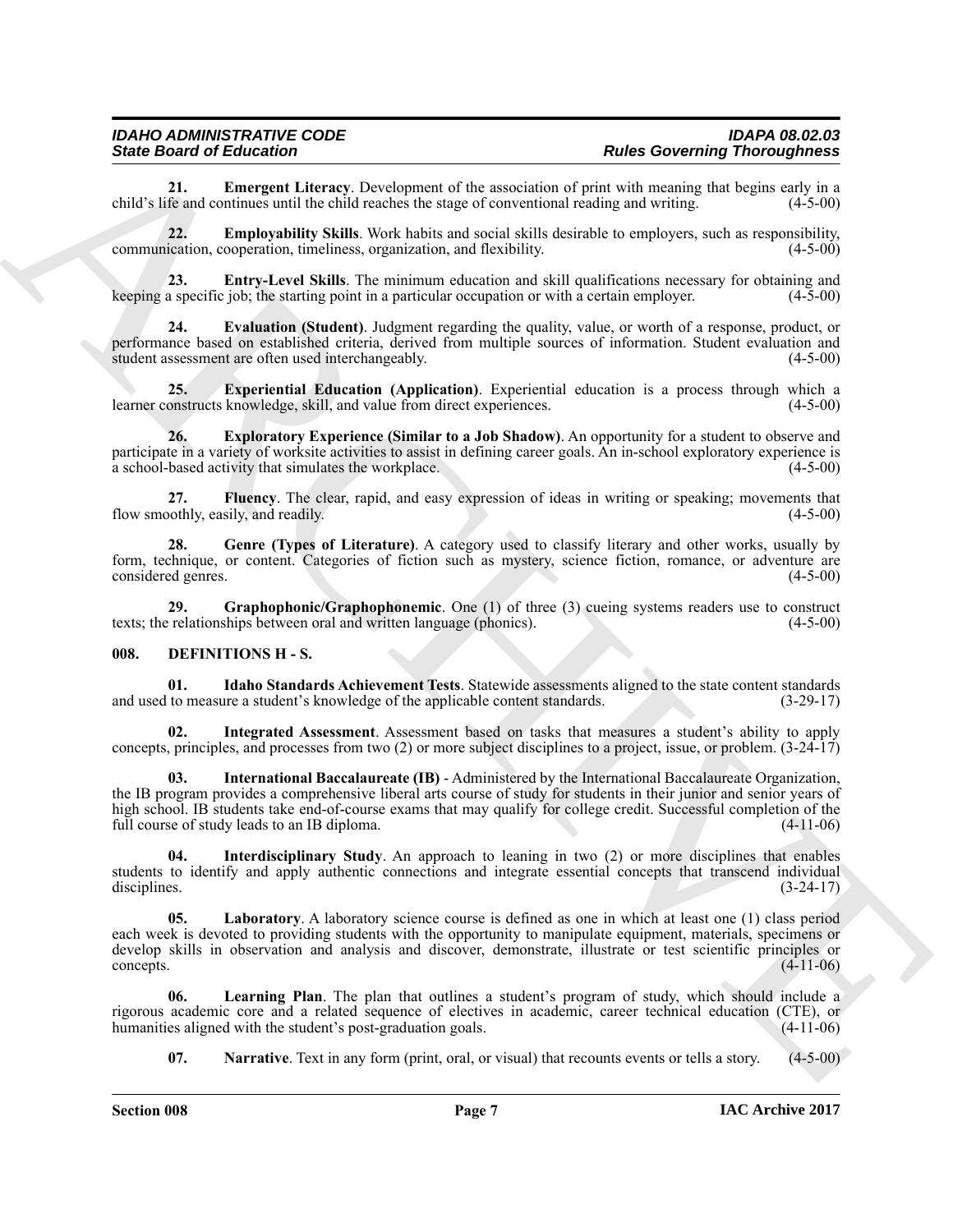<span id="page-7-0"></span>**08. Norm-Referenced Assessment**. Comparing a student's performance or test result to performance of other similar groups of students; (e.g., he typed better than eighty percent (80%) of his classmates.) (4-5-00)

<span id="page-7-1"></span>**09.** On-Demand Assessment. Assessment that takes place at a predetermined time and place. Quizzes, s, SATs, and most final exams are examples of on-demand assessment. (4-5-00) state tests, SATs, and most final exams are examples of on-demand assessment.

<span id="page-7-2"></span>**10. Performance Assessment**. Direct observation of student performance or student work and professional judgment of the quality of that performance. Good quality performance assessment has pre-established performance criteria. (4-5-00)

<span id="page-7-4"></span>**11. Performance-Based Assessment**. The measurement of educational achievement by tasks that are similar or identical to those that are required in the instructional environment, as in performance assessment tasks, exhibitions, or projects, or in work that is assembled over time into portfolio collections. (4-5-00) exhibitions, or projects, or in work that is assembled over time into portfolio collections.

<span id="page-7-3"></span>**12. Performance Criteria**. A description of the characteristics that will be judged for a task. Performance criteria may be holistic, analytic trait, general or specific. Performance criteria are expressed as a rubric or scoring guide. Anchor points or benchmark performances may be used to identify each level of competency in the rubric or scoring guide. (4-5-00)

<span id="page-7-6"></span><span id="page-7-5"></span>**13. Phonics**. Generally used to refer to the system of sound-letter relationships used in reading and writing. Phonics begins with the understanding that each letter (or grapheme) of the English alphabet stands for one<br>(1) or more sounds (or phonemes).  $(1)$  or more sounds (or phonemes).

Since Board of Entrepreneur Characteristics (competitive and of the Sincer Board of the Sincer Board of Entrepreneurs (Alternative and the Sincer Board of the Sincer Board of the Sincer Board of the Sincer Board of the Si **14. Portfolio**. A collection of materials that documents and demonstrates a student's academic and work-based learning. Although there is no standard format for a portfolio, it typically includes many forms of information that exhibit the student's knowledge, skills, and interests. By building a portfolio, students can recognize their own growth and learn to take increased responsibility for their education. Teachers, mentors, and employers can use portfolios for assessment purposes and to record educational outcomes. (4-5-00)

<span id="page-7-8"></span>**15. Professional Development**. A comprehensive, sustained, timely, and intensive process to improve ness of teachers and administrators in raising student achievement, which: (4-4-13) effectiveness of teachers and administrators in raising student achievement, which:

**a.** Aligns with rigorous state academic achievement standards, local educational agency goals, school nent goals, effective technology integration, and Common Core standards. (4-4-13) improvement goals, effective technology integration, and Common Core standards.

**b.** Utilizes data driven instruction using a thorough review and continual evaluation of data on teacher ent performance to define clear goals and distinct outcomes. (4-4-13) and student performance to define clear goals and distinct outcomes.

**c.** Provides opportunities that are individualized enough to meet distinct and diverse levels of need for teachers and administrators. (4-4-13)

**d.** Is facilitated by well-prepared school administrators, coaches, mentors, master teachers, lead teachers, or third-party providers under contract with the State Department of Education, school district, or charter school, and supported by external research, expertise, or resources. (4-4-13)

**e.** Fosters a collective responsibility by educators within the school for improved student performance and develops a professional learning community. (4-4-13)

<span id="page-7-10"></span>**16. Project Based Learning**. A hands-on approach to learning that encourages students to create/ interpret/communicate an original work or project and assesses quality and success of learning through performance/ presentation/production of that work or project. (3-24-17)

**17. Print Awareness**. In emergent literacy, a learner's growing awareness of print as a system of distinct from speech and visual modes of representation. (4-5-00) meaning, distinct from speech and visual modes of representation.

<span id="page-7-9"></span><span id="page-7-7"></span>**18. Proficiency**. Having or demonstrating a high degree of knowledge or skill in a particular area.  $(4 - 5 - 00)$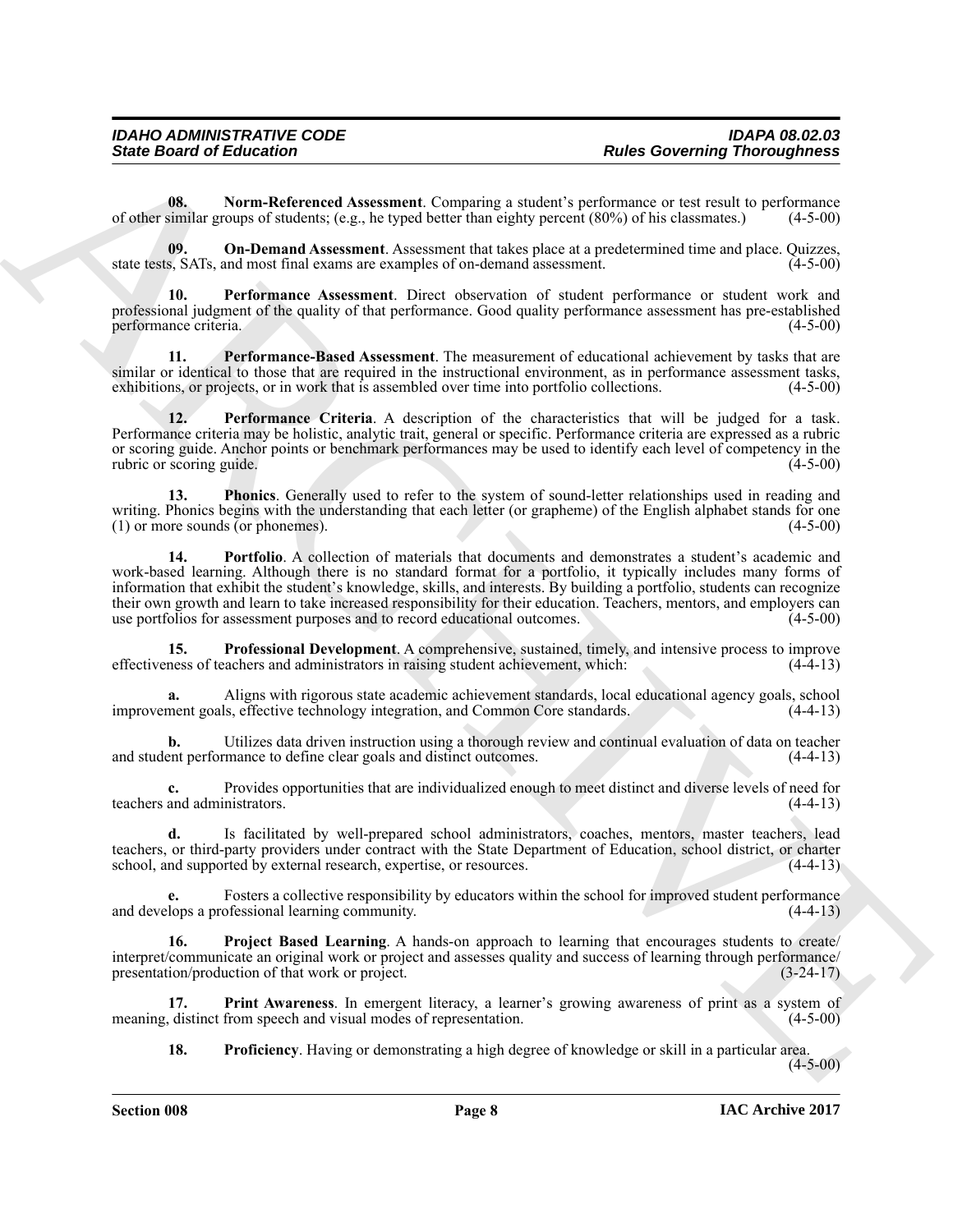<span id="page-8-1"></span>**19. School-to-Work Transition**. A restructuring effort that provides multiple learning options and seamless integrated pathways to increase all students' opportunities to pursue their career and educational interests.  $(4 - 5 - 00)$ 

<span id="page-8-2"></span>**20. Service Learning**. Combining service with learning activities to allow students to participate in experiences in the community that meet actual human needs. Service learning activities are integrated into the academic curriculum and provide structured time for a student to think, talk, or write about what was done or seen during the actual service activity. Service learning provides students with opportunities to use newly acquired skills and knowledge in real-life situations in their communities, and helps foster the development of a sense of caring for others.  $(4-5-00)$ 

<span id="page-8-3"></span>**21. Skill Certificate**. Portable, industry-recognized credential that certifies the holder has demonstrated competency on a core set of performance standards related to an occupational cluster area. Serving as a signal of skill mastery at benchmark levels, skill certificates may assist students in finding work within their community, state, or elsewhere. A National Skills Standards Board is presently charged with issuing skill voluntary standards in selected occupations based on the result of research and development work completed by twenty-two (2) contractors. (4-5-00)

<span id="page-8-5"></span>**22. Standards**. Statements about what is valued in a given field, such as English language arts, and/or descriptions of what is considered quality work. See content standards, assessment standards, and achievement standards. (4-2-08)

<span id="page-8-4"></span>**23.** Standardization. A set of consistent procedures for constructing, administering and scoring an assessment. The goal of standardization is to ensure that all students are assessed under uniform conditions so the interpretation of performance is comparable and not influenced by differing conditions. Standardization is an important consideration if comparisons are to be made between scores of different individuals or groups. (4-5-00)

<span id="page-8-7"></span><span id="page-8-6"></span>**24. Standards-Based Education**. Schooling based on defined knowledge and skills that students must attain in different subjects, coupled with an assessment system that measures their progress. (4-5-00)

Since Board of Enkoration Terms into the transformation and Reless Governing Thomas and the same of the same of the same of the same of the same of the same of the same of the same of the same of the same of the same of t **25. Structured Work Experience**. A competency-based educational experience that occurs at the worksite but is tied to the classroom by curriculum through the integration of school-based instruction with worksite experiences. Structured work experience involves written training agreements between school and the worksite, and individual learning plans that link the student's worksite learning with classroom course work. Student progress is supervised and evaluated collaboratively by school and worksite personnel. Structured work experience may be paid or unpaid; may occur in a public, private, or non-profit organization; and may or may not result in academic credit and/or outcome verification. It involves no obligation on the part of the worksite employer to offer regular employment to the student subsequent to the experience. (4-5-00)

<span id="page-8-8"></span>**26. Student Learning Goals (Outcomes)**. Statements describing the general areas in which students will learn and achieve. Student learning goals typically reflect what students are expected to know by the time they leave high school, such as to read and communicate effectively; think critically and solve problems; develop positive self-concept, respect for others and healthy patterns of behavior; work effectively in groups as well as individually; show appreciation for the arts and creativity; demonstrate civic, global and environmental responsibility; recognize and celebrate multicultural diversity; exhibit technological literacy; have a well developed knowledge base which enhances understanding and decision making, and demonstrate positive problem solving and thinking skills. (4-5-00)

<span id="page-8-9"></span>**27. Synchronous Course**. A course in which the teacher and students interact at the same time. May do to both traditional and technology based courses. (3-29-12) be applied to both traditional and technology based courses.

#### <span id="page-8-10"></span><span id="page-8-0"></span>**009. DEFINITIONS T - Z.**

<span id="page-8-11"></span>**01. Technical Competency Credit**. Technical competency credit is a sequenced program of study that allows secondary students to document proficiency in the skills and abilities they develop in approved high school career technical programs to be evaluated for postsecondary transcription at a later date. Technical Competency Credits are awarded for skills and competencies identified as eligible through an agreement with at least one Idaho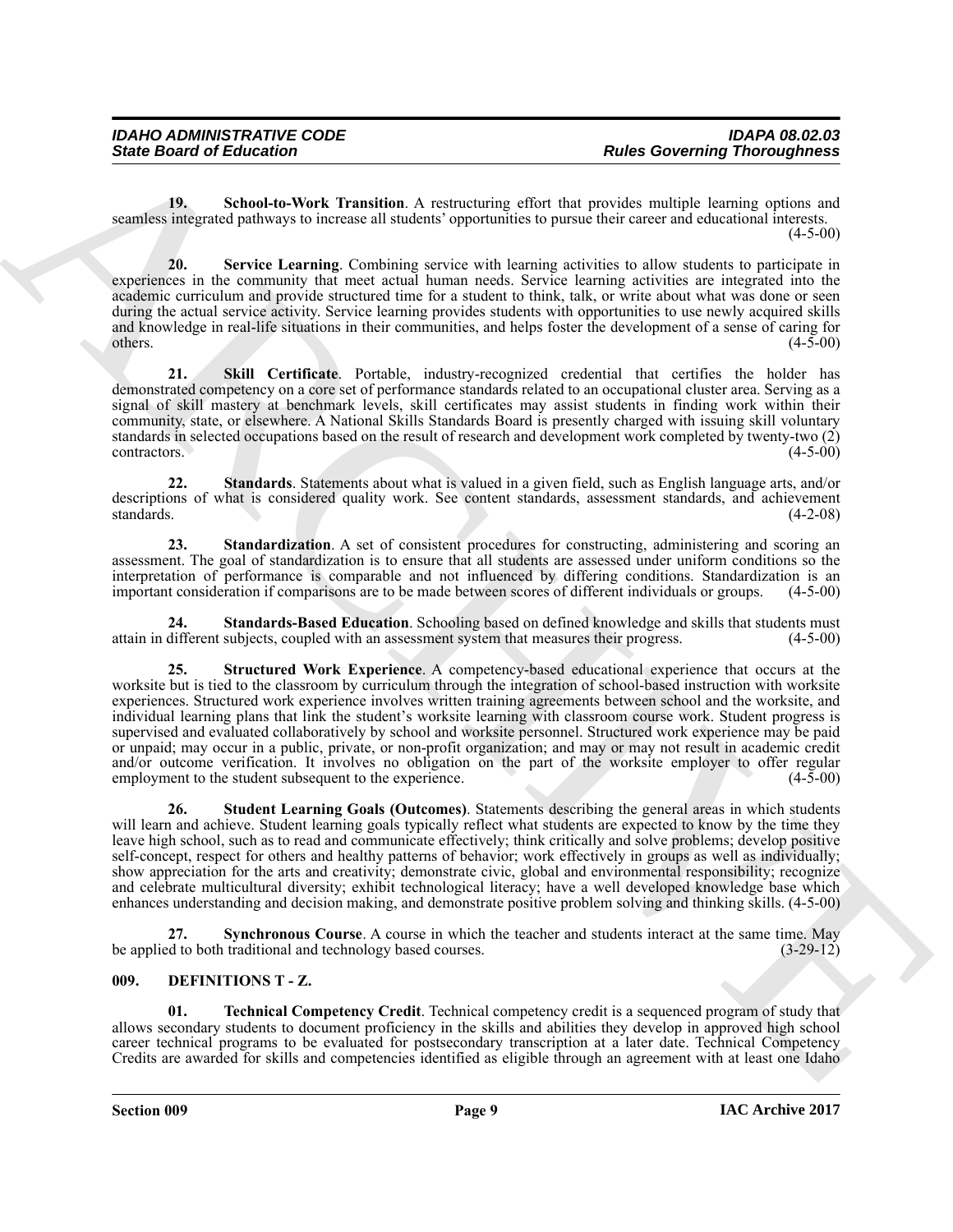<span id="page-9-6"></span>postsecondary institution. Eligible skills and competencies are included as part of a high school career technical program and approved by the postsecondary institution through the agreement in advance to student participation. Credits are granted by the postsecondary institution for which the agreement is with and are transcripted at the time the student enrolls at the postsecondary institution. (3-25-16)

Since Gradient de Elementrale State, sometime and i state de elementrale transformation and the state of the state of the state of the state of the state of the state of the state of the state of the state of the state of **02. Technology Education**. A curriculum for elementary, middle, and senior high schools that integrates learning about technology (e.g., transportation, materials, communication, manufacturing, power and energy, and biotechnology) with problem-solving projects that require students to work in teams. Many technology education classrooms and laboratories are well equipped with computers, basic hand tools, simple robots, electronic devises, and other resources found in most communities today. (4-5-00)

<span id="page-9-7"></span>Total Quality Management. A systematic approach to standardizing and increasing the efficiency of internal systems and processes, whether in a business or a school, using statistical and management tools for continuous improvement. Emphasis is on documenting effective processes, committing to meet customers' needs and sharing decision making. (3-15-02) (3-15-02)

<span id="page-9-8"></span>**04. Transferable Skills**. Skills that are inter-changeable among different jobs and workplaces. For example, the ability to handle cash is a skill one could use as both a restaurant cashier and a bank teller. The ability to problem solve or work as a team member is transferable among most jobs and workplaces. (4-11-06)

<span id="page-9-5"></span>**05. 2+2 or 4+2**. A planned, streamlined sequence of academic and career technical courses which eliminates redundancies between high school and community college curricula; 2+2 is high school years eleven (11) and twelve  $(12)$  and community college years thirteen  $(13)$  and fourteen  $(14)$ ;  $4+2$  is high school years nine  $(9)$ , ten (10), eleven (11), and twelve (12) and community college years thirteen (13) and fourteen (14). (4-11-06)

<span id="page-9-9"></span>**06. Unique Student Identifier**. A number issued and assigned by the State Department of Education to each student currently enrolled or who will be enrolled in an Idaho local education agency to obtain data. (5-8-09)

**07. Writing Process**. The many aspects of the complex act of producing written communication; specifically, planning, drafting, revising, editing, and publishing. (4-5-00)

#### <span id="page-9-11"></span><span id="page-9-10"></span>**08. Word Recognition**. (4-5-00)

**a.** The quick and easy identification of the form, pronunciation, and appropriate meaning of a work ly met in print or writing; (4-5-00) previously met in print or writing;

**b.** The process of determining the pronunciation and some degree of meaning of a word in written or printed form. (4-5-00)

#### <span id="page-9-0"></span>**010. -- 099. (RESERVED)**

<span id="page-9-4"></span><span id="page-9-1"></span>**100. BASIC CURRICULUM.**

<span id="page-9-15"></span>(Section 33-118, Idaho Code) (4-1-97)

### <span id="page-9-2"></span>**101. KINDERGARTEN CURRICULUM.**

Kindergarten curriculum will be established at the local level. (Section 33-208, Idaho Code) (4-5-00)

#### <span id="page-9-12"></span><span id="page-9-3"></span>**102. INSTRUCTIONAL REQUIREMENTS.**

<span id="page-9-13"></span>**01. Instruction and Programs**. All schools will deliver a core of instruction and advisement programs (see Section 108, Guidance Programs) for each student in elementary schools, middle schools/junior high and high  $\epsilon$ schools. (4-5-00)

<span id="page-9-14"></span>**02. Standards**. All students will meet standards established locally (at a minimum, the standards of the state) through rigorous accountability, which includes challenging examinations, demonstrations of achievement, and other appropriate tests and measures. (4-5-00) other appropriate tests and measures.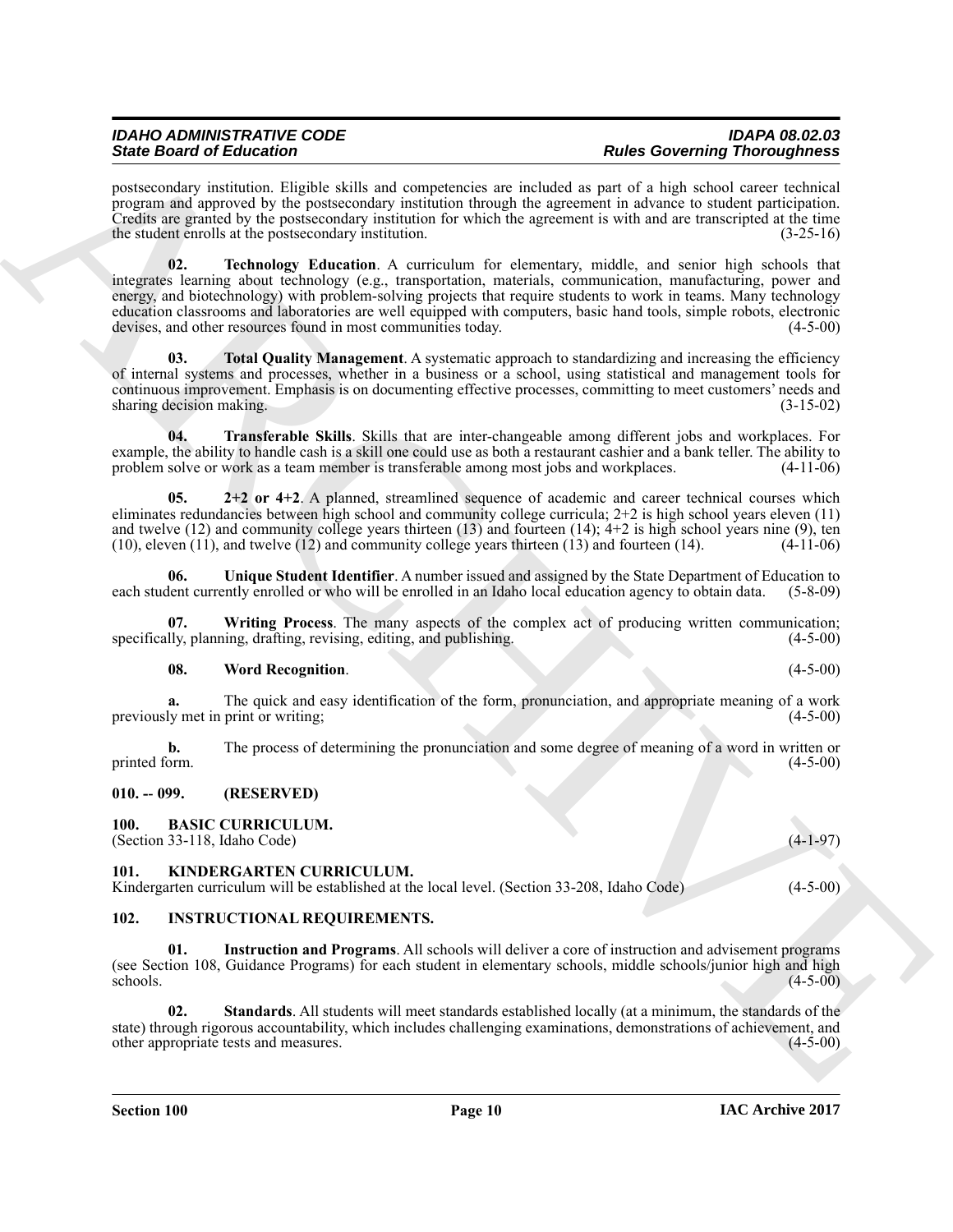#### <span id="page-10-2"></span><span id="page-10-0"></span>**103. INSTRUCTION GRADES 1-12.**

<span id="page-10-3"></span>**01. Instruction**. Instruction is inclusive of subject matter, content and course offerings. Patterns of instructional organization are a local school district option. Schools will assure students meet locally developed standards with the state standards as a minimum.\* (\*This includes special instruction that allows limited English proficient students to participate successfully in all aspects of the school's curriculum and keep up with other students in the regular education program. It also includes special learning opportunities for accelerated, learning disabled students and students with other disabilities.) (4-5-00)

<span id="page-10-4"></span>**02. Instructional Courses**. At appropriate grade levels, instruction will include but not be limited to the following:  $(4-11-06)$ 

**a.** Language Arts and Communication will include instruction in reading, writing, English, literature, technological applications, spelling, speech and listening, and, in elementary schools, cursive writing. (3-20-14)

**b.** Mathematics will include instruction in addition, subtraction, multiplication, division, percentages, titical reasoning and probability. (4-1-97) mathematical reasoning and probability.

**c.** Science will include instruction in applied sciences, earth and space sciences, physical sciences, and life sciences. (4-1-97)

**d.** Social Studies will include instruction in history, government, geography, economics, current world itizenship, and sociology. (4-1-97) affairs, citizenship, and sociology.

#### <span id="page-10-5"></span><span id="page-10-1"></span>**104. OTHER REQUIRED INSTRUCTION.**

|                            | Other required instruction for all students and other required offerings of the school are: | $(4-1-97)$  |
|----------------------------|---------------------------------------------------------------------------------------------|-------------|
| <b>Elementary Schools.</b> |                                                                                             | $(4-11-06)$ |

**a.** The following section outlines other information required for all elementary students, as well as other required offerings of the school:

<span id="page-10-6"></span>

| Fine Arts (art and music)    |  |             |
|------------------------------|--|-------------|
| Health (wellness)            |  |             |
| Physical Education (fitness) |  | $(4-11-06)$ |
|                              |  |             |

| Additional instructional options as determined by the local school district. For example: |            |
|-------------------------------------------------------------------------------------------|------------|
| Languages other than English                                                              |            |
| Career Awareness                                                                          | $(4-1-97)$ |

#### <span id="page-10-7"></span>**02. Middle Schools/Junior High Schools**. (4-11-06)

Since Board of Education 1<br>
1803. INSERT UNIVERSITY and the state of subject methods of subject methods of such an extent of the state of the state of the state of the state of the state of the state of the state of the s **a.** No later than the end of Grade eight (8) each student shall develop parent-approved student learning plans for their high school and post-high school options. The learning plan shall be developed by students with the assistance of parents or guardians, and with advice and recommendation from school personnel. It shall be reviewed annually and may be revised at any time. The purpose of a parent-approved student learning plan is to outline a course of study and learning activities for students to become contributing members of society. A student learning plan describes, at a minimum, the list of courses and learning activities in which the student will engage while working toward meeting the school district's or LEA's graduation standards. The school district or LEA will have met its obligation for parental involvement if it makes a good faith effort to notify the parent or guardian of the responsibility for the development and approval of the learning plan. A learning plan will not be required if the parent or guardian requests, in writing, that no learning plan be developed. (4-11-06)

**b.** A student must have taken pre-algebra before the student will be permitted to enter grade nine (9).  $(3-12-14)$ 

**c.** Other required instruction for all middle school students: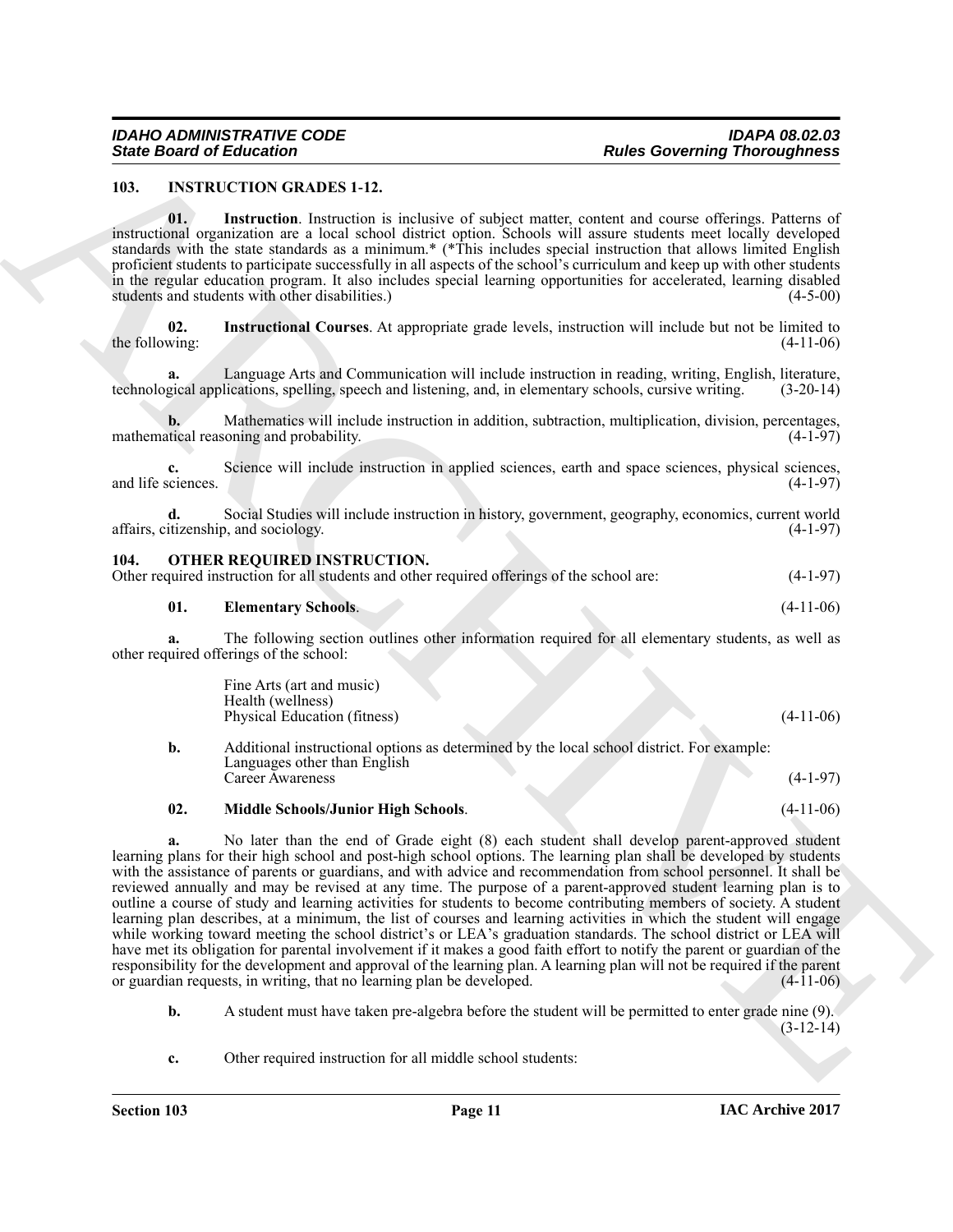|                                    | <b>State Board of Education</b>                                                                                                                                                                                                                                                                                                                                                                                                                                                                                                                                               | <b>Rules Governing Thoroughness</b>                                                                   |             |
|------------------------------------|-------------------------------------------------------------------------------------------------------------------------------------------------------------------------------------------------------------------------------------------------------------------------------------------------------------------------------------------------------------------------------------------------------------------------------------------------------------------------------------------------------------------------------------------------------------------------------|-------------------------------------------------------------------------------------------------------|-------------|
|                                    | Health (wellness)<br>Physical Education (fitness)                                                                                                                                                                                                                                                                                                                                                                                                                                                                                                                             |                                                                                                       | $(4-11-06)$ |
| d.                                 | Other required offerings of the school:<br>Family and Consumer Science<br>Fine & Performing Arts<br>Career Technical Education                                                                                                                                                                                                                                                                                                                                                                                                                                                |                                                                                                       |             |
|                                    | Advisory Period (middle school only, encouraged in junior high school)                                                                                                                                                                                                                                                                                                                                                                                                                                                                                                        |                                                                                                       | $(4-11-06)$ |
| 03.                                | <b>High Schools.</b>                                                                                                                                                                                                                                                                                                                                                                                                                                                                                                                                                          |                                                                                                       | $(4-11-15)$ |
| a.<br>Education.                   | High schools are required to provide instructional offerings in Physical Education (fitness) and Career Technical                                                                                                                                                                                                                                                                                                                                                                                                                                                             | High schools must offer a wide variety of courses to satisfy state and local graduation requirements. | $(4-11-15)$ |
| b.                                 | plans outlined in Subsection 104.02.a                                                                                                                                                                                                                                                                                                                                                                                                                                                                                                                                         | High schools will annually review and update with the student the parent-approved student learning    | $(4-11-15)$ |
| 105.<br>minimum.                   | HIGH SCHOOL GRADUATION REQUIREMENTS.<br>A student must meet all of the requirements identified in this section before the student will be eligible to graduate<br>from an Idaho high school. The local school district or LEA may establish graduation requirements beyond the state                                                                                                                                                                                                                                                                                          |                                                                                                       | $(5-8-09)$  |
| 01.<br>105.01.c. through 105.01.i. | schools is forty-six (46) credits and must include twenty-nine (29) credits in core subjects as identified in Paragraphs                                                                                                                                                                                                                                                                                                                                                                                                                                                      | Credit Requirements. The State minimum graduation requirement for all Idaho public high               | $(3-12-14)$ |
| a.                                 | credit shall equal sixty (60) hours of total instruction. School districts or LEA's may request a waiver from this<br>provision by submitting a letter to the State Department of Education for approval, signed by the superintendent and<br>chair of the board of trustees of the district or LEA. The waiver request shall provide information and documentation<br>that substantiates the school district or LEA's reason for not requiring sixty $(60)$ hours of total instruction per credit.                                                                           | Credits. (Effective for all students who enter the ninth grade in the fall of 2010 or later.) One (1) | $(3-29-10)$ |
| b.<br>or LEA.                      | credits by demonstrating mastery of a subject's content standards as defined and approved by the local school district                                                                                                                                                                                                                                                                                                                                                                                                                                                        | Mastery. Notwithstanding the credit definition of Subsection 105.01.a., a student may also achieve    | $(3-29-17)$ |
|                                    | instruction in Language Arts. Each year of Language Arts shall consist of language study, composition, and literature<br>and be aligned to the Idaho Content Standards for the appropriate grade level. One (1) credit of instruction in<br>communications consisting of oral communication and technological applications that includes a course in speech, a<br>course in debate, or a sequence of instructional activities that meet the Idaho Speech Content Standards requirements.                                                                                      | Secondary Language Arts and Communication. Nine (9) credits are required. Eight (8) credits of        | $(3-29-10)$ |
| d.<br>credit.                      | Business Mathematics, Algebra, Geometry, Trigonometry, Fundamentals of Calculus, Probability and Statistics,<br>Discrete Mathematics, and courses in mathematical problem solving and reasoning. AP Computer Science, Dual<br>Credit Computer Science, and Dual Credit Engineering courses may also be counted as a mathematics credit if the<br>student has completed Algebra II standards. Students who choose to take AP Computer Science, Dual Credit<br>Computer Science, and Dual Credit Engineering may not concurrently count such courses as both a math and science | Mathematics. Six (6) credits are required. Secondary mathematics includes Applied Mathematics,        | $(3-12-14)$ |
| i.                                 | Students must complete secondary mathematics in the following areas:                                                                                                                                                                                                                                                                                                                                                                                                                                                                                                          |                                                                                                       | $(3-12-14)$ |
|                                    |                                                                                                                                                                                                                                                                                                                                                                                                                                                                                                                                                                               |                                                                                                       |             |

#### <span id="page-11-3"></span><span id="page-11-2"></span><span id="page-11-1"></span><span id="page-11-0"></span>**105. HIGH SCHOOL GRADUATION REQUIREMENTS.**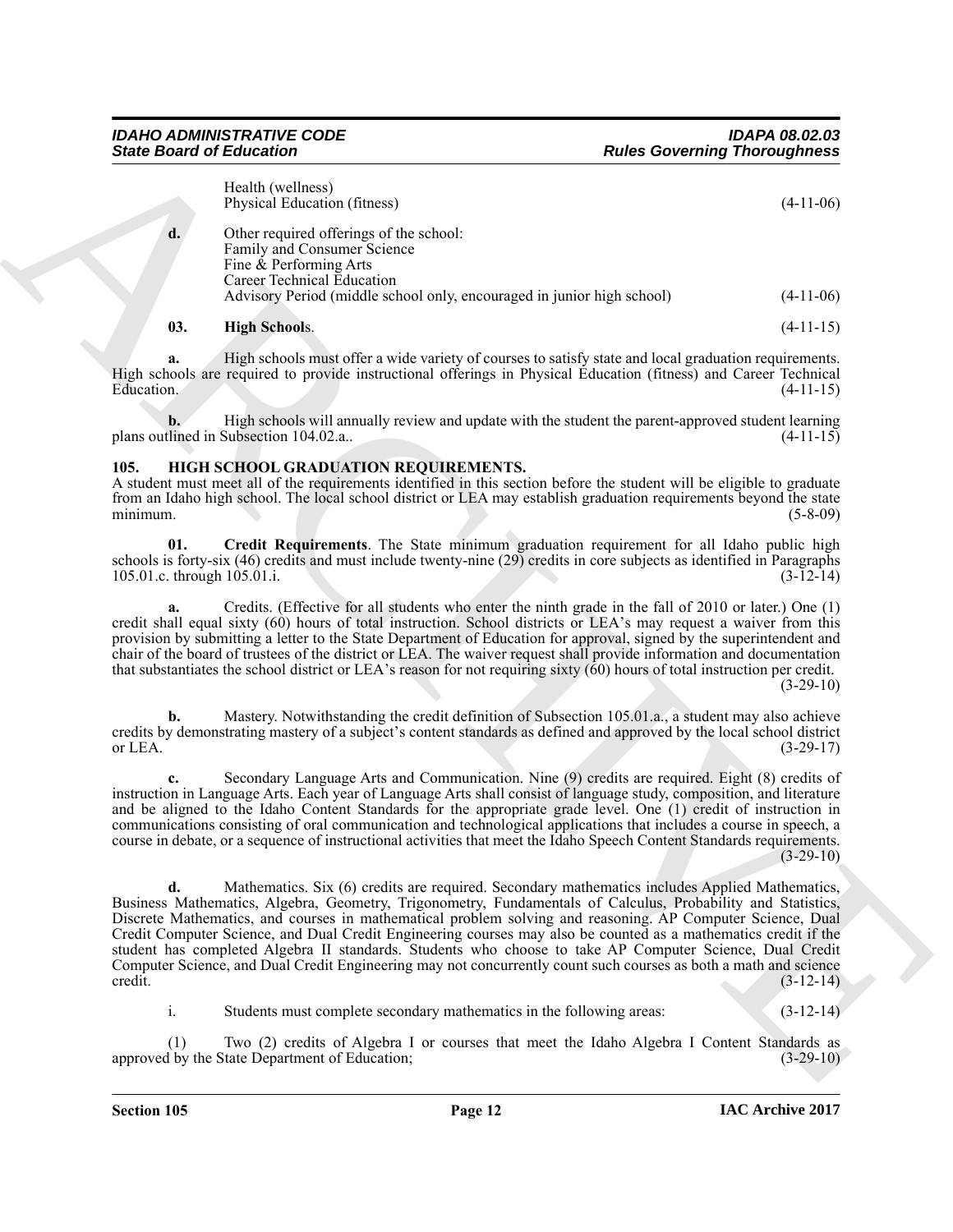(2) Two (2) credits of Geometry or courses that meet the Idaho Geometry Content Standards as approved by the State Department of Education; and

(3) Two (2) credits of mathematics of the student's choice. (3-29-10)

Since Board of Entreprises corrections and<br>
space of the Country of outrosts of outrosts in the country of outrosts in the country of the Country Countries of the Country Countries of the Countries of the Countries of the ii. Two (2) credits of the required six (6) credits of mathematics must be taken in the last year of high school in which the student intends to graduate. For the purposes of this subsection, the last year of high school shall include the summer preceding the fall start of classes. Students who return to school during the summer or the following fall of the next year for less than a full schedule of courses due to failing to pass a course other than math are not required to retake a math course as long as they have earned six (6) credits of high school level mathematics. (3-12-14)

Students who have completed six  $(6)$  credits of math prior to the fall of their last year of high school, including at least two (2) semesters of an Advanced Placement or dual credit calculus or higher level course, are exempt from taking math during their last year of high school. High School math credits completed in middle school shall count for the purposes of this section. school shall count for the purposes of this section.

**e.** Science. Six (6) credits are required, four (4) of which will be laboratory based. Secondary sciences include instruction in applied sciences, earth and space sciences, physical sciences, and life sciences. Up to two (2) credits in AP Computer Science, Dual Credit Computer Science, and Dual Credit Engineering may be used as science credits. Students who choose to take AP Computer Science, Dual Credit Computer Science, and Dual Credit Engineering may not concurrently count such courses as both a math and science credit.

i. Secondary sciences include instruction in the following areas: biology, physical science or chemistry, and earth, space, environment, or approved applied science. Four (4) credits of these courses must be laboratory based. (3-29-10)

<span id="page-12-4"></span>**f.** Social Studies. Five (5) credits are required, including government (two (2) credits), United States history (two (2) credits), and economics (one (1) credit). Courses such as geography, sociology, psychology, and world history may be offered as electives, but are not to be counted as a social studies requirement. (3-29-1 world history may be offered as electives, but are not to be counted as a social studies requirement.

<span id="page-12-3"></span>**g.** Humanities. Two (2) credits are required. Humanities courses include instruction in visual arts, music, theatre, dance, or world language aligned to the Idaho content standards for those subjects. Other courses such as literature, history, philosophy, architecture, or comparative world religions may satisfy the humanities standards if the course is aligned to the Idaho Interdisciplinary Humanities Content Standards. (3-29-10)

<span id="page-12-2"></span>**h.** Health/Wellness. One (1) credit is required. Course must be aligned to the Idaho Health Content Standards. Effective for all public school students who enter grade nine (9) in Fall 2015 or later, each student shall receive a minimum of one (1) class period on psychomotor cardiopulmonary resuscitation (CPR) training as outlined in the American Heart Association (AHA) Guidelines for CPR to include the proper utilization of an automatic external defibrillator (AED) as part of the Health/Wellness course. (3-12-14)

**i.** Students participating in one (1) season in any sport recognized by the Idaho High School Activities Association or club sport recognized by the local school district, or eighteen (18) weeks of a sport recognized by the local school district may choose to substitute participation up to one (1) credit of physical education. Students must show mastery of the content standards for Physical Education in a format provided by the school district.  $(4-1-15)$ 

<span id="page-12-1"></span>**02. Content Standards**. Each student shall meet locally established subject area standards (using state content standards as minimum requirements) demonstrated through various measures of accountability including examinations or other measures. (3-29-10)

**03. College Entrance Examination**. (Effective for all public school students who enter grade nine (9) in Fall  $2012$  or later.)

<span id="page-12-0"></span>**a.** A student must take one (1) of the following college entrance examinations before the end of the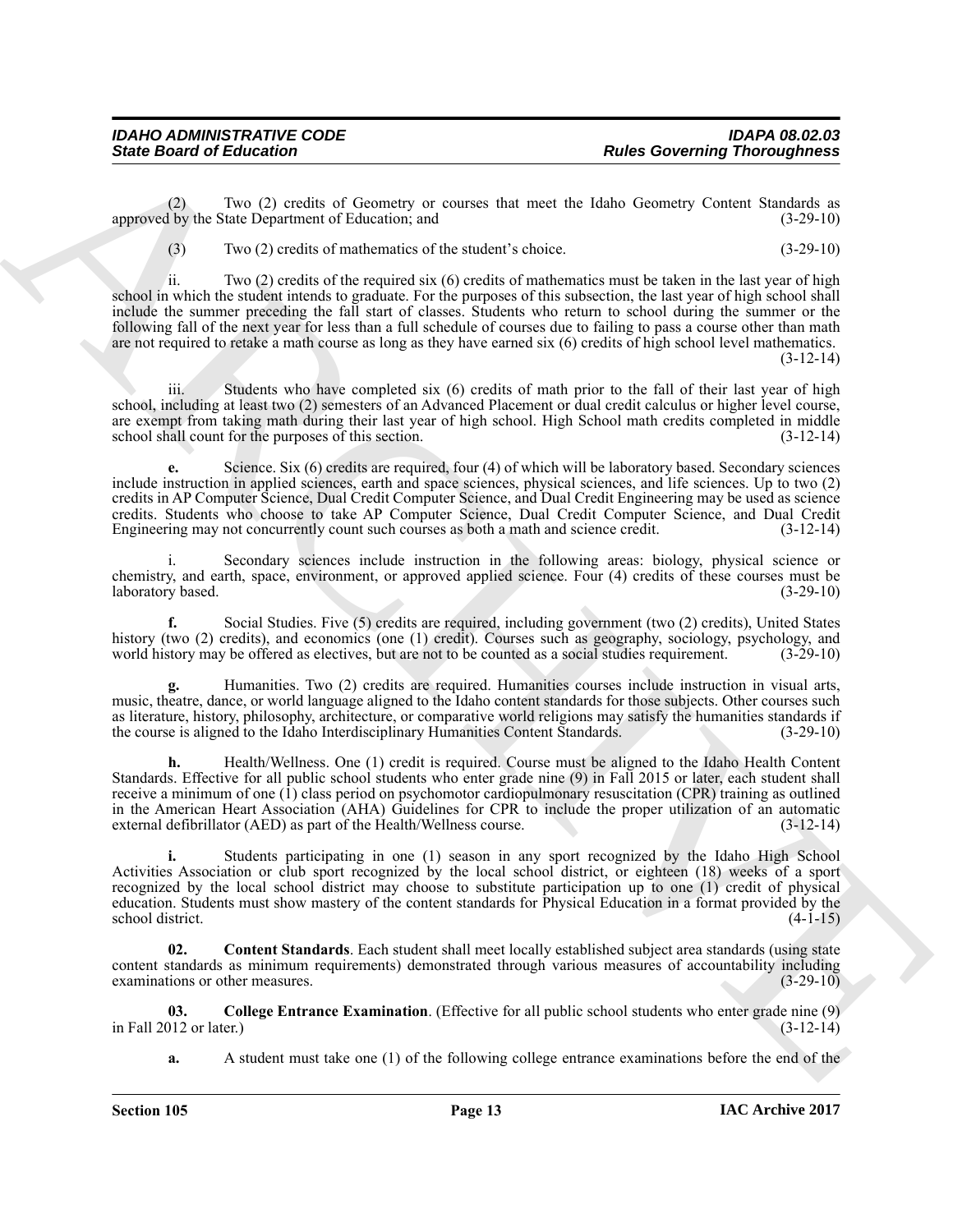student's eleventh grade year: SAT or ACT. Students graduating prior to 2017 may also use the Compass to meet this requirement. A student who misses the statewide administration of the college exam during the student's grade eleven (11) for one (1) of the following reasons, may take the examination during their grade twelve (12) to meet this requirement: (3-25-16)

| Transferred to an Idaho school district during grade eleven (11); | $(3-12-14)$ |
|-------------------------------------------------------------------|-------------|
|                                                                   |             |

ii. Was homeschooled during grade eleven (11); or (3-12-14)

iii. Missed the spring statewide administration of the college entrance exam dates for documented medical reasons. (3-12-14)

**b.** A student may elect an exemption in grade eleven (11) from the college entrance exam requirement if the student is:  $(3-12-14)$ 

i. Enrolled in a special education program and has an Individual Education Plan (IEP) that specifies accommodations not allowed for a reportable score on the approved tests;

<span id="page-13-2"></span>ii. Enrolled in a Limited English Proficient (LEP) program for three (3) academic years or less; or (3-12-14)

iii. Enrolled for the first time in grade twelve (12) at an Idaho high school after the fall statewide administration of the college entrance exam. (4-1-15)

**04. Senior Project**. A student must complete a senior project by the end of grade twelve (12). The project must include a written report and an oral presentation. Additional requirements for a senior project are at the discretion of the local school district or LEA. (3-12-14)

<span id="page-13-0"></span>**05. Civics and Government Proficiency**. Pursuant to Section 33-1602, Idaho Code, each LEA may establish an alternate path for determining if a student has met the state civics and government content standards. Alternate paths are open to all students in grades seven (7) through twelve (12.) Any student who has been determined proficient in the state civics and government content standards either through the completion of the civics test or an alternate path shall have it noted on the student's high school transcript. (3-29-17)

**06. Middle School**. A student will have met the high school content and credit area requirement for any high school course if the requirements outlined in Subsections 105.05.a. through 105.05.c. of this rule are met.  $(3-25-16)$ 

<span id="page-13-1"></span>**a.** The student completes such course with a grade of C or higher before entering grade nine (9);  $(3-12-14)$ 

**b.** The course meets the same content standards that are required in high school for the same course; (3-25-16) and  $(3-25-16)$ 

**c.** The course is taught by a teacher properly certified to teach high school content and who meets the efinition of highly qualified for the course being taught. (3-25-16) federal definition of highly qualified for the course being taught.

Since Grant of Editorial Control and Archives the space of the Control and Control and Control and Control and Control and Control and Control and Control and Control and Control and Control and Control and Control and Co **d.** The student shall be given a grade for the successful completion of that course and such grade and the number of credit hours assigned to the course shall be transferred to the student's high school transcript. Notwithstanding this requirement, the student's parent or guardian shall be notified in advance when credits are going to be transcribed and may elect to not have the credits and grade transferred to the student's high school transcript. Courses taken in middle school appearing in the student's high school transcript, pursuant to this subsection, shall count for the purpose of high school graduation. However, the student must complete the required number of credits in all high school core subjects as identified in Subsections 105.01.c. through 105.01.h. except as provided in 105.01.d.iii. The transcribing high school is required to verify the course meets the requirements specified in Subsections 105.05.a. through 105.05.b. of this rule. (3-25-16) Subsections 105.05.a. through  $10\overline{5}$ .05.b. of this rule.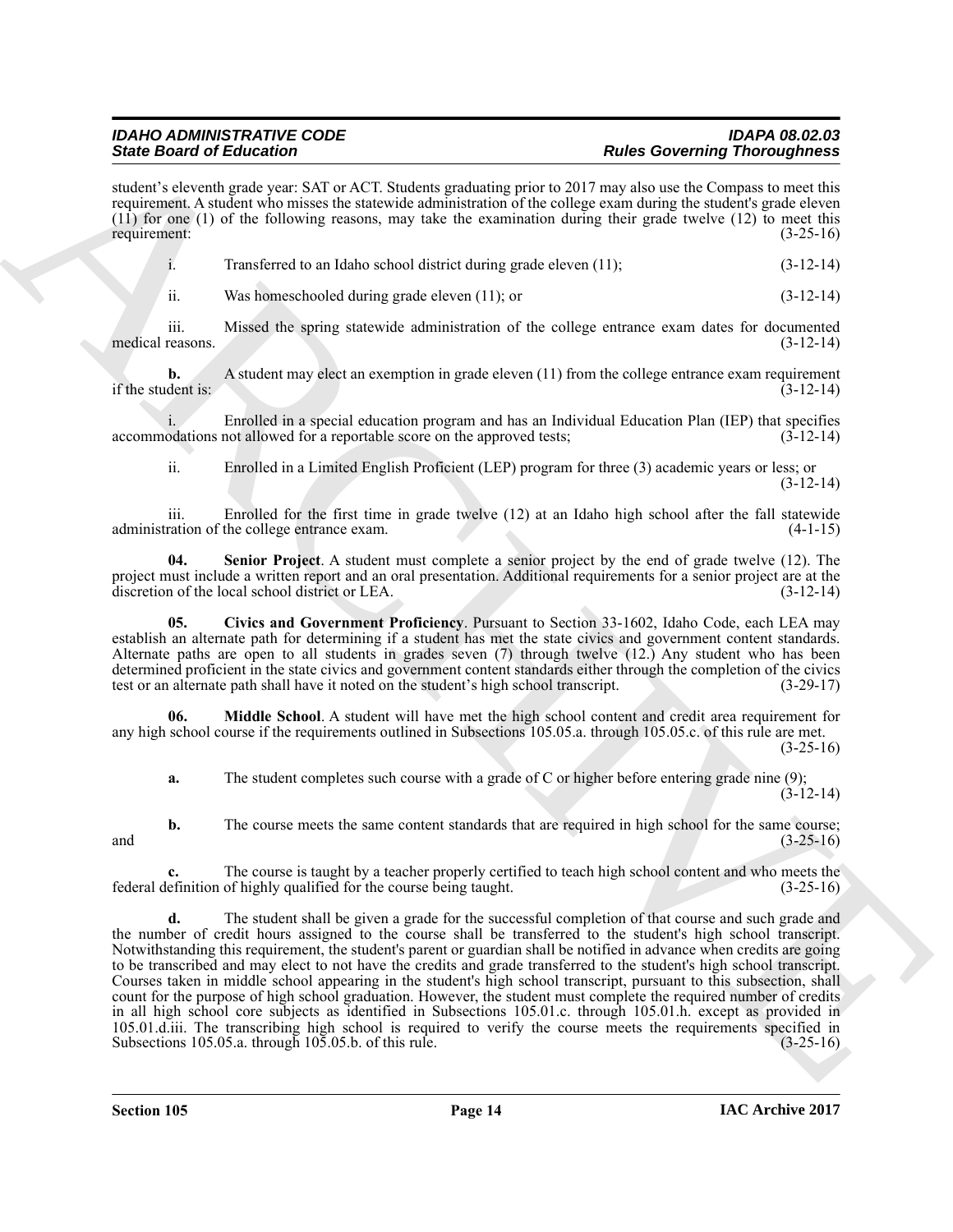Since Gravito de Estador internacional e a formal de la media de la media de la media de la media de la media de la media de la media de la media de la media de la media de la media de la media de la media de la media de **07. Special Education Students**. A student who is eligible for special education services under the Individuals With Disabilities Education Improvement Act must, with the assistance of the student's Individualized Education Program (IEP) team, refer to the current Idaho Special Education Manual for guidance in addressing graduation requirements. (4-11-06)

<span id="page-14-6"></span><span id="page-14-5"></span>**08.** Foreign Exchange Students. A foreign exchange student may be eligible for graduation by ng a comparable program as approved by the school district or LEA. (4-11-06) completing a comparable program as approved by the school district or LEA.

#### <span id="page-14-2"></span><span id="page-14-0"></span>**106. ADVANCED OPPORTUNITIES.**

**01. Advanced Opportunities Requirement**. All high schools in Idaho shall be required to provide Advanced Opportunities, as defined in Section 007, or provide opportunities for students to take courses at the postsecondary campus. (3-29-17) postsecondary campus.

<span id="page-14-4"></span><span id="page-14-3"></span>**02. Advanced Opportunities Early Graduation Scholarship Funding** (Effective July 1, 2016).  $(3-29-17)$ 

**a.** Scholarship Calculation. (3-29-17)

i. The statewide average daily attendance-driven funding per enrolled pupil shall be calculated by adding the previous fiscal year's statewide distributions for salary-based apportionment, benefit apportionment and discretionary funds, and dividing the total by the previous year's statewide public school enrollment for all grades.  $(3-29-17)$ 

ii. The statewide average daily attendance-driven funding per enrolled pupil shall be recalculated each fiscal year. (3-29-17)

iii. All benefits paid for scholarships and to public schools shall be based on the statewide average endance-driven funding per enrolled pupil figure for the fiscal year in which the benefit is paid. (3-29-17) daily attendance-driven funding per enrolled pupil figure for the fiscal year in which the benefit is paid.

**b.** Payments to Idaho Colleges and Universities. (3-29-17)

i. Annual scholarship payments will be made in one (1) installment during the first semester in which the student is enrolled, regardless of the number of years early the student graduated. Proof of enrollment in an Idaho public college or university must be obtained before any scholarship payment is made. (3-29-17) public college or university must be obtained before any scholarship payment is made.

ii. The State Department of Education will be responsible for making payments to the Idaho public colleges and universities attended by eligible students. The payments must be made no later than August 30 for the fall semester and January 30 for the spring semester. (3-29-17)

**c.** Payments to Public Schools. (3-29-17)

i. Public schools shall report to the State Department of Education, no later than June 15 of each ear, students who have graduated early. (3-29-17) school year, students who have graduated early.

ii. The State Department of Education will make a single annual payment to public schools no later than October 1 of each year for all early graduates who are not attending the public school that school year as a result of early graduation.  $(3-29-17)$ 

#### <span id="page-14-7"></span><span id="page-14-1"></span>**107. MIDDLE LEVEL CREDIT SYSTEM.**

A school district or LEA must implement a credit system no later than grade seven (7) that includes components that address the credit requirements, credit recovery, alternate mechanisms and attendance. The local school district or LEA may establish credit requirements beyond the state minimum. (3-29-10)

<span id="page-14-8"></span>**01. Credit Requirements**. Each district or LEA credit system shall require students to attain a minimum of eighty percent (80%) of the total credits attempted before the student will be eligible for promotion to the next grade level. Each district or LEA credit system shall require a student to attain, at a minimum, a portion of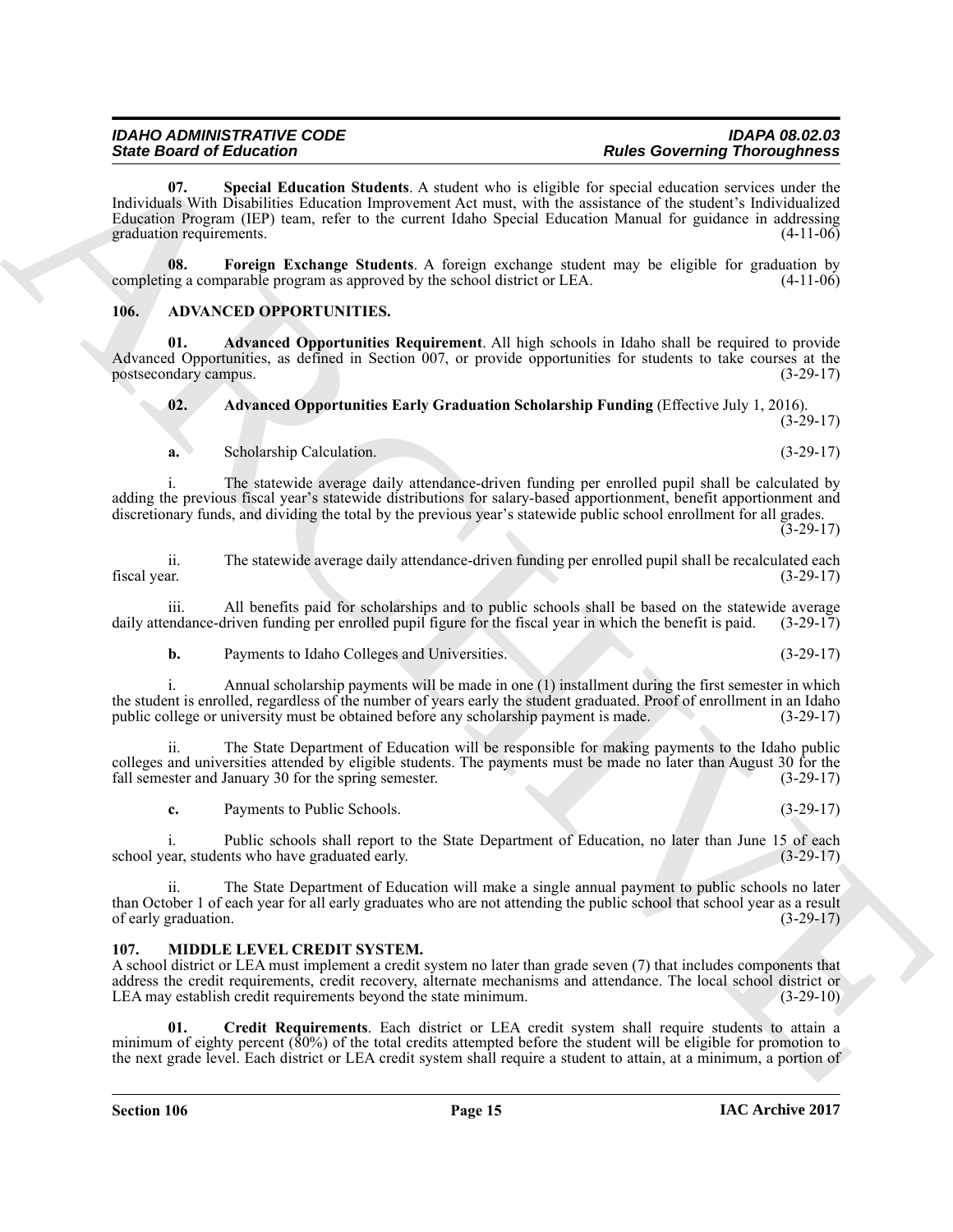the total credits attempted in each area in which credits are attempted except for areas in which instruction is less than a school vear before the student will be eligible for promotion to the next grade level. (3-29-10) a school year before the student will be eligible for promotion to the next grade level.

<span id="page-15-9"></span><span id="page-15-7"></span>**02. Credit Recovery**. A student who does not meet the minimum requirements of the credit system shall be given an opportunity to recover credits or complete an alternate mechanism in order to become eligible for promotion to next grade level. (3-29-10)

Since their detailed Enforcement Contents are a Researchief theoretical energy in the state of the state of the state of the state of the state of the state of the state of the state of the state of the state of the state **03. Alternate Mechanism**. A school district or LEA may establish an alternate mechanism to determine eligibility for grade level promotion. The alternate mechanism shall require a student to demonstrate proficiency of the appropriate content standards. All locally established mechanisms used to demonstrate proficiency will be forwarded to the State Department of Education. Alternate mechanisms must be re-submitted to the Department when changes are made to the mechanism. (3-29-10)

<span id="page-15-8"></span>**04. Attendance**. Attendance shall be an element included in the credit system, alternate mechanism or both. (3-29-10)

<span id="page-15-11"></span>**05. Special Education Students**. The Individualized Education Program (IEP) team for a student who is eligible for special education services under the Individuals with Disabilities Education Improvement Act may, establish alternate requirements or accommodations to credit requirements as are deemed necessary for the student to become eligible for promotion to the next grade level. (3-29-10)

<span id="page-15-10"></span>**06. Limited English Proficient (LEP) Students**. The Educational Learning Plan (ELP) team for a Limited English Proficient (LEP) students, as defined in Subsection 112.04.d.iv. may, establish alternate requirements or accommodations to credit requirements as deemed necessary for the student to become eligible for promotion to the next grade level. (3-29-10) (3-29-10)

#### <span id="page-15-2"></span><span id="page-15-0"></span>**108. GUIDANCE PROGRAMS (SECTION 33-1212, IDAHO CODE).**

In each Idaho school, a comprehensive guidance program will be provided as an integral part of the educational program. A comprehensive guidance and counseling program includes these elements: (4-1-97) program. A comprehensive guidance and counseling program includes these elements:

<span id="page-15-3"></span>**01. Guidance**. A guidance curriculum that identifies knowledge and skills to be attained by all students at various stages of their development and provides appropriate activities for their achievement. (4-5-00)

**02.** Individual Planning. Individualized planning with students and their parents in each of these represonal/social development, educational development, and career development. (4-5-00) domains: personal/social development, educational development, and career development.

<span id="page-15-5"></span><span id="page-15-4"></span>

| 03. | <b>Response Services of Counseling, Consultation, and Referral.</b> | $(4-5-00)$ |
|-----|---------------------------------------------------------------------|------------|
|-----|---------------------------------------------------------------------|------------|

#### <span id="page-15-12"></span><span id="page-15-6"></span>**04. System Support Functions That Promote Effective Delivery of Guidance Services**. (4-5-00)

#### <span id="page-15-1"></span>**109. SPECIAL EDUCATION.**

<span id="page-15-14"></span><span id="page-15-13"></span>**01. Definitions**. The following definitions apply only to Section 109 of these rules. (4-5-00)

**a.** Adult Student. A student who is eligible for special education, is eighteen (18) years of age or older hom special education rights have transferred. (4-5-00) and to whom special education rights have transferred.

<span id="page-15-15"></span>

|  | Department. State Department of Education. |  | $(4-5-00)$ |
|--|--------------------------------------------|--|------------|
|--|--------------------------------------------|--|------------|

<span id="page-15-16"></span>**c.** Due Process Hearing. An administrative hearing that is conducted to resolve disputes. (3-29-10)

Regular due process hearing regarding issues on any matter related to identification, evaluation, placement, or the provision of a free appropriate public education. (3-29-10)

ii. For disputes concerning discipline for which shortened time lines are in effect, an expedited due nearing may be requested in accordance with the Individuals with Disabilities Education Act. (3-29-10) process hearing may be requested in accordance with the Individuals with Disabilities Education Act.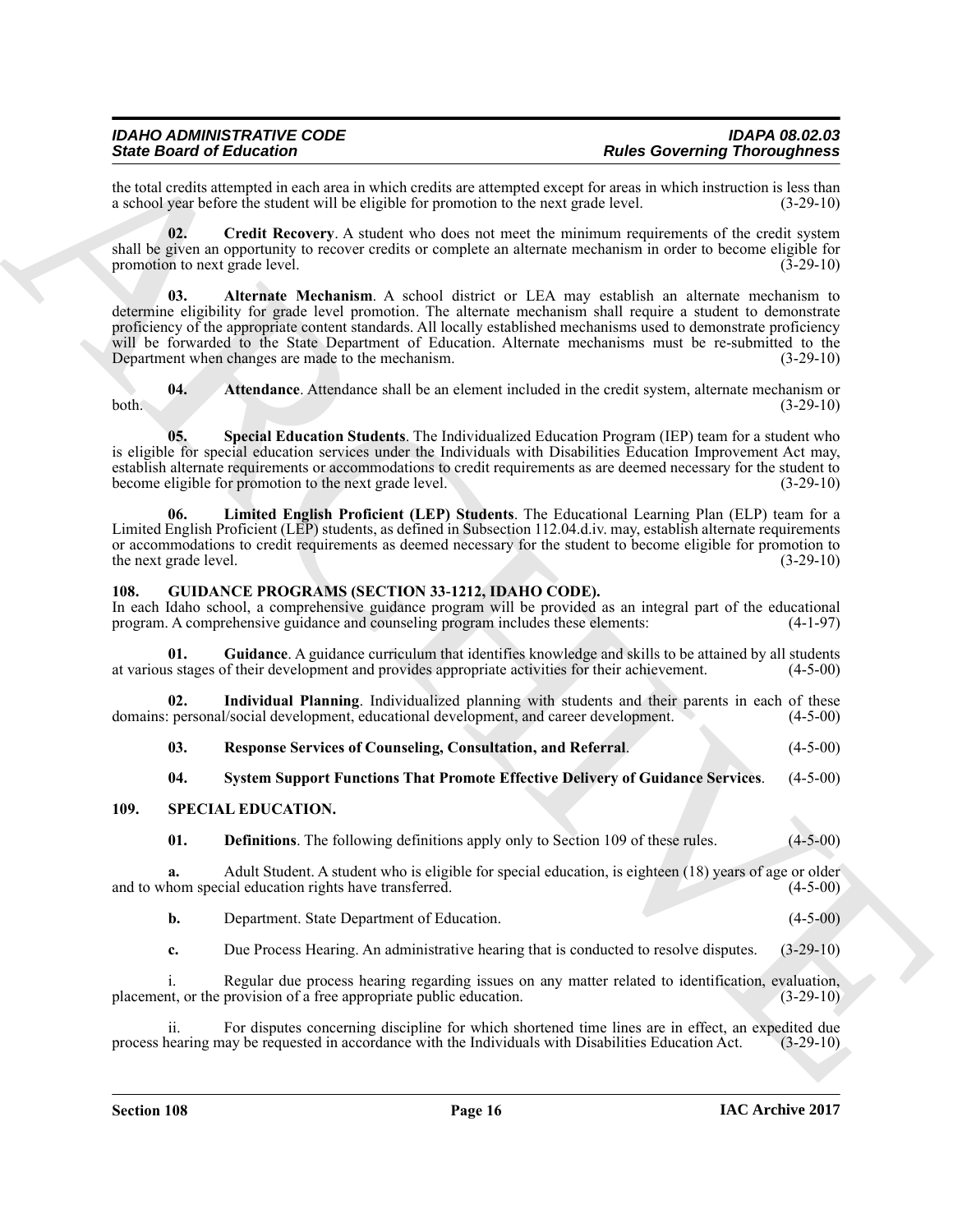<span id="page-16-4"></span><span id="page-16-3"></span><span id="page-16-2"></span><span id="page-16-1"></span><span id="page-16-0"></span>

| <b>State Board of Education</b>       |                                                                                                                                                                                                                                                                                                                                                                                                                                                           | <b>Rules Governing Thoroughness</b>                                                                                 |
|---------------------------------------|-----------------------------------------------------------------------------------------------------------------------------------------------------------------------------------------------------------------------------------------------------------------------------------------------------------------------------------------------------------------------------------------------------------------------------------------------------------|---------------------------------------------------------------------------------------------------------------------|
| d.                                    | Education Agency. Each school district and other public agency that is responsible for providing<br>special education and related services to students with disabilities, including the Department of Juvenile Corrections<br>and the Idaho School for the Deaf and Blind.                                                                                                                                                                                | $(4-5-00)$                                                                                                          |
|                                       | Governing Special Education Requirements. Sections 33-201, 33-2001 through 2002, 33-2004<br>through 2005, and 33-2010, Idaho Code; Section 109 of these rules; the Individuals with Disabilities Education Act<br>(IDEA), Parts A and B, (20 U.S.C., Sections 1400-1419); IDEA Regulations (34 C.F.R. Part 300); Idaho Special<br>Education Manual; and special education case law that sets precedence in Idaho.                                         | $(3-29-10)$                                                                                                         |
| f.                                    | Idaho Special Education Manual. Policies and procedures, as approved by the State Board of<br>Education, that the State Department of Education is required to adopt to meet the eligibility requirements of 20<br>U.S.C, Section 1412 and are consistent with state and federal laws, rules, regulations, and legal requirements.                                                                                                                        | $(3-29-10)$                                                                                                         |
| g.                                    | Special Education. Specially designed instruction as defined by the Individuals with Disabilities<br>Education Act or speech-language pathology services to meet the unique needs of a special education student.                                                                                                                                                                                                                                         | $(4-5-00)$                                                                                                          |
| 02.                                   | Legal Compliance. The State Department of Education and education agencies shall comply with<br>all governing special education requirements.                                                                                                                                                                                                                                                                                                             | $(4-5-00)$                                                                                                          |
| a.<br>special education requirements. | The Board of Trustees or other comparable governing body of each education agency shall adopt<br>policies and procedures for providing special education services and obtain approval from the State Department of<br>Education for the same. Department approval shall be based on current governing special education requirements.<br>Each education agency shall revise its policies and procedures as necessary to conform with changes in governing | $(4-5-00)$                                                                                                          |
| b.                                    | The State Department of Education shall provide education agencies with a sample set of policies<br>and procedures that is consistent with governing special education requirements. The Department shall monitor all<br>education agencies and private agencies who provide special education services to students with disabilities for<br>compliance with governing special education requirements and adopted policies and procedures.                | $(4-5-00)$                                                                                                          |
| c.                                    | Each education agency shall ensure that charter schools and alternative schools located in its<br>jurisdiction have nondiscriminatory enrollment practices. Each education agency shall ensure the provision of special<br>education and related services to eligible students enrolled in charter and alternative schools in accordance with<br>governing special education requirements.                                                                | $(4-5-00)$                                                                                                          |
| d.<br>Department if it:               | Each education agency contracting with a private school or facility shall ensure that the private<br>school or facility is approved by the State Department of Education to provide special education services. The<br>Department may approve a private school or facility to provide special education services upon application to the                                                                                                                  | $(4-5-00)$                                                                                                          |
| i.                                    | Is an accredited school or a licensed rehabilitation center; and                                                                                                                                                                                                                                                                                                                                                                                          | $(4 - 5 - 00)$                                                                                                      |
| ii.                                   | Meets minimum health, fire and safety standards; and                                                                                                                                                                                                                                                                                                                                                                                                      | $(4-5-00)$                                                                                                          |
| iii.                                  | Is nonsectarian; and                                                                                                                                                                                                                                                                                                                                                                                                                                      | $(4-5-00)$                                                                                                          |
| iv.                                   | Provides special education services consistent with governing special education requirements.                                                                                                                                                                                                                                                                                                                                                             | $(4-5-00)$                                                                                                          |
| V.                                    | Any private school or facility aggrieved by the Department's final decision may appeal that<br>decision to the State Board of Education.                                                                                                                                                                                                                                                                                                                  | $(4-5-00)$                                                                                                          |
| е.                                    | Education agencies shall employ special education and related services professional personnel                                                                                                                                                                                                                                                                                                                                                             | using certification standards approved by the State Board of Education or licensing standards adopted by the Bureau |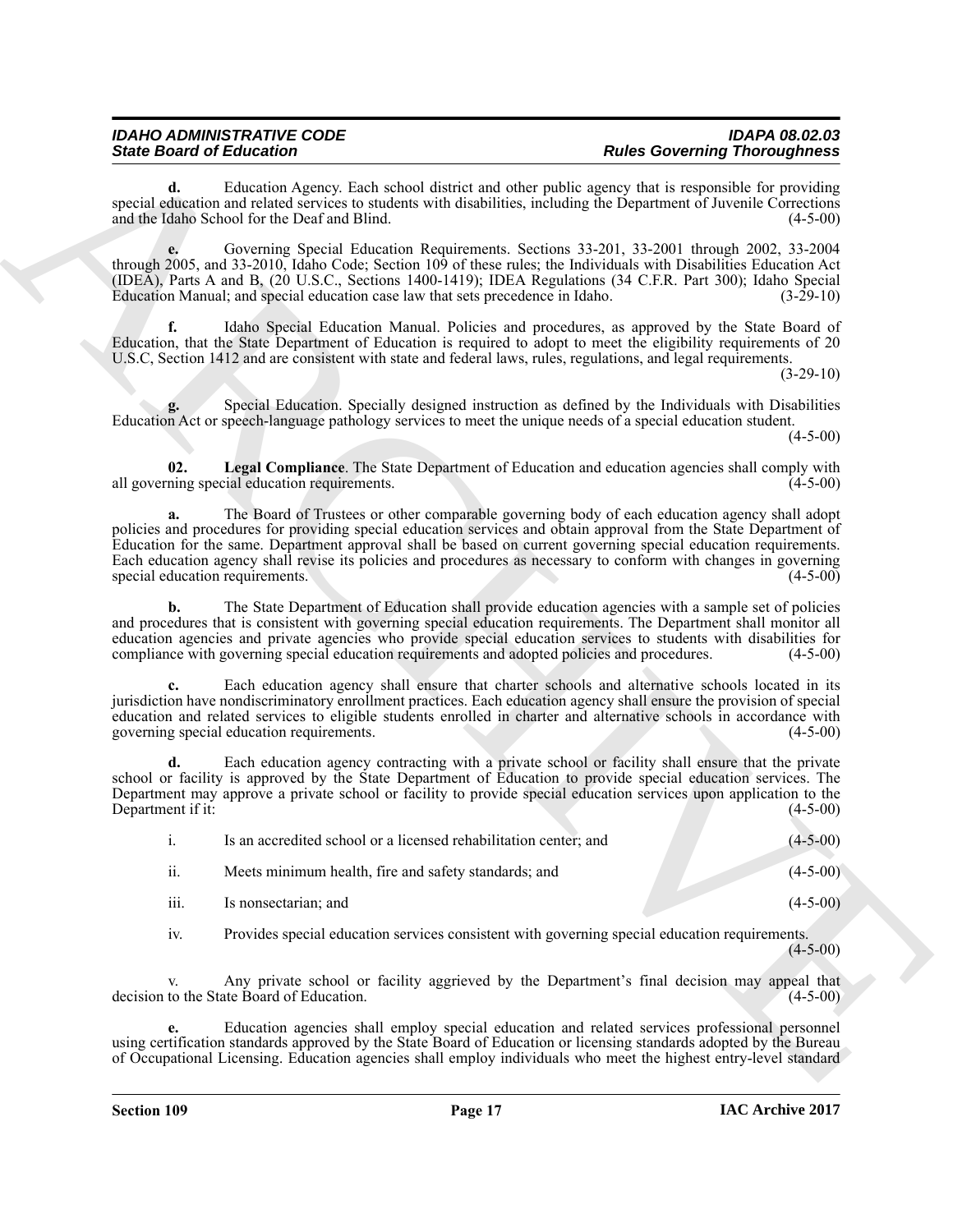that applies to a specific discipline unless there is a shortage of fully qualified candidates for a specific position. If there is a shortage of fully qualified candidates, the education agency shall hire the most qualified individual available who is making satisfactory progress toward meeting the highest entry-level standard within three (3) years.  $(4 - 5 - 00)$ 

**f.** Education agencies may employ paraprofessional personnel to assist in the provision of special education and related services to students with disabilities if they meet standards established by the State Department of Education. (4-5-00)

**g.** Education agencies shall collect and report data as necessary to meet state and federal requirements concerning special education services, staff or students. Education agencies shall develop, implement and revise district improvement plans as necessary to improve results as measured by data on goals and indicators for the performance of special education students that are established by the State Department of Education in accordance with the Individuals with Disabilities Education Act. (4-5-00)

<span id="page-17-0"></span>**h.** Education agencies shall establish a team process to problem solve and plan general education ions to ensure that referrals to special education are appropriate. (4-5-00) interventions to ensure that referrals to special education are appropriate.

Since the other lines of the since the since the since of the since distression of the since of the since of the since of the since of the since of the since of the since of the since of the since of the since of the sinc **03. Eligibility for Special Education**. The State Department of Education shall provide state eligibility criteria for special education services for categorical eligibility consistent with the Individuals with Disabilities Education Act. Education agencies shall consider eligibility under all disability categories set forth in the Idaho Special Education Manual with the exception of developmental delay, which is an optional category. If an education agency elects to use the developmental delay category, it shall consider developmental delay for students ages three (3) through nine (9) using the eligibility criteria adopted by the Department and set forth in the Idaho Special Education Manual. The total timeline from the date of receipt of written parental consent for an initial evaluation to the date of determination of eligibility for special education and related services must not exceed sixty  $(60)$  calendar days, excluding periods when regular school is not in session for five  $(5)$  or more consecutive school days, unless all parties agree to an extension.  $(4-7-11)$ days, unless all parties agree to an extension.

<span id="page-17-1"></span>**04. Individualized Education Programs**. Each education agency shall develop an individualized education program (IEP) for each student who is eligible for special education. The IEP shall be implemented as soon as possible after it is developed. The total timeline from the determination that the student needs special education and related services to the date of implementation of the initial IEP shall not exceed thirty (30) calendar days. A new IEP shall be developed at least annually, on or before the date the previous IEP was developed. (3-25-16)

**a.** IEP team meetings shall be convened upon reasonable request of any IEP team member at times other than the annual review. If the education agency refuses to convene an IEP team meeting requested by a parent or adult student, the agency shall provide written notice of the refusal. (4-5-00)

**b.** Education agencies shall document the attendance of all participants at each IEP team meeting. Any participant who does not agree with an IEP team decision regarding a student's educational program may place a minority report in that student's file. A minority report shall not prevent implementation of an IEP team decision.

 $(4-5-00)$ 

**c.** The IEP team shall determine the student's placement in the least restrictive environment. (5-3-03)

**d.** At the discretion of the education agency, an individualized family service plan (IFSP) may be used in place of an IEP if:  $(4-5-00)$ 

| $(4-5-00)$                                                                                                        |
|-------------------------------------------------------------------------------------------------------------------|
| The child's parents are provided with a detailed explanation of the differences between an IFSP and<br>$(4-5-00)$ |
| $(4-5-00)$                                                                                                        |
| $(3-29-10)$                                                                                                       |
|                                                                                                                   |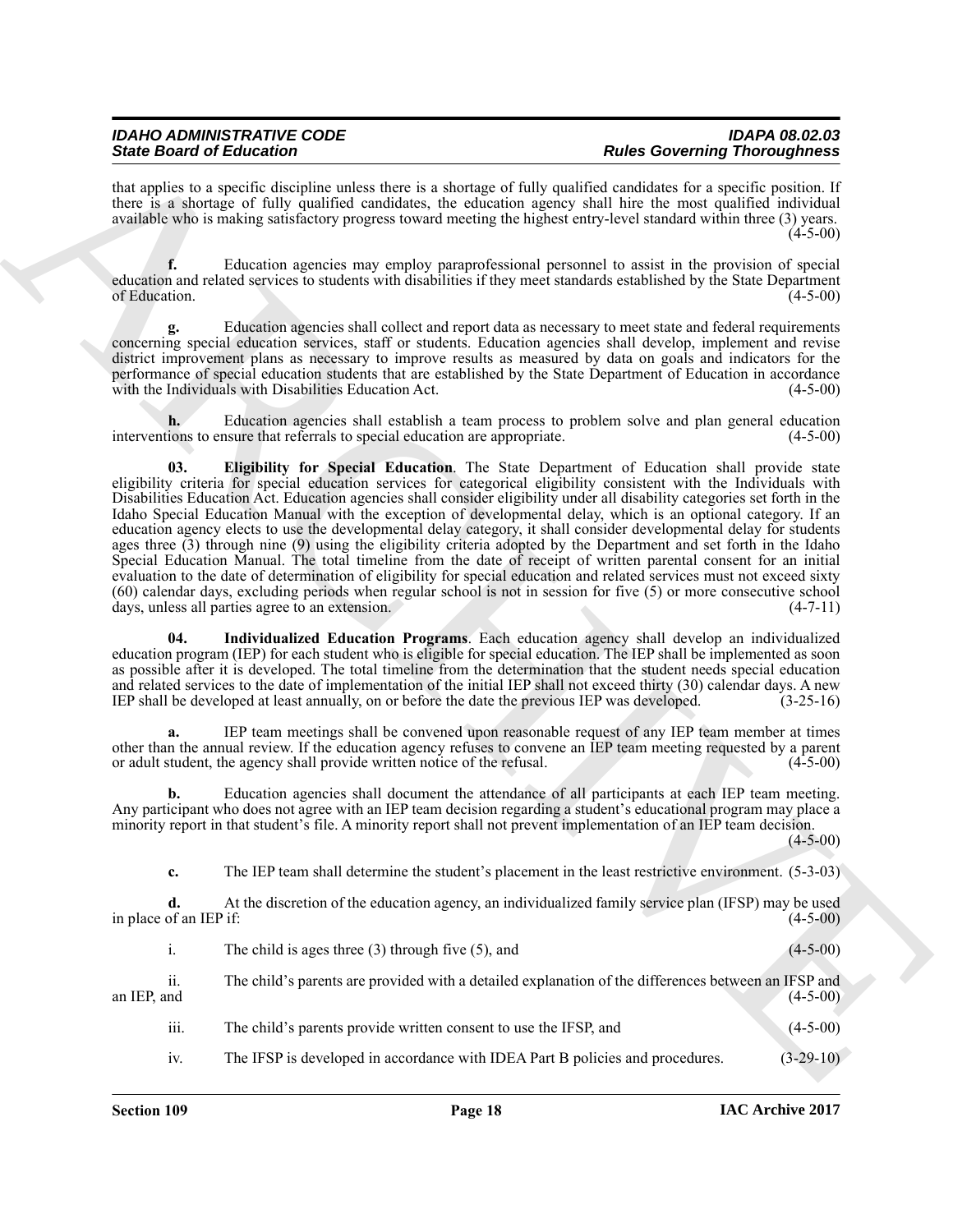| <b>IDAHO ADMINISTRATIVE CODE</b> | <b>IDAPA 08.02.03</b>               |
|----------------------------------|-------------------------------------|
| <b>State Board of Education</b>  | <b>Rules Governing Thoroughness</b> |

Nothing in this part requires education agencies to develop IFSPs rather than IEPs for three (3) through five (5) year old nor to implement more than the educational components of the IFSP. (4-5-00)

**e.** When a student who has been determined eligible for special education, as indicated by a current IEP, transfers from one (1) Idaho education agency to another, the student is entitled to continue to receive special education services. The receiving education agency may accept and implement the existing IEP or may convene an IEP team meeting to develop a new IEP. If a new IEP cannot be developed within five (5) school days, or if the education agency wishes to re-evaluate the child, an interim (short-term) IEP shall be implemented pending development of the standard IEP. (4-5-00)

**f.** If a student who is eligible for special education in another state transfers to an Idaho education agency, the Idaho education agency shall request a copy of the student's most recent eligibility documentation and IEP within two (2) school days. Within five (5) school days of receipt of the eligibility documentation and IEP, the Idaho education agency shall determine if it will adopt the existing eligibility documentation and IEP. If the education agency disagrees with the existing eligibility documentation, or if the documentation is not available within a reasonable time period, consent for an initial assessment shall be sought. While the assessment and evaluation is in process, the education agency may implement an interim IEP if the parent or adult student agrees. If the parent or adult student does not agree to an interim IEP, the student shall be placed in general education. (4-5-00)

<span id="page-18-0"></span>**05. Procedural Safeguards**. Education agencies will use appropriate procedural safeguards consistent with the Individuals with Disabilities Education Act.

Since Board of Enkoration<br>
This contribution is the particular space of developing a Relies Governing Theoretical interactions (1) the space of the space of the space of the space of the space of the space of the space of **a.** If a parent or adult student disagrees with an individualized education program (IEP) team's proposed IEP for the student, the parent or adult student may file a written objection to all or parts of the proposed IEP. If the written objection is emailed, postmarked or hand delivered within ten (10) calendar days of the date the parent or adult student receives written notice of the proposed IEP, the proposed change cannot be implemented for fifteen (15) calendar days, or as extended through mutual agreement by the district and the parent or adult student while the parties work to resolve the dispute. Parties may choose to hold additional IEP team meetings which may be facilitated by the State Department of Education (SDE) or request voluntary mediation through the SDE. If these methods fail or are refused, the proposed IEP shall be implemented after fifteen (15) calendar days unless a due process hearing is filed by the parents or adult student, during which time the student shall remain in the current educational placement during the pendency of any administrative or judicial proceeding, unless the district/adult student agree otherwise. The written objection cannot be used to prevent the education agency from placing a student in an interim alternative educational setting in accordance with IDEA discipline procedures, or to challenge an eligibility/identification determination. (3-29-17)

**b.** Mediation may be requested by an education agency, parent, or adult student, or offered by the State Department of Education at any time. The Department shall screen all such requests to determine appropriateness. Any time a hearing is requested, the Department shall offer mediation using policies and requirements set forth in the Individuals with Disabilities Education Act regulations. If the Department appoints a mediator, the Department shall be responsible for compensating the mediator. All mediation participants will receive a copy of the Notification of Mediation Confidentiality form. Attorney fees may not be awarded for a mediation that is conducted prior to a request for a due process hearing. (3-29-17)

**c.** The State Department of Education shall administer a single-tiered due process hearing system to resolve disputes between education agencies and parents or adult students. When a due process hearing is requested, the superintendent, special education director, or other agency administrator shall inform the agency's board of trustees or other governing body of the request. The education agency shall immediately notify the Department's Director of Special Education of any request for a due process hearing. Within ten (10) calendar days of a written request for a regular hearing, or within five (5) business days of a written request for an expedited hearing, an impartial hearing officer shall be assigned by the Department. The Department shall maintain a list of trained hearing officers and their qualifications. (3-29-10)

**d.** The education agency that is a party to the hearing shall be responsible for compensating the officer and paying for the cost of a verbatim transcript of the hearing. (4-5-00) hearing officer and paying for the cost of a verbatim transcript of the hearing.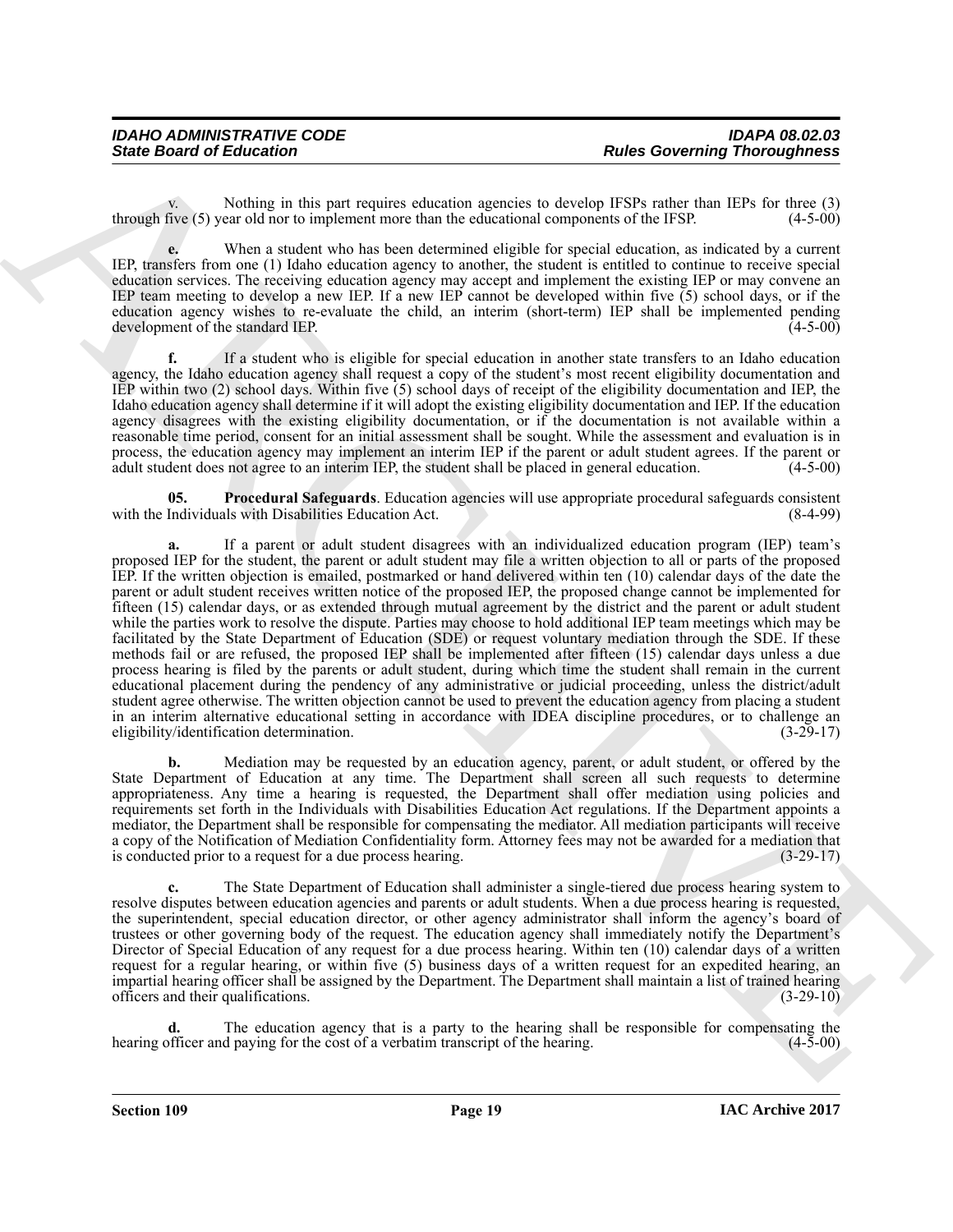| <b>IDAHO ADMINISTRATIVE CODE</b> | <b>IDAPA 08.02.03</b>               |
|----------------------------------|-------------------------------------|
| <b>State Board of Education</b>  | <b>Rules Governing Thoroughness</b> |

**e.** Due process hearings shall be conducted pursuant to IDAPA 04.11.01, "Idaho Rules of Administrative Procedure of the Attorney General," Individuals with Disabilities Education Act requirements, and the Idaho Special Education Manual, incorporated by reference in Section 004 of this rule. In case of any conflict between the IDAPA 04.11.01, "Idaho Rules of Administrative Procedure of the Attorney General" and the IDEA, the IDEA shall supersede the IDAPA 04.11.01, and IDAPA 04.11.01 shall supersede the Idaho Special Education Manual. (3-29-17)

**f.** The hearing officer shall issue a written decision that includes findings of fact and conclusions of law within forty-five (45) calendar days of the date a regular hearing is requested, unless a specific extension of this time line is requested by one (1) of the parties and granted by the hearing officer. The hearing officer shall issue a written decision that includes findings of fact and conclusions of law within twenty (20) calendar days of a written request for an expedited hearing, unless a specific extension of this time line has been granted. An extension of the time line for an expedited hearing shall not exceed an additional twenty-five (25) calendar days, and may be granted only if requested by one (1) of the parties and agreed to by both parties. The decision shall be sent to the parent or adult student, the education agency administrator, their respective representatives, and the State Department of Education. (4-5-00) Education. (4-5-00)

**g.** The hearing officer's decision shall be binding unless either party appeals the decision by initiating a civil action. The hearing officer's decision shall be implemented not later than fourteen (14) calendar days from the date of issuance unless an appeal is filed by a parent or adult student or the decision specifies a different implementation date. An appeal to civil court must be filed within forty-two (42) calendar days from the date of issuance of the hearing officer's decision. (4-5-00) issuance of the hearing officer's decision.

**h.** During the hearing the education agency shall provide reasonable accommodations as required by federal and state regulations. Disputes concerning reasonable accommodations shall be referred to the U.S. Department of Education's Americans with Disabilities Act (ADA) Committee for resolution. (3-29-17)

**i.** During the pendency of any due process hearing or civil appeal the child's educational placement shall be determined by the Individuals with Disabilities Education Act "stay put" requirements. (4-5-00)

Since Growth of Education 11 and the system of the United Growth (Photos Contained The Education 12 and the United Contained The Photos Contained The Photos Contained The Photos Contained The Contained The Contained The C **j.** A parent or adult student has the right to an independent educational evaluation (IEE) at public expense if the parent or adult student disagrees with an evaluation obtained by the education agency. Whenever an IEE is at public expense, the criteria under which the evaluation is obtained, including the location of the evaluation and the qualifications of the examiner, shall be the same as the criteria the education agency uses when it initiates an evaluation, to the extent those criteria are consistent with the parent or adult student's right to an IEE. If an education agency has cost as one (1) of the criteria the education agency uses when it initiates an evaluation, the education agency may apply that criteria to independent educational evaluations. However, the parent or adult student has the right to demonstrate that unique circumstances justify an IEE that falls outside the education agency's cost criteria, and if so demonstrated, that IEE shall be publicly funded. A due process hearing may be initiated by the education agency to determine if the evaluation conducted by the education agency is appropriate. If the final decision of a hearing officer, or civil court, if the hearing officer's decision is appealed, is that the evaluation conducted by the education agency is appropriate, the parent or adult student still has the right to an independent educational evaluation, but not at the education agency's expense. (3-29-17)

**k.** Student records shall be managed in accordance with IDEA and Family and Educational Rights and Privacy Act regulations governing security, confidentiality, access, maintenance, destruction, inspection and amendment. (4-5-00)

<span id="page-19-0"></span>**06. Assistive Technology Devices**. Education agencies may hold a parent liable for the replacement or repair of an assistive technology device that is purchased or otherwise procured by the education agency if it is lost, stolen, or damaged due to negligence or misuse at home or in another setting outside of school time. (4-5-00)

<span id="page-19-1"></span>**07. Diplomas and Graduation**. School districts shall use a regular diploma for students who are eligible for special education at the completion of their secondary program. The transcript serves as a record of individual accomplishments, achievements, and courses completed. A modified or differentiated diploma or certificate may not be used for students who are eligible for special education unless the same diploma or certificate is granted to students without disabilities. If a student is not granted a regular high school diploma or if a regular high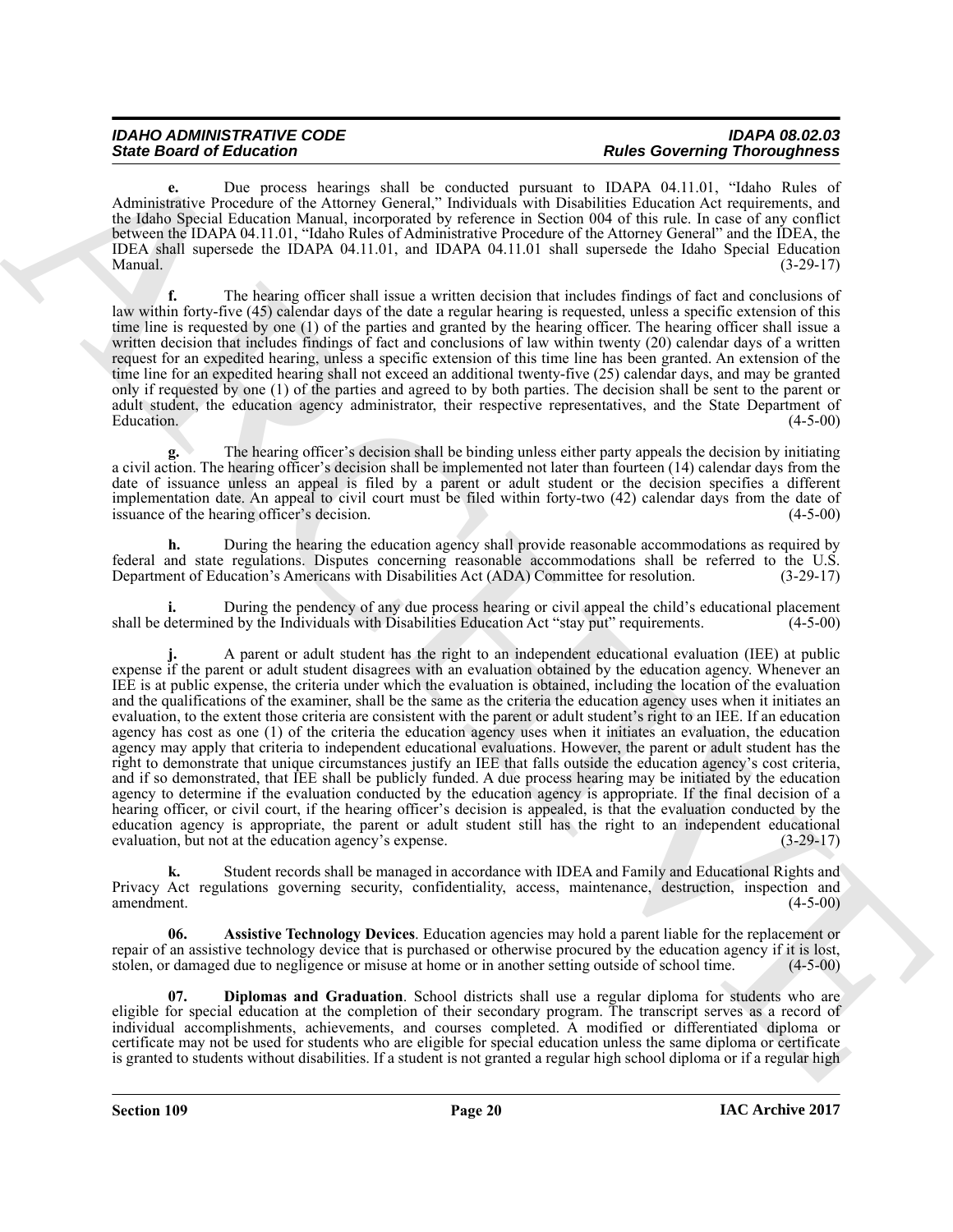| <b>IDAHO ADMINISTRATIVE CODE</b> | <b>IDAPA 08.02.03</b>               |
|----------------------------------|-------------------------------------|
| <b>State Board of Education</b>  | <b>Rules Governing Thoroughness</b> |

#### <span id="page-20-4"></span><span id="page-20-3"></span><span id="page-20-2"></span><span id="page-20-1"></span><span id="page-20-0"></span>**110. ALTERNATIVE SECONDARY PROGRAMS (SECTION 33-1002; 33-1002C; 33-1002F, IDAHO CODE).**

| <b>State Board of Education</b> |                                                                                                                                                                                                                                                                                                                                                                                                                                                                                                                                                                                                                                                                                                                                                                         | <b>Rules Governing Thoroughness</b> |             |
|---------------------------------|-------------------------------------------------------------------------------------------------------------------------------------------------------------------------------------------------------------------------------------------------------------------------------------------------------------------------------------------------------------------------------------------------------------------------------------------------------------------------------------------------------------------------------------------------------------------------------------------------------------------------------------------------------------------------------------------------------------------------------------------------------------------------|-------------------------------------|-------------|
|                                 | school diploma is granted for completing requirements that are not comparable to regular graduation requirements, a<br>student who is eligible for special education is entitled to receive a free appropriate public education through the<br>semester in which the student turns twenty-one (21) years of age or until the student completes requirements that are<br>comparable to regular graduation requirements, whichever comes first.                                                                                                                                                                                                                                                                                                                           |                                     | $(4-5-00)$  |
| 08.                             | Special Education Advisory Panel. The State Superintendent of Public Instruction shall appoint<br>members to serve on the Special Education Advisory Panel. Panel members shall elect annually an individual to serve<br>a one $(1)$ year term as vice-chair followed by a one $(1)$ year term as chair.                                                                                                                                                                                                                                                                                                                                                                                                                                                                |                                     | $(4-5-00)$  |
| 110.<br>CODE).                  | ALTERNATIVE SECONDARY PROGRAMS (SECTION 33-1002; 33-1002C; 33-1002F, IDAHO                                                                                                                                                                                                                                                                                                                                                                                                                                                                                                                                                                                                                                                                                              |                                     |             |
|                                 | Alternative secondary programs are those that provide special instructional courses and offer special services to<br>eligible at-risk youth to enable them to earn a high school diploma. Designated differences must be established<br>between the alternative school programs and the regular secondary school programs. Alternative secondary school<br>programs will include course offerings, teacher/pupil ratios and evidence of teaching strategies that are clearly<br>designed to serve at-risk youth as defined in this section. Alternative high school programs conducted during the<br>regular school year will be located on a separate site from the regular high school facility or be scheduled at a time<br>different from the regular school hours. |                                     | $(3-29-17)$ |
| 01.                             | <b>Student Qualifications</b> . An at-risk youth is any secondary student grade six through twelve $(6-12)$<br>who meets any three $(3)$ of the following criteria, Subsections 110.01.a. through 110.01.g., or any one $(1)$ of criteria in<br>Subsections 110.01.h. through 110.01.n.                                                                                                                                                                                                                                                                                                                                                                                                                                                                                 |                                     | $(3-29-17)$ |
| a.                              | Has repeated at least one (1) grade.                                                                                                                                                                                                                                                                                                                                                                                                                                                                                                                                                                                                                                                                                                                                    |                                     | $(4-1-97)$  |
| b.                              | Has absenteely that is greater than ten percent $(10\%)$ during the preceding semester.                                                                                                                                                                                                                                                                                                                                                                                                                                                                                                                                                                                                                                                                                 |                                     | $(4-1-97)$  |
| c.<br>secondary program.        | Has an overall grade point average that is less than 1.5 (4.0 scale) prior to enrolling in an alternative                                                                                                                                                                                                                                                                                                                                                                                                                                                                                                                                                                                                                                                               |                                     | $(4-1-97)$  |
| d.                              | Has failed one (1) or more academic subjects in the past year.                                                                                                                                                                                                                                                                                                                                                                                                                                                                                                                                                                                                                                                                                                          |                                     | $(3-29-17)$ |
| e.                              | Is below proficient, based on local criteria or standardized tests, or both.                                                                                                                                                                                                                                                                                                                                                                                                                                                                                                                                                                                                                                                                                            |                                     | $(3-29-17)$ |
| f.                              | Is two (2) or more credits per year behind the rate required to graduate or for grade promotion.                                                                                                                                                                                                                                                                                                                                                                                                                                                                                                                                                                                                                                                                        |                                     | $(3-29-17)$ |
| g.<br>enrollment.               | Has attended three (3) or more schools within the previous two (2) years, not including dual                                                                                                                                                                                                                                                                                                                                                                                                                                                                                                                                                                                                                                                                            |                                     | $(3-29-17)$ |
| h.                              | Has documented or pattern of substance abuse.                                                                                                                                                                                                                                                                                                                                                                                                                                                                                                                                                                                                                                                                                                                           |                                     | $(3-29-17)$ |
| i.                              | Is pregnant or a parent.                                                                                                                                                                                                                                                                                                                                                                                                                                                                                                                                                                                                                                                                                                                                                |                                     | $(4-1-97)$  |
| j.                              | Is an emancipated youth or unaccompanied youth.                                                                                                                                                                                                                                                                                                                                                                                                                                                                                                                                                                                                                                                                                                                         |                                     | $(3-29-17)$ |
| k.                              | Is a previous dropout.                                                                                                                                                                                                                                                                                                                                                                                                                                                                                                                                                                                                                                                                                                                                                  |                                     | $(4-1-97)$  |
| 1.                              | Has serious personal, emotional, or medical issue(s).                                                                                                                                                                                                                                                                                                                                                                                                                                                                                                                                                                                                                                                                                                                   |                                     | $(3-29-17)$ |
| m.                              | Has a court or agency referral.                                                                                                                                                                                                                                                                                                                                                                                                                                                                                                                                                                                                                                                                                                                                         |                                     | $(3-29-17)$ |
| n.                              | Demonstrates behavior that is detrimental to their academic progress.                                                                                                                                                                                                                                                                                                                                                                                                                                                                                                                                                                                                                                                                                                   |                                     | $(3-29-17)$ |
| 02.<br>program will include:    | Instruction. Special instruction courses for at-risk youth enrolled in an alternative secondary                                                                                                                                                                                                                                                                                                                                                                                                                                                                                                                                                                                                                                                                         |                                     | $(4-1-97)$  |
|                                 |                                                                                                                                                                                                                                                                                                                                                                                                                                                                                                                                                                                                                                                                                                                                                                         |                                     |             |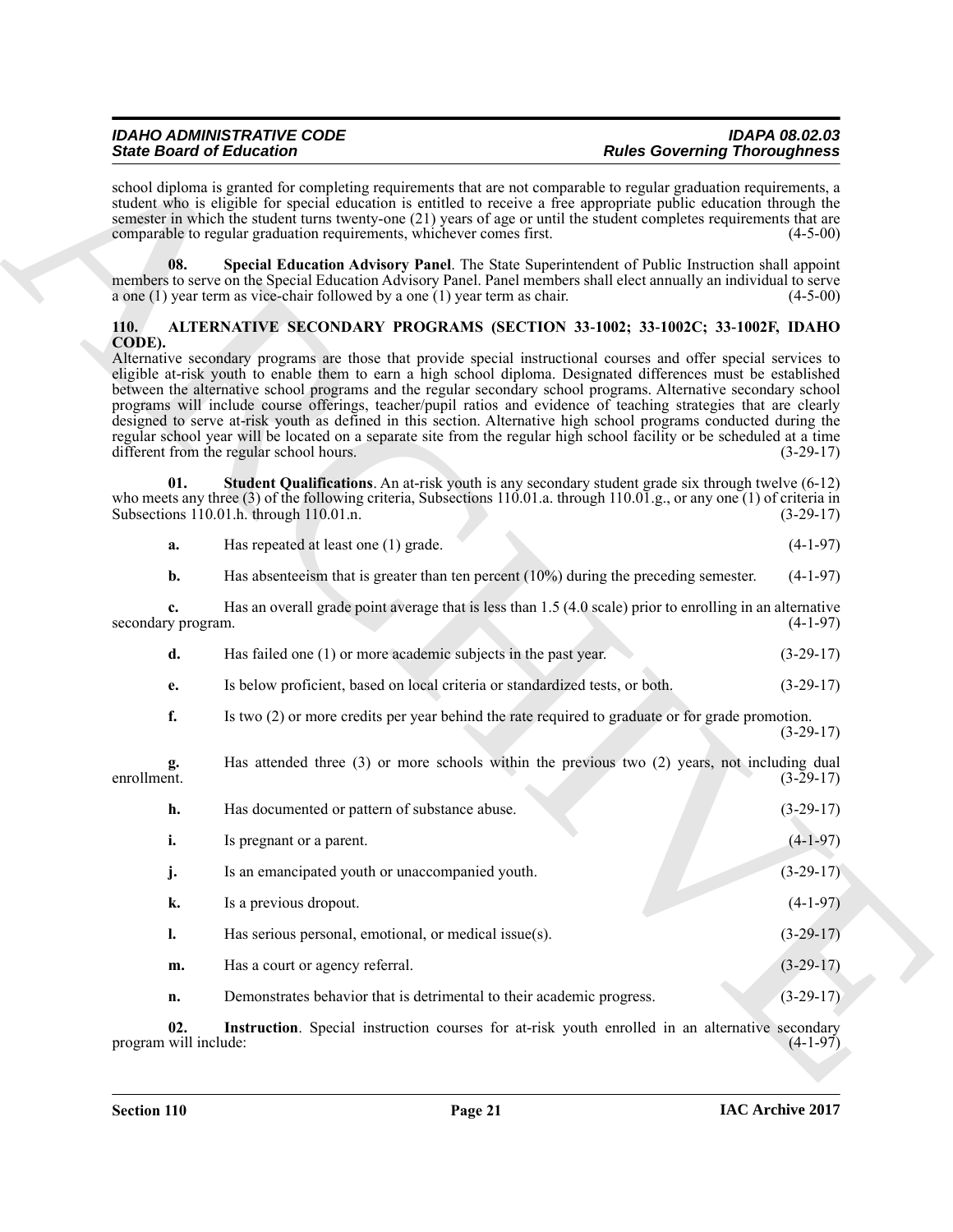#### <span id="page-21-1"></span>*IDAHO ADMINISTRATIVE CODE IDAPA 08.02.03 State Board of Education Rules Governing Thoroughness*

| Core academic content that meets or exceeds minimum state standards;<br>a.<br>A physical fitness and personal health component;<br>$\mathbf{b}$ .<br>Career and technical education component approved by the state division of career technical<br>c.<br>education;<br>A personal finance, parenting, and child care component; and<br>d.<br>A personal and career counseling component.<br>e.<br>03.<br>Graduation Credit. Graduation credit may be earned in the following areas: academic subjects,<br>electives, and approved work-based learning experiences. Nonacademic courses, i.e., classroom and office aides do<br>not qualify for credit unless they are approved work-based learning experiences.<br>Special Services. Special services for at-risk youth enrolled in alternative secondary programs<br>04.<br>include the following where appropriate:<br>A day care center when enrollees are also parents. This center should be staffed by a qualified child<br>a.<br>care provider.<br>Direct social services that may include officers of the court, social workers, counselors/<br>b.<br>psychologists.<br>All services in accordance with the student's Individualized Education Program.<br>c.<br>111.<br>ASSESSMENT IN THE PUBLIC SCHOOLS.<br>Philosophy. Acquiring the basic skills is essential to realization of full educational, vocational and<br>01.<br>personal/social development. Since Idaho schools are responsible for instruction in the basic scholastic skills, the<br>State Board of Education has a vested interest in regularly surveying student skill acquisition as an index of the<br>effectiveness of the educational program. This information can best be secured through objective assessment of<br>student growth. The State Board of Education will provide oversight for all components of the comprehensive<br>assessment program.<br>02.<br><b>Purposes.</b> The purpose of assessment in the public schools is to:<br>Measure and improve student achievement;<br>a.<br>b.<br>Assist classroom teachers in designing lessons;<br>Identify areas needing intervention and remediation, and acceleration;<br>c.<br>Assist school districts in evaluating local curriculum and instructional practices in order to make<br>d.<br>needed curriculum adjustments;<br>Inform parents and guardians of their child's progress;<br>e.<br>f.<br>Provide comparative local, state and national data regarding the achievement of students in<br>essential skill areas;<br>Identify performance trends in student achievement across grade levels tested and student growth<br>g.<br>over time; and<br>h.<br>Help determine technical assistance/consultation priorities for the State Department of Education. | <b>State Board of Education</b> | <b>Rules Governing Thoroughness</b> |             |
|----------------------------------------------------------------------------------------------------------------------------------------------------------------------------------------------------------------------------------------------------------------------------------------------------------------------------------------------------------------------------------------------------------------------------------------------------------------------------------------------------------------------------------------------------------------------------------------------------------------------------------------------------------------------------------------------------------------------------------------------------------------------------------------------------------------------------------------------------------------------------------------------------------------------------------------------------------------------------------------------------------------------------------------------------------------------------------------------------------------------------------------------------------------------------------------------------------------------------------------------------------------------------------------------------------------------------------------------------------------------------------------------------------------------------------------------------------------------------------------------------------------------------------------------------------------------------------------------------------------------------------------------------------------------------------------------------------------------------------------------------------------------------------------------------------------------------------------------------------------------------------------------------------------------------------------------------------------------------------------------------------------------------------------------------------------------------------------------------------------------------------------------------------------------------------------------------------------------------------------------------------------------------------------------------------------------------------------------------------------------------------------------------------------------------------------------------------------------------------------------------------------------------------------------------------------------------------------------------------------------------------------------------------------------------------------------------------------------------------------------------------------|---------------------------------|-------------------------------------|-------------|
|                                                                                                                                                                                                                                                                                                                                                                                                                                                                                                                                                                                                                                                                                                                                                                                                                                                                                                                                                                                                                                                                                                                                                                                                                                                                                                                                                                                                                                                                                                                                                                                                                                                                                                                                                                                                                                                                                                                                                                                                                                                                                                                                                                                                                                                                                                                                                                                                                                                                                                                                                                                                                                                                                                                                                                |                                 |                                     | $(3-29-17)$ |
|                                                                                                                                                                                                                                                                                                                                                                                                                                                                                                                                                                                                                                                                                                                                                                                                                                                                                                                                                                                                                                                                                                                                                                                                                                                                                                                                                                                                                                                                                                                                                                                                                                                                                                                                                                                                                                                                                                                                                                                                                                                                                                                                                                                                                                                                                                                                                                                                                                                                                                                                                                                                                                                                                                                                                                |                                 |                                     | $(3-29-17)$ |
|                                                                                                                                                                                                                                                                                                                                                                                                                                                                                                                                                                                                                                                                                                                                                                                                                                                                                                                                                                                                                                                                                                                                                                                                                                                                                                                                                                                                                                                                                                                                                                                                                                                                                                                                                                                                                                                                                                                                                                                                                                                                                                                                                                                                                                                                                                                                                                                                                                                                                                                                                                                                                                                                                                                                                                |                                 |                                     | $(3-29-17)$ |
|                                                                                                                                                                                                                                                                                                                                                                                                                                                                                                                                                                                                                                                                                                                                                                                                                                                                                                                                                                                                                                                                                                                                                                                                                                                                                                                                                                                                                                                                                                                                                                                                                                                                                                                                                                                                                                                                                                                                                                                                                                                                                                                                                                                                                                                                                                                                                                                                                                                                                                                                                                                                                                                                                                                                                                |                                 |                                     | $(3-29-17)$ |
|                                                                                                                                                                                                                                                                                                                                                                                                                                                                                                                                                                                                                                                                                                                                                                                                                                                                                                                                                                                                                                                                                                                                                                                                                                                                                                                                                                                                                                                                                                                                                                                                                                                                                                                                                                                                                                                                                                                                                                                                                                                                                                                                                                                                                                                                                                                                                                                                                                                                                                                                                                                                                                                                                                                                                                |                                 |                                     | $(3-29-17)$ |
|                                                                                                                                                                                                                                                                                                                                                                                                                                                                                                                                                                                                                                                                                                                                                                                                                                                                                                                                                                                                                                                                                                                                                                                                                                                                                                                                                                                                                                                                                                                                                                                                                                                                                                                                                                                                                                                                                                                                                                                                                                                                                                                                                                                                                                                                                                                                                                                                                                                                                                                                                                                                                                                                                                                                                                |                                 |                                     | $(4-5-00)$  |
|                                                                                                                                                                                                                                                                                                                                                                                                                                                                                                                                                                                                                                                                                                                                                                                                                                                                                                                                                                                                                                                                                                                                                                                                                                                                                                                                                                                                                                                                                                                                                                                                                                                                                                                                                                                                                                                                                                                                                                                                                                                                                                                                                                                                                                                                                                                                                                                                                                                                                                                                                                                                                                                                                                                                                                |                                 |                                     | $(3-29-17)$ |
|                                                                                                                                                                                                                                                                                                                                                                                                                                                                                                                                                                                                                                                                                                                                                                                                                                                                                                                                                                                                                                                                                                                                                                                                                                                                                                                                                                                                                                                                                                                                                                                                                                                                                                                                                                                                                                                                                                                                                                                                                                                                                                                                                                                                                                                                                                                                                                                                                                                                                                                                                                                                                                                                                                                                                                |                                 |                                     | $(4-1-97)$  |
|                                                                                                                                                                                                                                                                                                                                                                                                                                                                                                                                                                                                                                                                                                                                                                                                                                                                                                                                                                                                                                                                                                                                                                                                                                                                                                                                                                                                                                                                                                                                                                                                                                                                                                                                                                                                                                                                                                                                                                                                                                                                                                                                                                                                                                                                                                                                                                                                                                                                                                                                                                                                                                                                                                                                                                |                                 |                                     | $(4-1-97)$  |
|                                                                                                                                                                                                                                                                                                                                                                                                                                                                                                                                                                                                                                                                                                                                                                                                                                                                                                                                                                                                                                                                                                                                                                                                                                                                                                                                                                                                                                                                                                                                                                                                                                                                                                                                                                                                                                                                                                                                                                                                                                                                                                                                                                                                                                                                                                                                                                                                                                                                                                                                                                                                                                                                                                                                                                |                                 |                                     | $(3-29-17)$ |
|                                                                                                                                                                                                                                                                                                                                                                                                                                                                                                                                                                                                                                                                                                                                                                                                                                                                                                                                                                                                                                                                                                                                                                                                                                                                                                                                                                                                                                                                                                                                                                                                                                                                                                                                                                                                                                                                                                                                                                                                                                                                                                                                                                                                                                                                                                                                                                                                                                                                                                                                                                                                                                                                                                                                                                |                                 |                                     |             |
|                                                                                                                                                                                                                                                                                                                                                                                                                                                                                                                                                                                                                                                                                                                                                                                                                                                                                                                                                                                                                                                                                                                                                                                                                                                                                                                                                                                                                                                                                                                                                                                                                                                                                                                                                                                                                                                                                                                                                                                                                                                                                                                                                                                                                                                                                                                                                                                                                                                                                                                                                                                                                                                                                                                                                                |                                 |                                     | $(4-2-08)$  |
|                                                                                                                                                                                                                                                                                                                                                                                                                                                                                                                                                                                                                                                                                                                                                                                                                                                                                                                                                                                                                                                                                                                                                                                                                                                                                                                                                                                                                                                                                                                                                                                                                                                                                                                                                                                                                                                                                                                                                                                                                                                                                                                                                                                                                                                                                                                                                                                                                                                                                                                                                                                                                                                                                                                                                                |                                 |                                     | $(3-15-02)$ |
|                                                                                                                                                                                                                                                                                                                                                                                                                                                                                                                                                                                                                                                                                                                                                                                                                                                                                                                                                                                                                                                                                                                                                                                                                                                                                                                                                                                                                                                                                                                                                                                                                                                                                                                                                                                                                                                                                                                                                                                                                                                                                                                                                                                                                                                                                                                                                                                                                                                                                                                                                                                                                                                                                                                                                                |                                 |                                     | $(3-15-02)$ |
|                                                                                                                                                                                                                                                                                                                                                                                                                                                                                                                                                                                                                                                                                                                                                                                                                                                                                                                                                                                                                                                                                                                                                                                                                                                                                                                                                                                                                                                                                                                                                                                                                                                                                                                                                                                                                                                                                                                                                                                                                                                                                                                                                                                                                                                                                                                                                                                                                                                                                                                                                                                                                                                                                                                                                                |                                 |                                     | $(3-15-02)$ |
|                                                                                                                                                                                                                                                                                                                                                                                                                                                                                                                                                                                                                                                                                                                                                                                                                                                                                                                                                                                                                                                                                                                                                                                                                                                                                                                                                                                                                                                                                                                                                                                                                                                                                                                                                                                                                                                                                                                                                                                                                                                                                                                                                                                                                                                                                                                                                                                                                                                                                                                                                                                                                                                                                                                                                                |                                 |                                     | $(3-15-02)$ |
|                                                                                                                                                                                                                                                                                                                                                                                                                                                                                                                                                                                                                                                                                                                                                                                                                                                                                                                                                                                                                                                                                                                                                                                                                                                                                                                                                                                                                                                                                                                                                                                                                                                                                                                                                                                                                                                                                                                                                                                                                                                                                                                                                                                                                                                                                                                                                                                                                                                                                                                                                                                                                                                                                                                                                                |                                 |                                     | $(3-15-02)$ |
|                                                                                                                                                                                                                                                                                                                                                                                                                                                                                                                                                                                                                                                                                                                                                                                                                                                                                                                                                                                                                                                                                                                                                                                                                                                                                                                                                                                                                                                                                                                                                                                                                                                                                                                                                                                                                                                                                                                                                                                                                                                                                                                                                                                                                                                                                                                                                                                                                                                                                                                                                                                                                                                                                                                                                                |                                 |                                     | $(3-15-02)$ |
|                                                                                                                                                                                                                                                                                                                                                                                                                                                                                                                                                                                                                                                                                                                                                                                                                                                                                                                                                                                                                                                                                                                                                                                                                                                                                                                                                                                                                                                                                                                                                                                                                                                                                                                                                                                                                                                                                                                                                                                                                                                                                                                                                                                                                                                                                                                                                                                                                                                                                                                                                                                                                                                                                                                                                                |                                 |                                     | $(3-15-02)$ |
|                                                                                                                                                                                                                                                                                                                                                                                                                                                                                                                                                                                                                                                                                                                                                                                                                                                                                                                                                                                                                                                                                                                                                                                                                                                                                                                                                                                                                                                                                                                                                                                                                                                                                                                                                                                                                                                                                                                                                                                                                                                                                                                                                                                                                                                                                                                                                                                                                                                                                                                                                                                                                                                                                                                                                                |                                 |                                     | $(3-15-02)$ |
|                                                                                                                                                                                                                                                                                                                                                                                                                                                                                                                                                                                                                                                                                                                                                                                                                                                                                                                                                                                                                                                                                                                                                                                                                                                                                                                                                                                                                                                                                                                                                                                                                                                                                                                                                                                                                                                                                                                                                                                                                                                                                                                                                                                                                                                                                                                                                                                                                                                                                                                                                                                                                                                                                                                                                                |                                 |                                     | $(3-15-02)$ |
|                                                                                                                                                                                                                                                                                                                                                                                                                                                                                                                                                                                                                                                                                                                                                                                                                                                                                                                                                                                                                                                                                                                                                                                                                                                                                                                                                                                                                                                                                                                                                                                                                                                                                                                                                                                                                                                                                                                                                                                                                                                                                                                                                                                                                                                                                                                                                                                                                                                                                                                                                                                                                                                                                                                                                                |                                 |                                     |             |

#### <span id="page-21-4"></span><span id="page-21-3"></span><span id="page-21-2"></span><span id="page-21-0"></span>**111. ASSESSMENT IN THE PUBLIC SCHOOLS.**

<span id="page-21-5"></span>

| 02. | <b>Purposes.</b> The purpose of assessment in the public schools is to: | $(3-15-02)$ |
|-----|-------------------------------------------------------------------------|-------------|
| a.  | Measure and improve student achievement;                                | $(3-15-02)$ |
| b.  | Assist classroom teachers in designing lessons;                         | $(3-15-02)$ |
| c.  | Identify areas needing intervention and remediation, and acceleration;  | $(3-15-02)$ |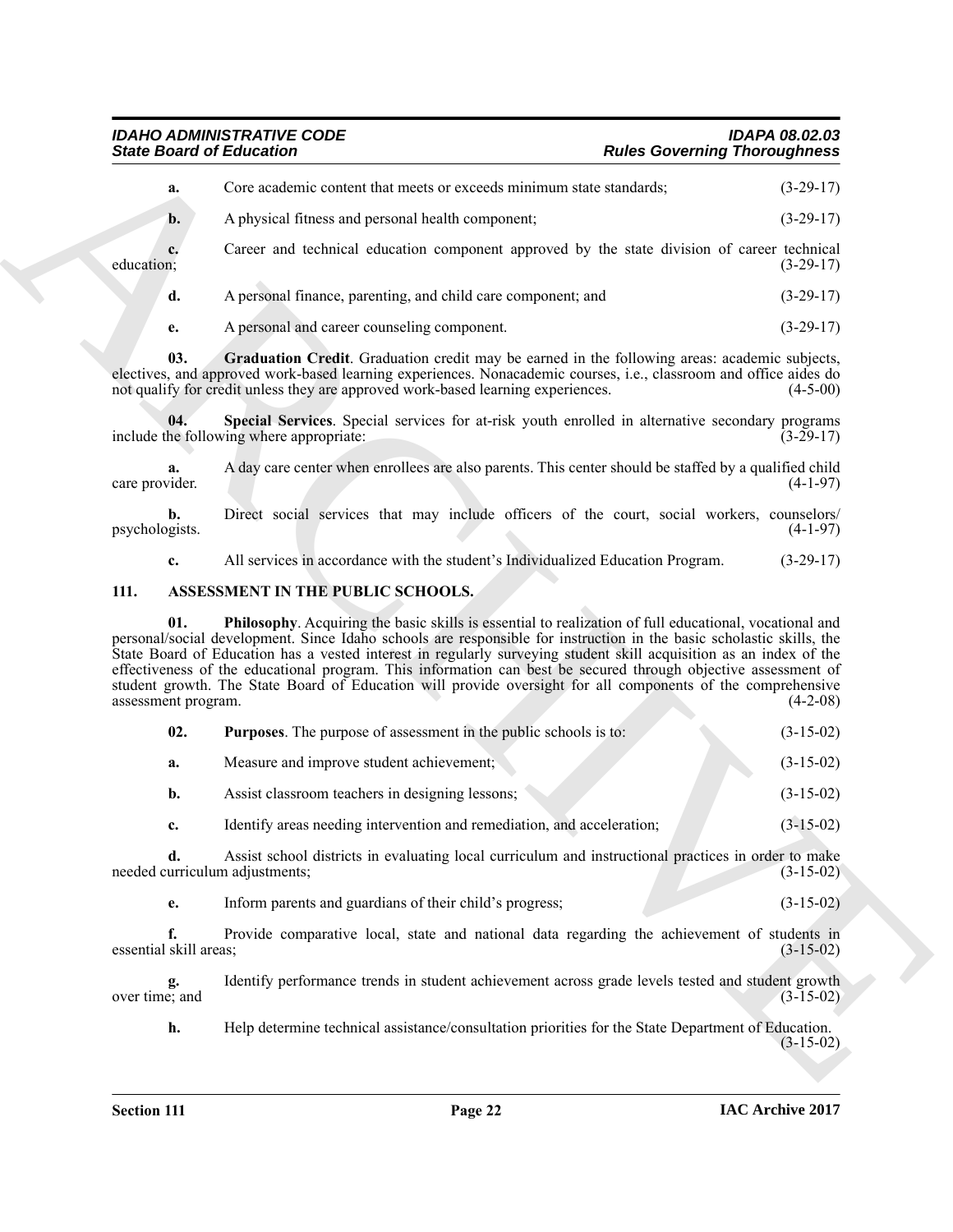<span id="page-22-1"></span>**03. Content**. The comprehensive assessment program will consist of multiple assessments, including, the Idaho Reading Indicator (IRI), the National Assessment of Educational Progress (NAEP), the Idaho English Language Assessment, the Idaho Standards Achievement Tests (ISAT), the Idaho Alternate Assessment, and a college entrance exam. (3-29-12)

<span id="page-22-3"></span>**04. Testing Population**. All students in Idaho public schools, grades kindergarten through twelve (K-12), are required to participate in the comprehensive assessment program approved by the State Board of Education and funded. (4-2-08)

**a.** All students who are eligible for special education shall participate in the statewide assessment program.  $(4-6-05)$ 

**b.** Each student's individualized education program team shall determine whether the student shall participate in the regular assessment without accommodations, the regular assessment with accommodations or adaptations, or whether the student qualifies for and shall participate in the alternate assessment. (4-6-05)

Since Gravitation Inc. Control to the main control to Robert Control the Real of the Control of the Control of the Control of the Control of the Control of the Control of the Control of the Control of the Control of the C **c.** Limited English Proficient (LEP) students, as defined in Subsection 112.04.d.iv., may receive designated supports or accommodations, or both, for the ISAT assessment if need has been indicated by the LEP student's Educational Learning Plan (ELP) team. The team shall outline the designated supports or accommodations, or both, in an ELP prior to the assessment administration. Designated supports or accommodations, or both, shall be familiar to the student during previous instruction and for other assessments. LEP students who are enrolled in their first year of school in the United States may take Idaho's English language assessment in lieu of the English language ISAT, but will still be required to take the ISAT (Mathematics and Science). Such LEP students will be counted as participants for the ninety-five percent (95%) participation target, as described in Subsection 112.04. However, such LEP students are not required to be counted for accountability purposes as described in Subsection 112.03. (3-29-17)

<span id="page-22-2"></span>**05. Scoring and Report Formats**. Scores will be provided for each subject area assessed and reported in standard scores, benchmark scores, or holistic scores. Test results will be presented in a class list report of student scores, building/district summaries, content area criterion reports by skill, disaggregated group reports, and pressure sensitive labels as appropriate. Information about the number of students who are eligible for special education who participate in regular and alternate assessments, and their performance results, shall be included in reports to the public if it is statistically sound to do so and would not disclose performance results identifiable to individual students. (4-7-11)

**a.** Effective April 1, 2009, all students taking the Idaho Standards Achievement Test (ISAT) must have a unique student identifier. (4-7-11)

**b.** Districts must send all assessment results and related communication to parents within three (3) weeks of receipt from the state. (4-7-11)

<span id="page-22-0"></span>**06. Comprehensive Assessment Program**. The State approved comprehensive assessment program is outlined in Subsections 111.06.a. through 111.06.n. Each assessment will be comprehensive of and aligned to the Idaho State Content Standards it is intended to assess. In addition, districts are responsible for writing and implementing assessments in those standards not assessed by the state assessment program. (3-29-17) implementing assessments in those standards not assessed by the state assessment program.

**a.** Kindergarten - Idaho Reading Indicator, Idaho Alternate Assessment, Idaho English Language Assessment. (4-2-08)

**b.** Grade 1 - Idaho Reading Indicator, Idaho Alternate Assessment, Idaho English Language Assessment. (4-2-08) Assessment. (4-2-08)

**c.** Grade 2 - Idaho Reading Indicator, Idaho Alternate Assessment, Idaho English Language Assessment.  $(4-11-15)$ 

**d.** Grade 3 - Idaho Reading Indicator, Grade 3 Idaho Standards Achievement Tests in English usage and mathematics, Idaho Alternate Assessment, Idaho English Language Assessment. (3-29-17) language usage and mathematics, Idaho Alternate Assessment, Idaho English Language Assessment.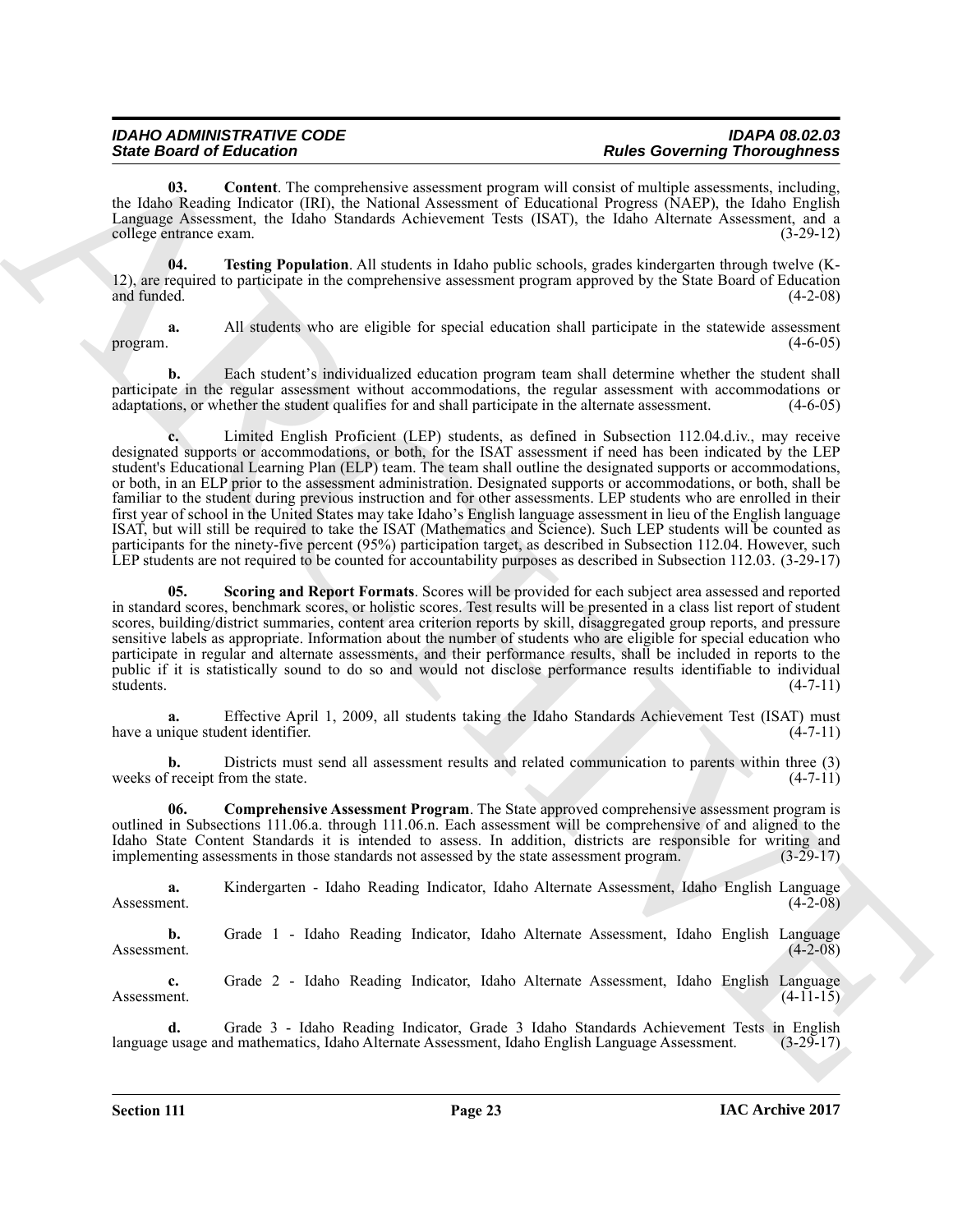**e.** Grade 4 - National Assessment of Educational Progress, Grade 4 Idaho Standards Achievement Tests in English language usage and mathematics, Idaho Alternate Assessment, Idaho English Language Assessment. (3-29-17)

**f.** Grade 5 - Grade 5 Idaho Standards Achievement Tests in English language usage, mathematics, ice, Idaho Alternate Assessment, Idaho English Language Assessment. (3-29-17) and science, Idaho Alternate Assessment, Idaho English Language Assessment.

**g.** Grade 6 - Grade 6 Idaho Standards Achievement Tests, Idaho Alternate Assessment in English language usage and mathematics, Idaho English Language Assessment. (3-29-17)

**h.** Grade 7 - Grade 7 Idaho Standards Achievement Tests, Idaho Alternate Assessment in English usage, mathematics, and science, Idaho English Language Assessment. (3-29-17) language usage, mathematics, and science, Idaho English Language Assessment.

Since Broad of Education Communication (Alexandro Mension Core) Education Communication (Alexandro Mension Communication Communication (Alexandro Mension Communication (Alexandro Mension Communication (Alexandro Mension C **i.** Grade 8 - National Assessment of Educational Progress, Grade 8 Idaho Standards Achievement Tests in English language usage and mathematics, Idaho Alternate Assessment, Idaho English Language Assessment.  $(3-29-17)$ 

**j.** Grade 9 - High School Idaho Standards Achievement Tests (optional at the discretion of the school district or charter school), Idaho Alternate Assessment, Idaho English Language Assessment. (3-29-17)

**k.** Grade 10 - High School Idaho Standards Achievement Tests, Idaho Alternate Assessment, Idaho English Language Assessment.

**l.** Grade 11 - Idaho English Language Assessment, college entrance exam. (3-29-17)

**m.** Grade 12 - National Assessment of Educational Progress, Idaho English Language Assessment. (4-2-08)

**n.** Students are required to take a high school End of Course Assessment in science provided by the state and administered by the district as applicable to the course completed by the students. (3-29-17)

#### <span id="page-23-0"></span>**07. Comprehensive Assessment Program Schedule**. (5-3-03)

**a.** The Idaho Reading Indicator will be administered in accordance with Section 33-1615, Idaho (3-29-17) Code. (3-29-17)

**b.** The National Assessment of Educational Progress will be administered in timeframe specified by<br>(3-15-02) (3-15-02) the U.S. Department of Education.

**c.** The Idaho Standards Achievement Tests will be administered in the Spring in a time period specified by the State Board of Education.  $(4-11-15)$ 

**d.** The Idaho Alternate Assessment will be administered in a time period specified by the State Board of Education. of Education. (4-2-08)

**e.** Idaho's English Language Assessment will be administered in a time period specified by the State Board of Education.

<span id="page-23-1"></span>**08. Costs Paid by the State**. Costs for the following testing activities will be paid by the state:

(4-1-97)

**a.** All consumable and non-consumable materials needed to conduct the prescribed statewide comprehensive assessment program; (3-15-02)

**b.** Statewide distribution of all assessment materials; and (3-29-12)

**c.** Processing and scoring student response forms, distribution of prescribed reports for the statewide comprehensive assessment program. (3-29-12)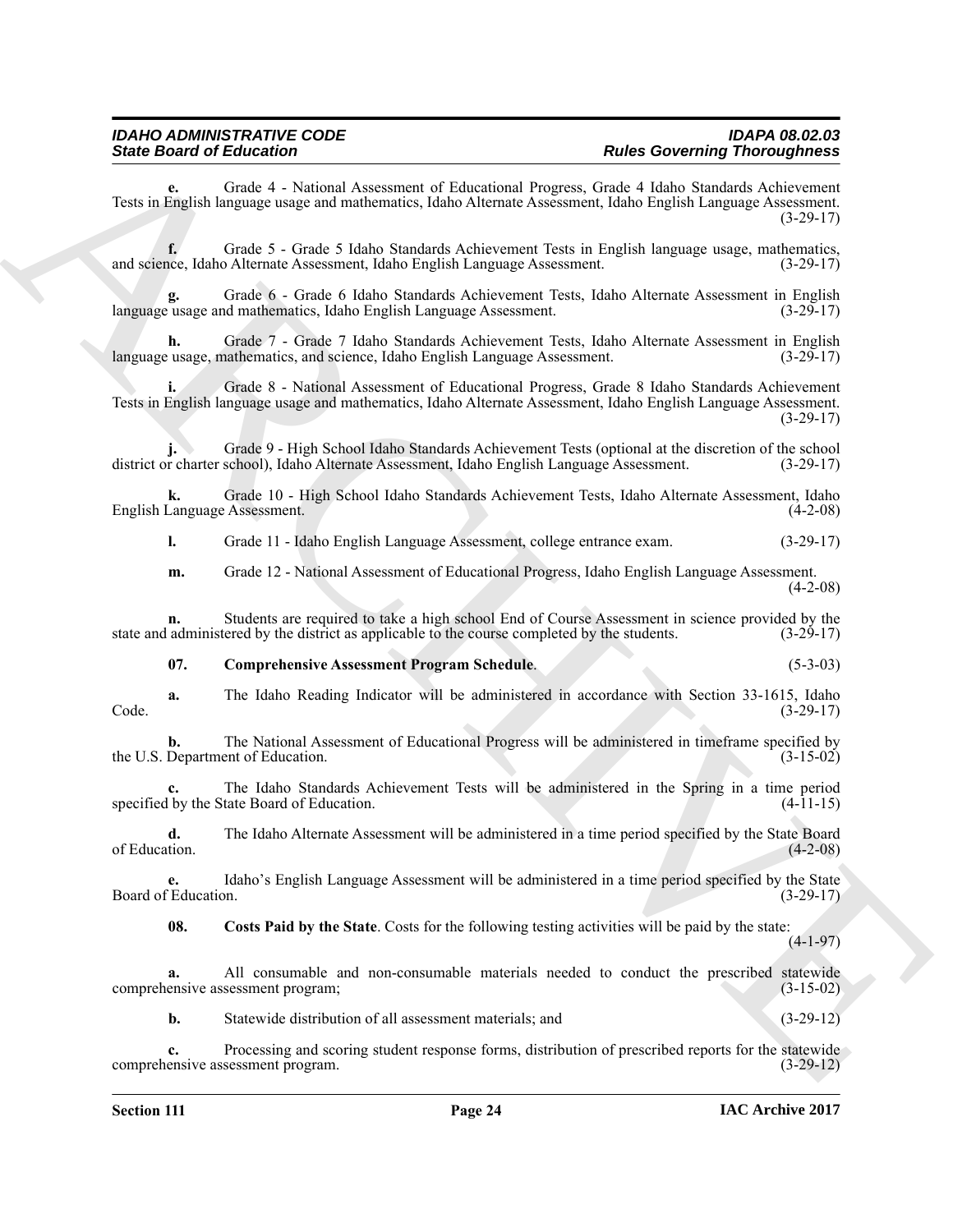<span id="page-24-6"></span><span id="page-24-5"></span><span id="page-24-3"></span><span id="page-24-2"></span>

|                                   | <b>State Board of Education</b>                                                                                                      | <b>Rules Governing Thoroughness</b>                                                                                                                                                                                                                                                                                                                                                                                                                                                                                                                                                              |             |
|-----------------------------------|--------------------------------------------------------------------------------------------------------------------------------------|--------------------------------------------------------------------------------------------------------------------------------------------------------------------------------------------------------------------------------------------------------------------------------------------------------------------------------------------------------------------------------------------------------------------------------------------------------------------------------------------------------------------------------------------------------------------------------------------------|-------------|
| 09.<br>districts.                 |                                                                                                                                      | Costs of Additional Services. Costs for any additional administrations or scoring services not<br>included in the prescribed statewide comprehensive assessment program will be paid by the participating school                                                                                                                                                                                                                                                                                                                                                                                 | $(3-15-02)$ |
| 10.                               |                                                                                                                                      | Services. The comprehensive assessment program should be scheduled so that a minimum of<br>instructional time is invested. Student time spent in testing will not be charged against attendance requirements.                                                                                                                                                                                                                                                                                                                                                                                    | $(3-15-02)$ |
| 11.                               | Test Security, Validity and Reliability.                                                                                             |                                                                                                                                                                                                                                                                                                                                                                                                                                                                                                                                                                                                  | $(4-2-08)$  |
| a.<br>federal personnel.          |                                                                                                                                      | Test security is of the utmost importance. To ensure integrity of secure test items and protect<br>validity and reliability of test outcomes, test security must be maintained. School districts will employ security<br>measures in protecting statewide assessment materials from compromise. Each individual who has any opportunity to<br>see test items must sign a state-provided confidentiality agreement, which the district must keep on file in the district<br>for at least two (2) years. Documentation of security safeguards must be available for review by authorized state and | $(4-2-08)$  |
| b.                                | and alignment with the Idaho Content Standards.                                                                                      | Any assessment used for federal reporting shall be independently reviewed for reliability, validity,                                                                                                                                                                                                                                                                                                                                                                                                                                                                                             | $(4-2-08)$  |
| 12.<br>economic status).          |                                                                                                                                      | Demographic Information. Accurate demographic information must be submitted as required for<br>each test to assist in interpreting test results. It may include but is not limited to race, sex, ethnicity, and special<br>programs, (Title I, English proficiency, migrant status, special education status, gifted and talented status, and socio-                                                                                                                                                                                                                                             | $(4-2-08)$  |
| 13.<br>following:                 |                                                                                                                                      | Dual Enrollment. For the purpose of non-public school student participation in non-academic<br>public school activities as outlined in Section 33-203, Idaho Code, the Idaho State Board of Education recognizes the                                                                                                                                                                                                                                                                                                                                                                             | $(3-15-02)$ |
| a.                                | The Idaho Standards Achievement Tests (grades 3-8 and High School).                                                                  |                                                                                                                                                                                                                                                                                                                                                                                                                                                                                                                                                                                                  | $(3-29-17)$ |
| b.<br>dual enrollment is desired. |                                                                                                                                      | A portfolio demonstrating grade level proficiency in at least five (5) of the subject areas listed in<br>Subsections 111.13.b.i. through 111.13.b.vi. Portfolios are to be judged and confirmed by a committee comprised of<br>at least one (1) teacher from each subject area presented in the portfolio and the building principal at the school where                                                                                                                                                                                                                                         | $(4-6-05)$  |
| i.                                | Language Arts/Communications.                                                                                                        |                                                                                                                                                                                                                                                                                                                                                                                                                                                                                                                                                                                                  | $(3-15-02)$ |
| ii.                               | Math.                                                                                                                                |                                                                                                                                                                                                                                                                                                                                                                                                                                                                                                                                                                                                  | $(3-15-02)$ |
| 111.                              | Science.                                                                                                                             |                                                                                                                                                                                                                                                                                                                                                                                                                                                                                                                                                                                                  | $(3-15-02)$ |
| iv.                               | Social Studies.                                                                                                                      |                                                                                                                                                                                                                                                                                                                                                                                                                                                                                                                                                                                                  | $(3-15-02)$ |
| V.                                | Health.                                                                                                                              |                                                                                                                                                                                                                                                                                                                                                                                                                                                                                                                                                                                                  | $(3-15-02)$ |
| vi.                               | Humanities.                                                                                                                          |                                                                                                                                                                                                                                                                                                                                                                                                                                                                                                                                                                                                  | $(3-15-02)$ |
| 112.                              | <b>ACCOUNTABILITY.</b><br>measures of student academic achievement and school quality as determined by the State Board of Education. | School district, charter school district and public charter school accountability will be based on multiple measures<br>aimed at providing meaningful data showing progress toward interim and long-term goals set by the State Board of<br>Education for student achievement and school improvement. The state accountability framework will be used to meet<br>both state and federal school accountability requirements and will be broken up by school category and include                                                                                                                  |             |

#### <span id="page-24-4"></span><span id="page-24-1"></span><span id="page-24-0"></span>**112. ACCOUNTABILITY.**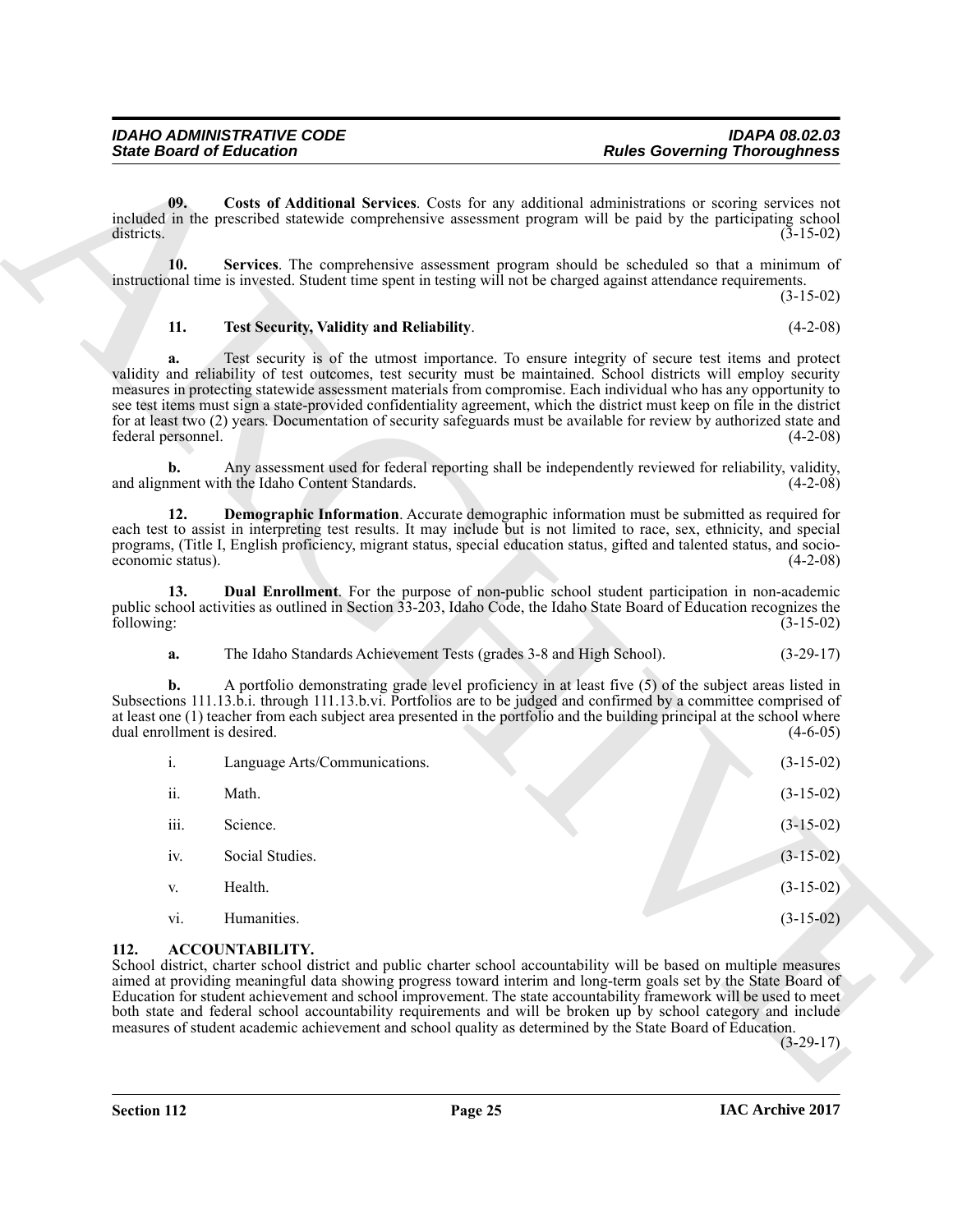<span id="page-25-1"></span><span id="page-25-0"></span>

| <b>School Category.</b><br>Kindergarten through grade eight (K-8): Schools in this category include elementary and middle<br>schools as defined in Subsection $112.05.\overline{f}$ .<br>High Schools, not designated as alternative high schools, as defined in Subsection 112.05.f.<br>Alternative High Schools.<br><b>Academic Measures by School Category.</b> | $(3-29-17)$                                                                                                                                                                                                                                                                                                                                                                                                                                                                                                                                                                                                                                                                                                                                                                                                                                                                                                                                                                                                                                                                                                                                                                                                                                                                                                                                                                                                                                                                                                                     |
|--------------------------------------------------------------------------------------------------------------------------------------------------------------------------------------------------------------------------------------------------------------------------------------------------------------------------------------------------------------------|---------------------------------------------------------------------------------------------------------------------------------------------------------------------------------------------------------------------------------------------------------------------------------------------------------------------------------------------------------------------------------------------------------------------------------------------------------------------------------------------------------------------------------------------------------------------------------------------------------------------------------------------------------------------------------------------------------------------------------------------------------------------------------------------------------------------------------------------------------------------------------------------------------------------------------------------------------------------------------------------------------------------------------------------------------------------------------------------------------------------------------------------------------------------------------------------------------------------------------------------------------------------------------------------------------------------------------------------------------------------------------------------------------------------------------------------------------------------------------------------------------------------------------|
|                                                                                                                                                                                                                                                                                                                                                                    | $(3-29-17)$<br>$(3-29-17)$<br>$(3-29-17)$                                                                                                                                                                                                                                                                                                                                                                                                                                                                                                                                                                                                                                                                                                                                                                                                                                                                                                                                                                                                                                                                                                                                                                                                                                                                                                                                                                                                                                                                                       |
|                                                                                                                                                                                                                                                                                                                                                                    |                                                                                                                                                                                                                                                                                                                                                                                                                                                                                                                                                                                                                                                                                                                                                                                                                                                                                                                                                                                                                                                                                                                                                                                                                                                                                                                                                                                                                                                                                                                                 |
|                                                                                                                                                                                                                                                                                                                                                                    |                                                                                                                                                                                                                                                                                                                                                                                                                                                                                                                                                                                                                                                                                                                                                                                                                                                                                                                                                                                                                                                                                                                                                                                                                                                                                                                                                                                                                                                                                                                                 |
|                                                                                                                                                                                                                                                                                                                                                                    |                                                                                                                                                                                                                                                                                                                                                                                                                                                                                                                                                                                                                                                                                                                                                                                                                                                                                                                                                                                                                                                                                                                                                                                                                                                                                                                                                                                                                                                                                                                                 |
|                                                                                                                                                                                                                                                                                                                                                                    | $(3-29-17)$                                                                                                                                                                                                                                                                                                                                                                                                                                                                                                                                                                                                                                                                                                                                                                                                                                                                                                                                                                                                                                                                                                                                                                                                                                                                                                                                                                                                                                                                                                                     |
|                                                                                                                                                                                                                                                                                                                                                                    | $(3-29-17)$                                                                                                                                                                                                                                                                                                                                                                                                                                                                                                                                                                                                                                                                                                                                                                                                                                                                                                                                                                                                                                                                                                                                                                                                                                                                                                                                                                                                                                                                                                                     |
|                                                                                                                                                                                                                                                                                                                                                                    | $(3-29-17)$                                                                                                                                                                                                                                                                                                                                                                                                                                                                                                                                                                                                                                                                                                                                                                                                                                                                                                                                                                                                                                                                                                                                                                                                                                                                                                                                                                                                                                                                                                                     |
|                                                                                                                                                                                                                                                                                                                                                                    | $(3-29-17)$                                                                                                                                                                                                                                                                                                                                                                                                                                                                                                                                                                                                                                                                                                                                                                                                                                                                                                                                                                                                                                                                                                                                                                                                                                                                                                                                                                                                                                                                                                                     |
|                                                                                                                                                                                                                                                                                                                                                                    | $(3-29-17)$                                                                                                                                                                                                                                                                                                                                                                                                                                                                                                                                                                                                                                                                                                                                                                                                                                                                                                                                                                                                                                                                                                                                                                                                                                                                                                                                                                                                                                                                                                                     |
|                                                                                                                                                                                                                                                                                                                                                                    | $(3-29-17)$                                                                                                                                                                                                                                                                                                                                                                                                                                                                                                                                                                                                                                                                                                                                                                                                                                                                                                                                                                                                                                                                                                                                                                                                                                                                                                                                                                                                                                                                                                                     |
|                                                                                                                                                                                                                                                                                                                                                                    | $(3-29-17)$                                                                                                                                                                                                                                                                                                                                                                                                                                                                                                                                                                                                                                                                                                                                                                                                                                                                                                                                                                                                                                                                                                                                                                                                                                                                                                                                                                                                                                                                                                                     |
|                                                                                                                                                                                                                                                                                                                                                                    | $(3-29-17)$                                                                                                                                                                                                                                                                                                                                                                                                                                                                                                                                                                                                                                                                                                                                                                                                                                                                                                                                                                                                                                                                                                                                                                                                                                                                                                                                                                                                                                                                                                                     |
|                                                                                                                                                                                                                                                                                                                                                                    | $(3-29-17)$                                                                                                                                                                                                                                                                                                                                                                                                                                                                                                                                                                                                                                                                                                                                                                                                                                                                                                                                                                                                                                                                                                                                                                                                                                                                                                                                                                                                                                                                                                                     |
|                                                                                                                                                                                                                                                                                                                                                                    | $(3-29-17)$                                                                                                                                                                                                                                                                                                                                                                                                                                                                                                                                                                                                                                                                                                                                                                                                                                                                                                                                                                                                                                                                                                                                                                                                                                                                                                                                                                                                                                                                                                                     |
|                                                                                                                                                                                                                                                                                                                                                                    | $(3-29-17)$                                                                                                                                                                                                                                                                                                                                                                                                                                                                                                                                                                                                                                                                                                                                                                                                                                                                                                                                                                                                                                                                                                                                                                                                                                                                                                                                                                                                                                                                                                                     |
|                                                                                                                                                                                                                                                                                                                                                                    | $(3-29-17)$                                                                                                                                                                                                                                                                                                                                                                                                                                                                                                                                                                                                                                                                                                                                                                                                                                                                                                                                                                                                                                                                                                                                                                                                                                                                                                                                                                                                                                                                                                                     |
|                                                                                                                                                                                                                                                                                                                                                                    | $(3-29-17)$                                                                                                                                                                                                                                                                                                                                                                                                                                                                                                                                                                                                                                                                                                                                                                                                                                                                                                                                                                                                                                                                                                                                                                                                                                                                                                                                                                                                                                                                                                                     |
|                                                                                                                                                                                                                                                                                                                                                                    | $(3-29-17)$                                                                                                                                                                                                                                                                                                                                                                                                                                                                                                                                                                                                                                                                                                                                                                                                                                                                                                                                                                                                                                                                                                                                                                                                                                                                                                                                                                                                                                                                                                                     |
|                                                                                                                                                                                                                                                                                                                                                                    | $(3-29-17)$                                                                                                                                                                                                                                                                                                                                                                                                                                                                                                                                                                                                                                                                                                                                                                                                                                                                                                                                                                                                                                                                                                                                                                                                                                                                                                                                                                                                                                                                                                                     |
|                                                                                                                                                                                                                                                                                                                                                                    | $(3-29-17)$                                                                                                                                                                                                                                                                                                                                                                                                                                                                                                                                                                                                                                                                                                                                                                                                                                                                                                                                                                                                                                                                                                                                                                                                                                                                                                                                                                                                                                                                                                                     |
|                                                                                                                                                                                                                                                                                                                                                                    | $(3-29-17)$                                                                                                                                                                                                                                                                                                                                                                                                                                                                                                                                                                                                                                                                                                                                                                                                                                                                                                                                                                                                                                                                                                                                                                                                                                                                                                                                                                                                                                                                                                                     |
|                                                                                                                                                                                                                                                                                                                                                                    | $(3-29-17)$                                                                                                                                                                                                                                                                                                                                                                                                                                                                                                                                                                                                                                                                                                                                                                                                                                                                                                                                                                                                                                                                                                                                                                                                                                                                                                                                                                                                                                                                                                                     |
|                                                                                                                                                                                                                                                                                                                                                                    | $(3-29-17)$                                                                                                                                                                                                                                                                                                                                                                                                                                                                                                                                                                                                                                                                                                                                                                                                                                                                                                                                                                                                                                                                                                                                                                                                                                                                                                                                                                                                                                                                                                                     |
|                                                                                                                                                                                                                                                                                                                                                                    | $(3-29-17)$                                                                                                                                                                                                                                                                                                                                                                                                                                                                                                                                                                                                                                                                                                                                                                                                                                                                                                                                                                                                                                                                                                                                                                                                                                                                                                                                                                                                                                                                                                                     |
|                                                                                                                                                                                                                                                                                                                                                                    | $(3-29-17)$                                                                                                                                                                                                                                                                                                                                                                                                                                                                                                                                                                                                                                                                                                                                                                                                                                                                                                                                                                                                                                                                                                                                                                                                                                                                                                                                                                                                                                                                                                                     |
|                                                                                                                                                                                                                                                                                                                                                                    | $K-8$ :<br>Idaho Standards Achievement Tests (ISAT) Proficiency.<br>ISAT growth toward proficiency based on a trajectory model approved by the State Board of<br>ISAT proficiency gap closure.<br>Idaho statewide reading assessment proficiency.<br>English Learners achieving English language proficiency.<br>English Learners achieving English language growth toward proficiency.<br>High School:<br>ISAT proficiency.<br>ISAT proficiency gap closure.<br>English Learners achieving English language proficiency.<br>English Learners achieving English language growth toward proficiency.<br>Four (4) year cohort graduation rate, including students who complete graduation requirements<br>prior to the start of the school district or charter schools next fall term.<br>Five (5) year cohort graduation rate, including students who complete graduation requirements<br>prior to the start of the school district or charter schools next fall term.<br>Alternative High School:<br>ISAT proficiency.<br>English learners achieving English language proficiency.<br>English learners achieving English language growth towards proficiency.<br>Four (4) year cohort graduation rate, including students who complete graduation requirements<br>prior to the start of the school district or charter schools next fall term.<br>Five (5) year cohort graduation rate, including students who complete graduation requirements<br>prior to the start of the school district or charter schools next fall term. |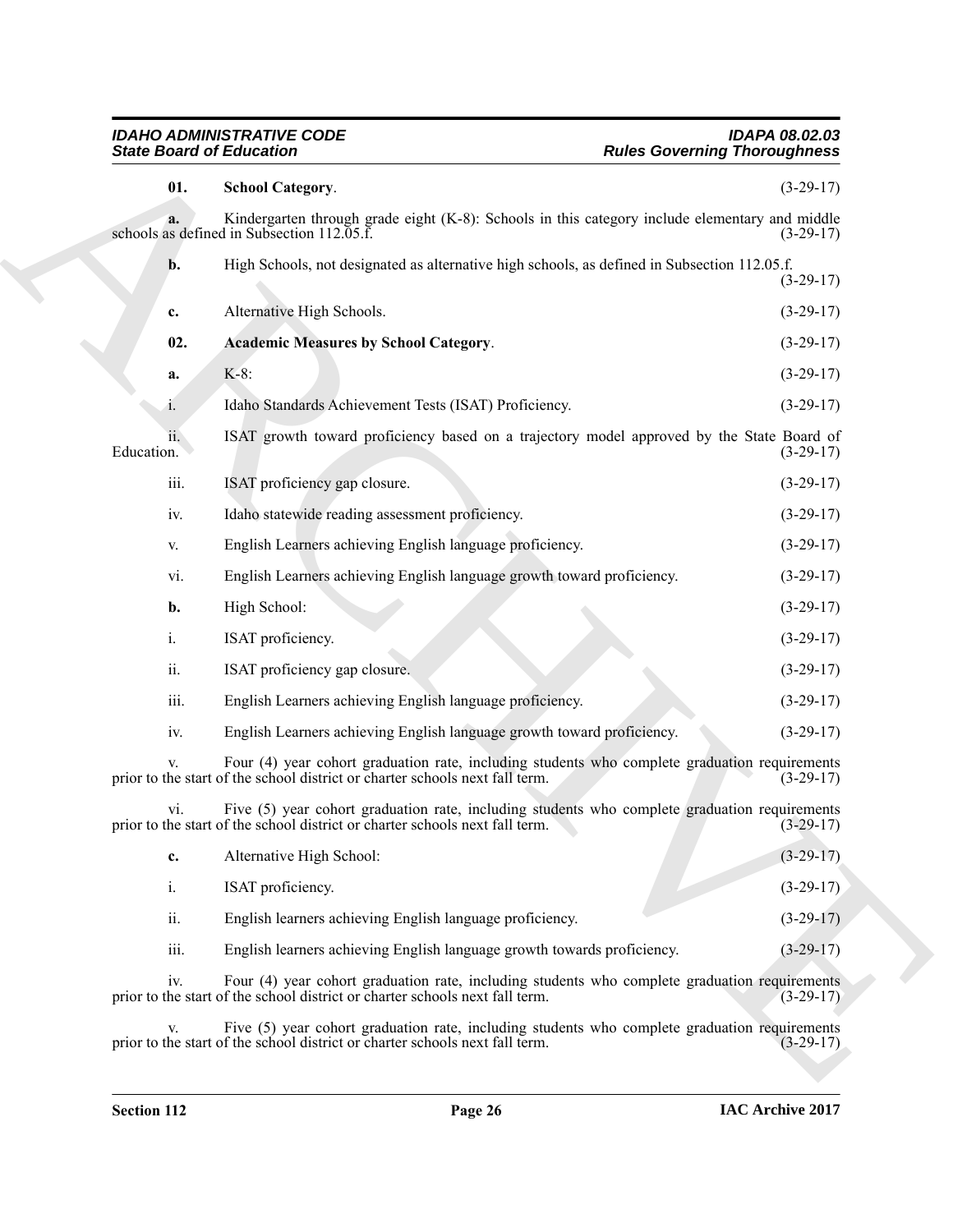<span id="page-26-2"></span><span id="page-26-1"></span><span id="page-26-0"></span>

|                                  | <b>State Board of Education</b>                                                                                                                                                                                                                                                                                                             | <b>Rules Governing Thoroughness</b> |
|----------------------------------|---------------------------------------------------------------------------------------------------------------------------------------------------------------------------------------------------------------------------------------------------------------------------------------------------------------------------------------------|-------------------------------------|
| 03.                              | <b>School Quality Measures by School Category.</b>                                                                                                                                                                                                                                                                                          | $(3-29-17)$                         |
| a.                               | $K-8$ :                                                                                                                                                                                                                                                                                                                                     | $(3-29-17)$                         |
| i.                               | Students in grade 8 enrolled in pre-algebra or higher.                                                                                                                                                                                                                                                                                      | $(3-29-17)$                         |
| ii.                              | State satisfaction and engagement survey administered to parents, students, and teachers (effective<br>starting in the 2018-2019 school year).                                                                                                                                                                                              | $(3-29-17)$                         |
| iii.<br>year).                   | Communication with parents on student achievement (effective starting in the 2018-2019 school                                                                                                                                                                                                                                               | $(3-29-17)$                         |
| b.                               | High School:                                                                                                                                                                                                                                                                                                                                | $(3-29-17)$                         |
| apprenticeship programs.         | College and career readiness determined through a combination of students participating in<br>advanced opportunities, earning industry recognized certification, and/or participation in recognized high school                                                                                                                             | $(3-29-17)$                         |
| ii.                              | State satisfaction and engagement survey administered to parents, students, and teachers (effective<br>starting in the 2018-2019 school year).                                                                                                                                                                                              | $(3-29-17)$                         |
| iii.                             | Students in grade 9 enrolled in algebra I or higher.                                                                                                                                                                                                                                                                                        | $(3-29-17)$                         |
| iv.<br>year).                    | Communication with parents on student achievement (effective starting in the 2018-2019 school                                                                                                                                                                                                                                               | $(3-29-17)$                         |
| c.                               | Alternative High School:                                                                                                                                                                                                                                                                                                                    | $(3-29-17)$                         |
| i.                               | Credit recovery and accumulation.                                                                                                                                                                                                                                                                                                           | $(3-29-17)$                         |
| ii.<br>apprenticeship programs.  | College and career readiness determined through a combination of students participating in<br>advanced opportunities, earning industry recognized certification, and/or participation in recognized high school                                                                                                                             | $(3-29-17)$                         |
| iii.                             | State satisfaction and engagement survey administered to parents, students, and teachers (effective<br>starting in the 2018-2019 school year).                                                                                                                                                                                              | $(3-29-17)$                         |
| iv.<br>year).                    | Communication with parents on student achievement (effective starting in the 2018-2019 school                                                                                                                                                                                                                                               | $(3-29-17)$                         |
| 04.<br>State Board of Education. | Reporting. Methodologies for reporting measures and determining performance will be set by the                                                                                                                                                                                                                                              | $(3-29-17)$                         |
| 05.                              | Annual Measurable Progress Definitions. For purposes of calculating and reporting progress, the<br>following definitions shall be applied.                                                                                                                                                                                                  | $(3-29-17)$                         |
| a.                               | ISAT Student Achievement Levels. There are four (4) levels of student achievement for the ISAT:<br>Below Basic, Basic, Proficient, and Advanced. Definitions for these levels of student achievement are adopted by<br>reference in Subsection 004.05.                                                                                      | $(4-2-08)$                          |
| $\mathbf{b}$ .                   | Idaho's English Language Assessment Proficiency Levels. There are six (6) levels of language<br>proficiency for students testing on the Idaho English Language Assessment: Level 1, Level 2, Level 3, Level 4, Level<br>5, and Level 6. Definitions for these levels of language proficiency are adopted by reference in Subsections 004.02 | $(3-29-17)$                         |
| and 004.04.                      |                                                                                                                                                                                                                                                                                                                                             |                                     |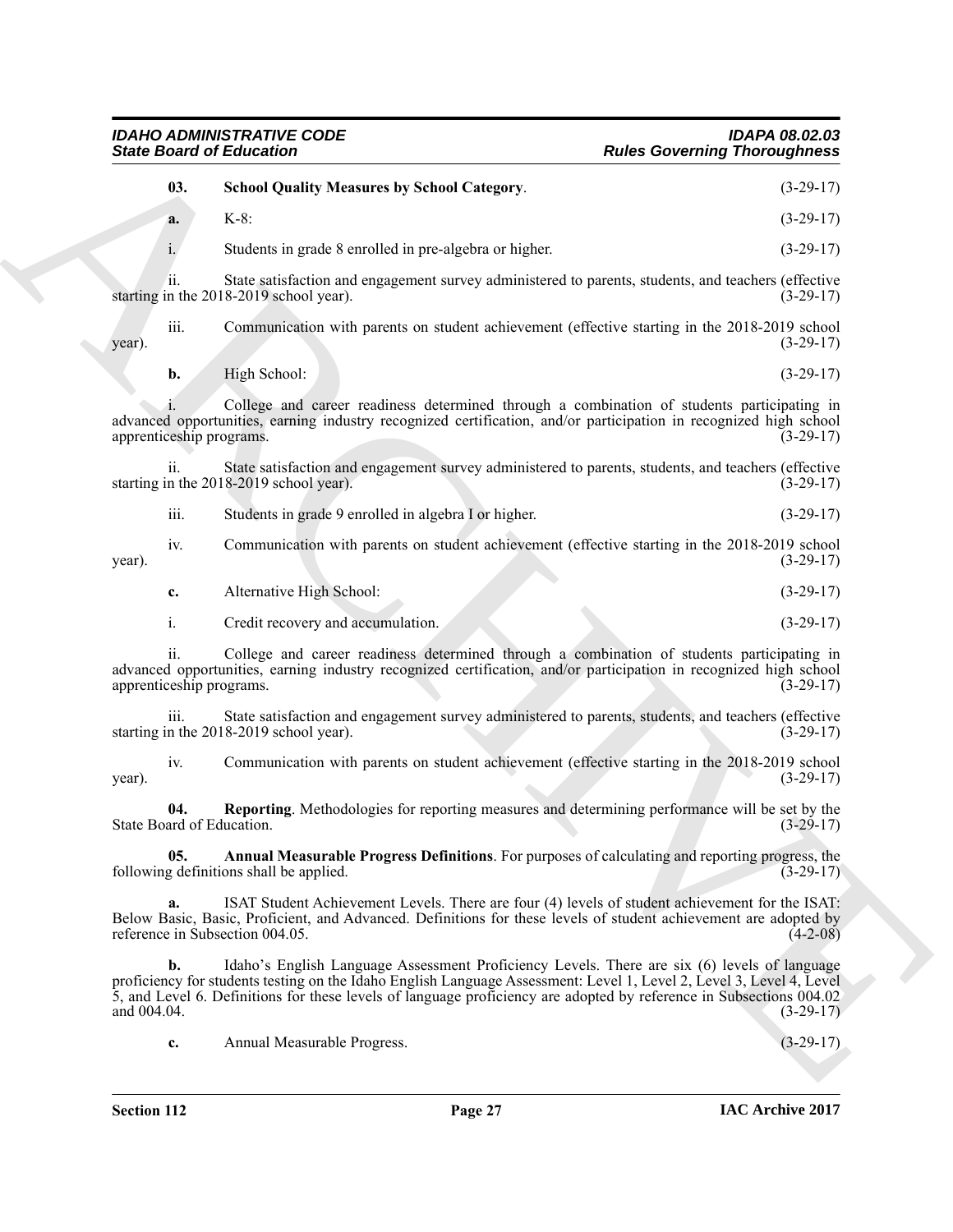ISAT Proficiency is defined as the number of students scoring proficient or advanced on the spring (3-29-17)<br>(3-29-17) on-grade level ISAT.

ii. The State Department of Education will make determinations for schools and districts each year. Results will be given to the districts at least one (1) month prior to the first day of school. (3-29-17)

iii. The State Board of Education will set long-term goals and measurements of interim progress targets toward those goals. The baseline for determining measurable student progress will be set by the State Board of Education and shall identify the amount of growth (percentage of students reaching proficiency) required for each intermediate period. (3-29-17)

**d.** Full Academic Year (continuous enrollment). (3-20-04)

Since Board of Eclication<br>
or quad. here. The two-set of the bosonic strainers of states accuracy the set of the state of the particular control of the state of the state of the state of the state of the state of the stat A student who is enrolled continuously in the same public school from the end of the first eight (8) weeks or fifty-six (56) calendar days of the school year through the state approved spring testing administration period, not including the make-up portion of the test window, will be included in the calculation to determine if the school achieved progress in any statewide assessment used for determining proficiency. A student is continuously enrolled if the student has not transferred or dropped-out of the public school. Students who are serving suspensions are still considered to be enrolled students. (3-29-17)

ii. A student who is enrolled continuously in the school district from the first eight (8) weeks or fiftysix (56) calendar days of the school year through the state approved spring testing administration period, not including the make-up portion of the test window, will be included when determining if the school district has achieved AYP. (4-2-08)

iii. A student who is enrolled continuously in a public school within Idaho from the end of the first eight (8) weeks or fifty-six (56) calendar days of the school year through the state approved spring testing administration period, not including the make-up portion of the test window, will be included when determining if the state has achieved progress in any statewide assessment used for determining proficiency. (3-29-17)

**e.** Participation Rate. (3-20-04)

i. Failure to include ninety-five percent (95%) of all students and ninety-five percent (95%) of students in designated subgroups automatically identifies the school as not having achieved measurable progress in ISAT proficiency. The ninety-five percent (95%) determination is made by dividing the number of students assessed on the Spring ISAT by the number of students reported on the class roster file for the Spring ISAT. (3-29-17)

(1) If a school district does not meet the ninety-five percent (95%) participation target for the current year, the participation rate can be calculated by the most current three (3) year average of participation. (4-6-05)

Students who are absent for the entire state-approved testing window because of medical reasons or are homebound are exempt from taking the ISAT if such circumstances prohibit them from participating. Students who drop out, withdraw, or are expelled prior to the beginning of the final makeup portion of the test window are considered exited from the school. (4-7-11)

ii. For groups of ten (10) or more students, absences for the state assessment may not exceed five percent (5%) of the current enrollment or two (2) students, whichever is greater. Groups of less than ten (10) students will not have a participation determination. (3-20-04)

**f.** Schools. As used in this section, schools refers to any school within a school district or charter school district and public charter schools. (3-29-17)

i. An elementary school includes a grade configuration of grades Kindergarten (K) through six (6) inclusive, or any combination thereof. (3-20-04)

ii. A middle school is a school that does not meet the definition of an elementary school and contains grade eight (8) but does not contain grade twelve (12). (4-6-05)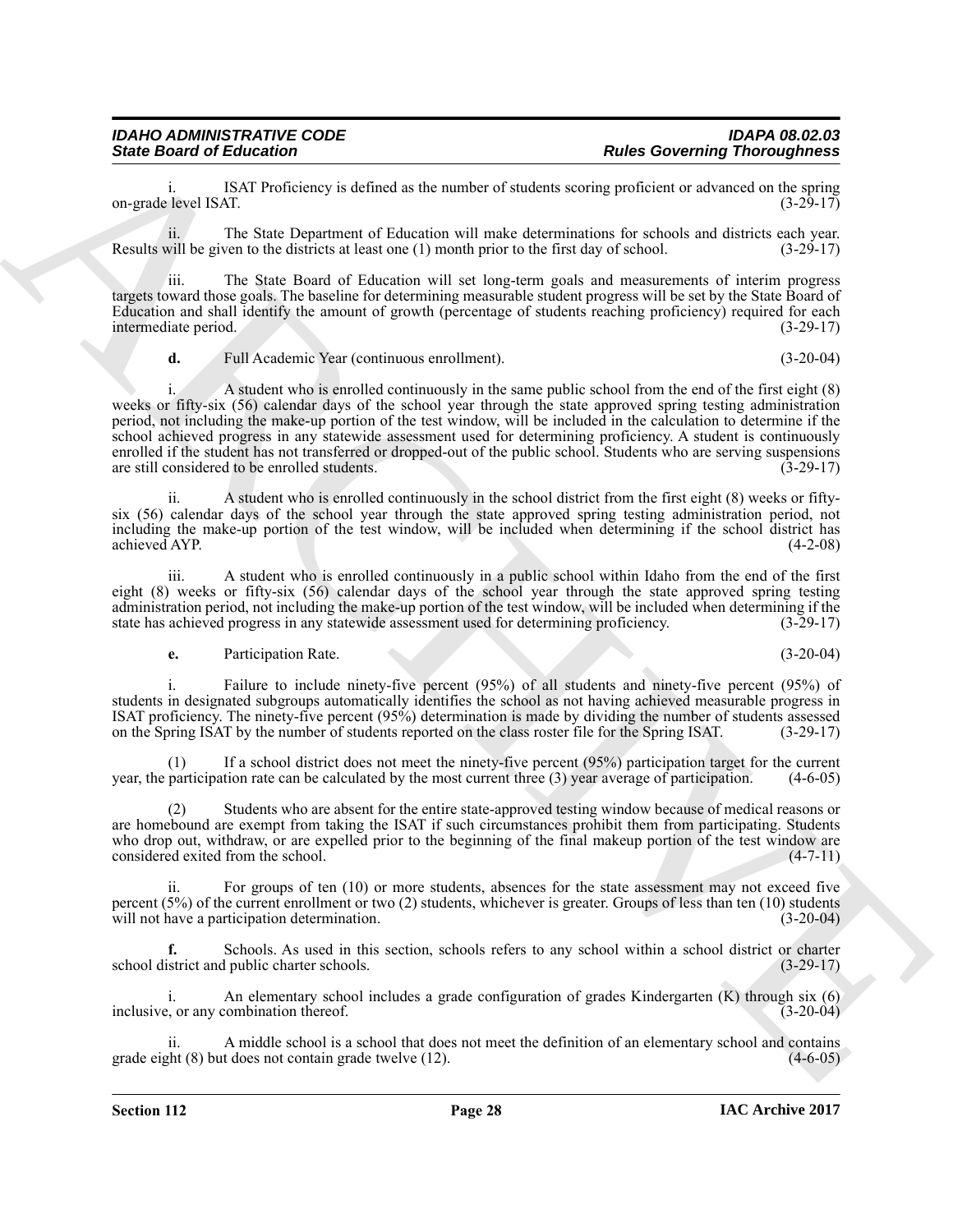iii. A high school is any school that contains grade twelve  $(12)$ .  $(3-20-04)$ 

iv. An alternative high school is any school that contains grade twelve (12) and meets the requirements of Section 110 of these rules. (3-29-17)

v. The accountability of public schools without grades assessed by this system (i.e., K-2 schools) will on the third grade test scores of the students who previously attended that feeder school. (3-20-04) be based on the third grade test scores of the students who previously attended that feeder school.

vi. A "new school" for purposes of accountability is a wholly new entity receiving annual measurable progress determinations for the first time, or a school with a significant student population change as a result of schools being combined or geographic boundaries changing, or a result of successful school restructuring sanctioned<br>by the Office of the State Board of Education. (3-29-17) by the Office of the State Board of Education.

**g.** Subgroups. Scores on the ISAT must be disaggregated and reported by the following subgroups:  $(3-20-04)$ 

Race/Ethnicity - Black/African American, Asian, Native Hawaiian/Pacific Islander, White, Hispanic/Latino Ethnicity, American Indian/Alaska Native. (3-20-04)

ii. Economically disadvantaged - identified through the free and reduced lunch program. (3-20-04)

iii. Students with disabilities - individuals who are eligible to receive special education services through the Individuals with Disabilities Education Act (IDEA). (3-20-04)

iv. Limited English Proficient - individuals who do not score proficient on the state-approved language proficiency test and meet one  $(1)$  of the following criteria:  $(4-1\overline{1}+15)$ 

(1) Individuals whose native language is a language other than English; or (4-6-05)

(2) Individuals who come from environments where a language other than English is dominant; or  $(4-6-05)$ 

(3) Individuals who are American Indian and Alaskan natives and who come from environments where a language other than English has had a significant impact on their level of English language proficiency, and who, by reason thereof, have sufficient difficulty speaking, reading, writing, or understanding the English language to deny such individuals the opportunity to learn successfully in classrooms, where the language of instruction is English.  $(4-6-05)$ 

Since Board of Enlocation<br>
An Islands the material processing Thomas provides the state of the U.S. Contained C. Contained C. Contained C. Contained C. Contained C. Contained C. Contained C. Contained C. Contained C. Cont **h.** Graduation Rate. The graduation rate will be based on the rate of the cohort of students entering grade nine (9) during the same academic year and attending or exiting the school within a four (4) year or five  $(5)$ year period as applicable to the measure being determined. In determining the graduation cohort the school year shall include the students who complete graduation requirements prior to the start of the school district or charter schools next fall term. School districts may only report students as having graduated if the student has met, at a minimum, the state graduation requirements, pursuant to Section 105, and will not be returning to the school in following years to complete required academic course work. The State Board of Education will establish a target for graduation. All high schools must meet the target or make sufficient progress toward the target each year, as determined by the State Board of Education. The graduation rate will be disaggregated by the subgroups listed in Subsection 112.04.d.

 $(3-29-17)$ 

**i.** Additional Academic Indicator. The State Board of Education will establish a target for all additional academic and school quality measures. All schools must maintain or make progress toward the additional academic and school quality measure target each year. The additional academic and school quality measure targets will be disaggregated by the subpopulations listed in Subsection 112.04.d. (3-29-17)

<span id="page-28-0"></span>**06. Annual Measurable Achievement Objectives (AMAOs)**. Local school districts are responsible for ensuring district progress of Limited English Proficient (LEP) students in their acquisition of English. Progress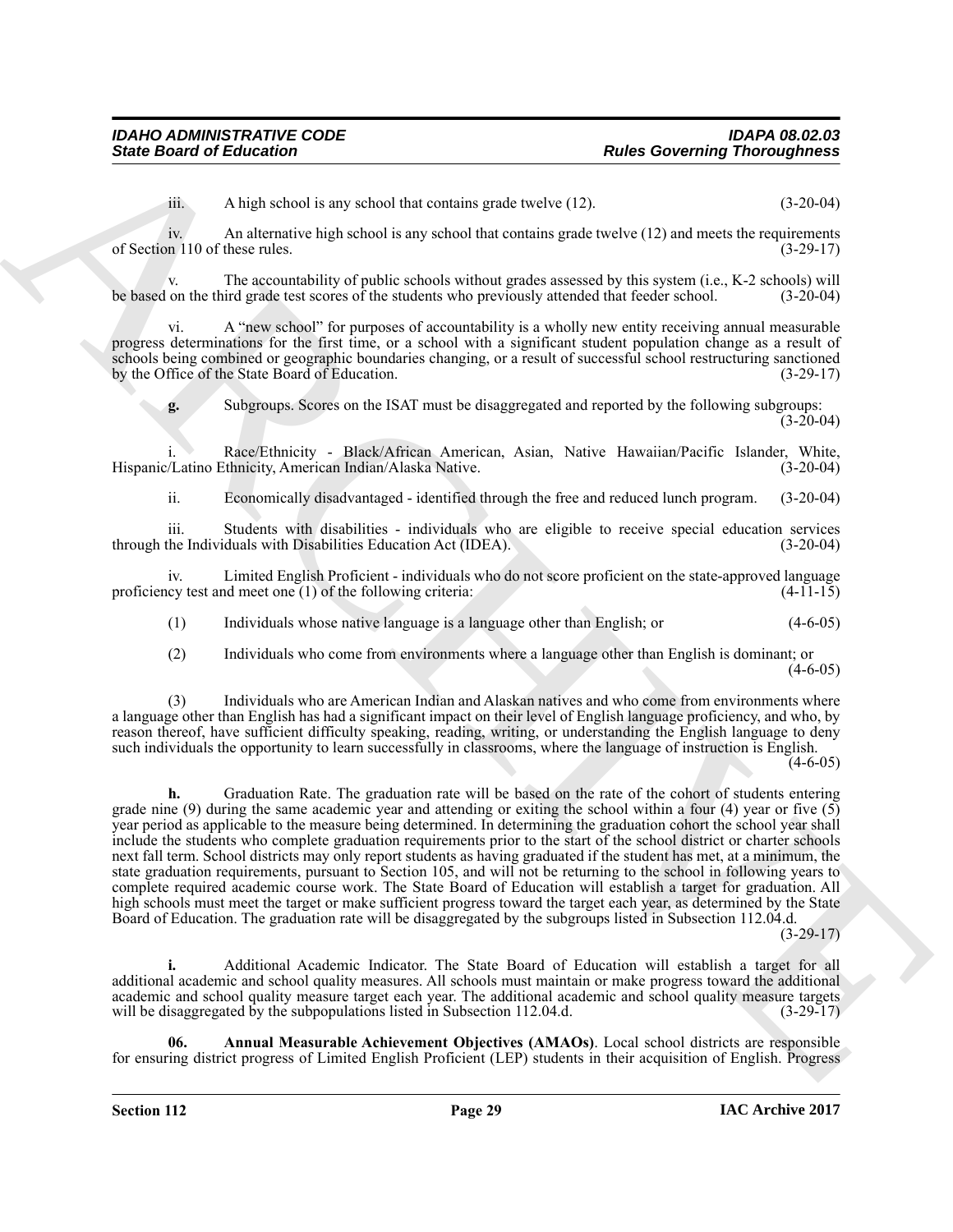and proficiency are measured by Idaho's English language assessment and determined based on three (3) AMAOs: (3-29-17)

**a.** Annual increases in the percent or number of LEP students making progress in acquiring English language proficiency; (4-2-08)

**b.** Annual increases in the percent or number of LEP students attaining English language proficiency of the school year; and (4-2-08) by the end of the school year; and

<span id="page-29-6"></span>**c.** Each school district must make Adequate Yearly Progress for LEP students on the spring ISAT.

(4-2-08)

#### <span id="page-29-0"></span>**113. (RESERVED)**

#### <span id="page-29-5"></span><span id="page-29-1"></span>**114. FAILURE TO MEET ANNUAL MEASURABLE PROGRESS.**

**01. Accountability Measures and Timelines**. Accountability measures and timelines will be determined by the state board of education for school districts and schools who fail to meet annual measurable progress. (3-29-17)

<span id="page-29-7"></span>**02. Compliance with Federal Law**. All schools and local educational agencies in this state shall with applicable federal laws governing specific federal grants. (4-6-05) comply with applicable federal laws governing specific federal grants.

With respect to schools and local educational agencies in this state that receive federal grants under title I of the Elementary and Secondary Education Act of 1965, as amended by the Every Student Succeeds Act of 2015 (Title I schools), the State Department of Education shall develop procedures for approval by the State Board of Education, consistent with federal law, that describe actions to be taken by local educational agencies and schools in this state in regard to schools that fail to meet interim and long-term progress goals. (3-29-17) this state in regard to schools that fail to meet interim and long-term progress goals.

Since Board of Enkoration<br>
and procedure and the state in the state of the state and the state of the state of the state of the state of the state of the state of the state of the state of the state of the state of the st **b.** With respect to schools and local educational agencies in this state that do not receive federal grants under Title I of the Elementary and Secondary Education Act of 1965, as amended by the Every Student Succeeds Act of 2015, such non-Title I schools and local educational agencies shall be required to comply with federal law and state requirements with the procedures relating to failure to meet interim and long-term progress goals as provided in Subsection 114.01.a. of this rule, as if they were Title I schools, except that any provisions relating to the use of federal grants to pay for such expenses shall not be applicable to such non-Title I schools and local educational agencies. In such event, non-title I schools shall be required to fund such compliance costs from general operating funds. (3-29-17) funds.  $(3-29-17)$ 

<span id="page-29-8"></span>**03. State Department of Education**. With respect to the implementation of duties responsibilities described under Title I of the Elementary and Secondary Education Act of 1965, as amended by the Every Student Succeeds Act of 2015, that are applicable to a state educational agency, the State Department of Education shall perform such duties and responsibilities delegated by the State Board of Education, including, but not limited to, making technical assistance available to local educational agencies that fail to meet interim and long-term goals, and for providing technical assistance, developing improvement plans, and providing for mandatory corrective actions to local educational agencies as required under federal law and state law. (3-29-17) local educational agencies as required under federal law and state law.

#### <span id="page-29-4"></span><span id="page-29-2"></span>**115. DATA COLLECTION.**

The State Department of Education will collect the required information from participating school files for state and federal reporting and decision-making. The enrollment collection will contain information about the enrollment of the student attributes such as unique student identifier, active special education, Limited English Proficient (LEP), migrant, grade level, gender, race, and free/reduced lunch status. The collection will be done in mid-October, early February, and May (end of the testing window). Each participating school is required to verify and assure the accuracy of the data submitted in the files. (5-8-09)

#### <span id="page-29-3"></span>**116. UNIQUE STUDENT IDENTIFIER.**

<span id="page-29-10"></span><span id="page-29-9"></span>**01.** Assignment. Effective April 1, 2009, each student enrolled or enrolling in an Idaho school district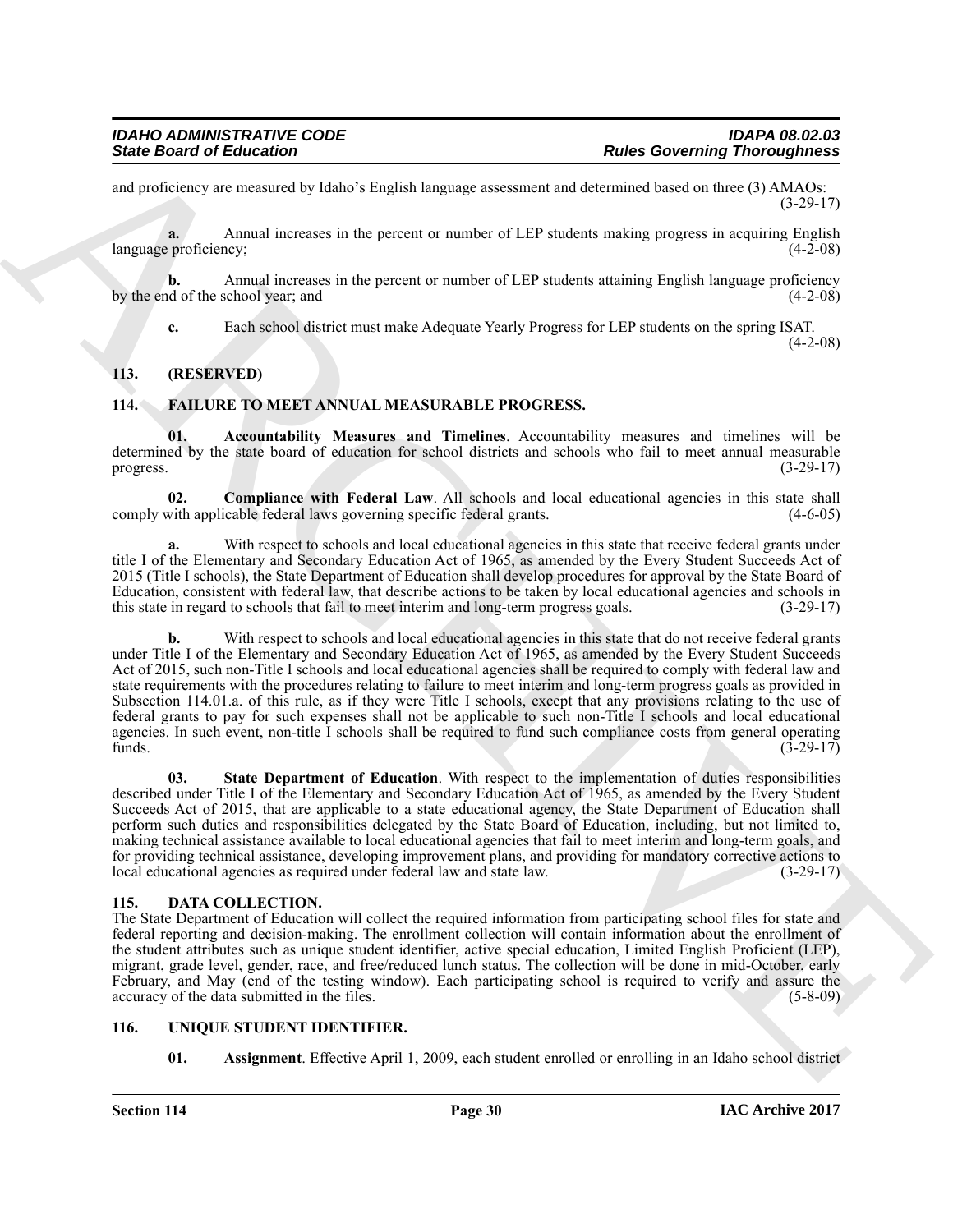or LEA will be assigned a unique student identifier. The unique student identifier shall follow the student from each school district or LEA or upon return to a school district or LEA after an absence from a school district or LEA no matter how long of absence has occurred. (5-8-09)

**a.** School districts must obtain unique student identifiers by providing the following information to the State Department of Education for each student: (5-8-09)

i. First and last name as written on a legal document such as birth certificate, passport, visa, social security card, or other such legal document. (5-8-09)

| ii.  | Date of birth. | $(5-8-09)$ |
|------|----------------|------------|
| iii. | Ethnicity.     | $(5-8-09)$ |

iv. Gender. (5-8-09)

**b.** School districts or LEAs may provide any or all of the following additional information to help ensure unique identification such as: (5-8-09)

| $\mathbf{1}$ . | Birth mother's first and last name.            | $(5-8-09)$ |
|----------------|------------------------------------------------|------------|
| ii.            | Parents' or guardians' first and last name(s). | $(5-8-09)$ |
| iii.           | Social security number.                        | $(5-8-09)$ |
| iv.            | County of birth.                               | $(5-8-09)$ |

#### <span id="page-30-8"></span><span id="page-30-0"></span>**117. (RESERVED)**

#### <span id="page-30-1"></span>**118. HOME SCHOOL.**

Any student not attending a public or private school within the state of Idaho may, as an alternative, receive educational instruction in a home school setting at the direction of the student's parent or guardian. A home schooled student is required to receive such instruction in subjects commonly and usually taught in the public schools of the state of Idaho. (4-4-13)

#### <span id="page-30-2"></span>**119. -- 127. (RESERVED)**

#### <span id="page-30-4"></span><span id="page-30-3"></span>**128. CURRICULAR MATERIALS SELECTION AND ONLINE COURSE APPROVAL (SECTIONS 33-118; 33-118A, IDAHO CODE).**

Since the other states and the state of the state of the state of the state of the state of the state of the state of the state of the state of the state of the state of the state of the state of the state of the state of The State Board of Education will appoint a committee to select curriculum materials. Committee appointments will be for a period of five (5) years. Committee appointments shall consist of not less than ten (10) total members from the following stakeholder groups: certified Idaho classroom teachers, Idaho public school administrators, Idaho higher education officials, parents, trustees, local board of education members, members of the Division of Career Technical Education, and State Department of Education personnel. The Executive Secretary will be an employee of the State Department of Education and will be a voting member of the committee. The State Department of Education shall charge publishers submission fees of sixty dollars (\$60) or equal to the retail price of each, whichever is greater, to defray the costs incurred in the curricular material review and adoption process.  $(3-27-13)$ to defray the costs incurred in the curricular material review and adoption process.

<span id="page-30-7"></span>**01. Subject Areas**. Curricular materials are adopted by the State Board of Education for a period of six (6) years in the following subject areas: reading, English, spelling, speech, journalism, languages other than English, art, drama, social studies, music, mathematics, business education, career education and counseling, vocational/ technical education, science, health, physical education, handwriting, literature, driver education, limited English proficiency.  $(3-25-16)$ 

#### <span id="page-30-6"></span><span id="page-30-5"></span>**02. Multiple Adoptions. Multiple adoptions are Made in Each Subject Area**. (4-5-00)

**03. Bids**. Each publisher must deliver, according to the committee schedule, a sealed bid on all curricular materials presented for adoption. (4-5-00)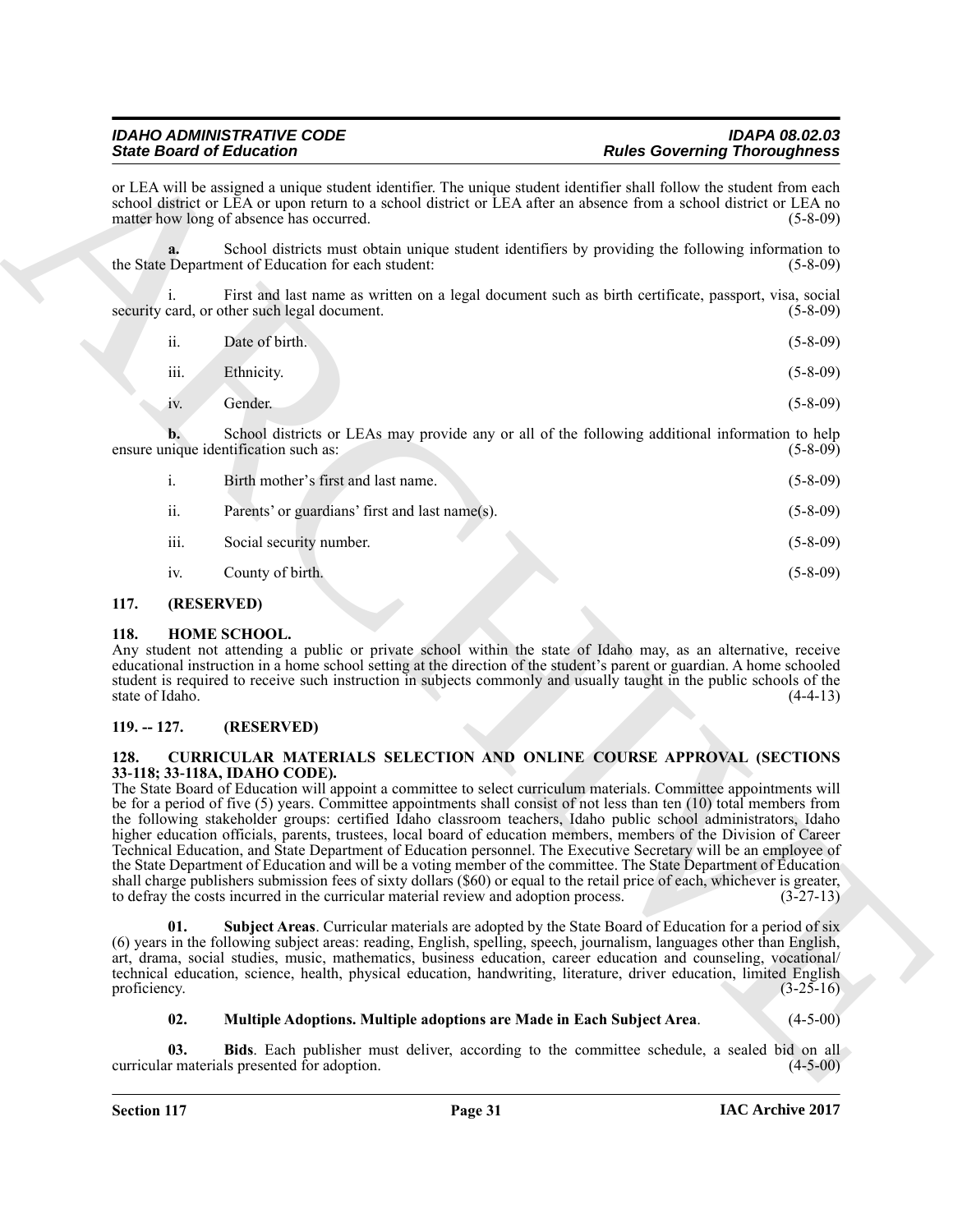<span id="page-31-7"></span>**04. Depository**. The State Board will appoint a depository for the state-adopted curricular materials. Resource materials are a local option. (4-5-00)

<span id="page-31-8"></span>**05. Local Policies**. School districts will follow their own policies for adoption in subject areas offered by a school district for which materials are not covered by the state curriculum materials committee. (4-5-00)

<span id="page-31-9"></span>**06. Online Course Review and Approval Process**. The State Department of Education shall administer the review and approval of online course providers and courses. Reviewers shall be certified Idaho classroom teachers. Online course providers are approved for a period of four (4) years. The State Department of Education shall charge online course providers submission fees based on the number of courses offered, not to exceed the actual costs incurred in the online course and course provider review and approval process. (3-20-14)

#### <span id="page-31-4"></span><span id="page-31-0"></span>**129. COMMUNICATION.**

<span id="page-31-6"></span>**01. Communication Skills Emphasis**. Communication skills enabling students to be responsible citizens of their homes, schools and communities will be emphasized throughout the curriculum. The teaching and demonstrating of effective communication skills will be exemplified throughout the kindergarten through twelve (K-12) system. (4-1-97)

<span id="page-31-5"></span>**02. Age-Appropriate Classroom, School, and Community Activities**. Each year, age-appropriate classroom, school and community activities will be provided to all students for the purpose of developing written and oral communication skills with individuals and groups. Good listening skills are a critical component of the communication process. (Section 33-1612, Idaho Code) (4-1-97)

#### <span id="page-31-10"></span><span id="page-31-1"></span>**130. TECHNOLOGY.**

Throughout the kindergarten through twelve (K-12) system, technology will be integral to curriculum, instruction and assessment. (Section 33-1612, Idaho Code). Technology moves communication to a new dimension. The kindergarten through twelve (K-12) system must lay the foundation for students to be able to participate comfortably in an increasingly technological society. Classroom activities will include instruction using multi-media, distance learning and other technologies. (4-1-97)

<span id="page-31-12"></span>**01. Distance Learning Settings**. In distance learning settings, districts will provide for: (4-1-97)

**a.** Adequate student contact with a teacher or paraprofessional during instructional process. (4-1-97)

**b.** Ready access for answering student questions. (4-1-97)

<span id="page-31-11"></span>**c.** Adequate teacher time to provide students with feedback on assignments and questions. (4-1-97)

**02. Cooperative Instructional Initiatives**. Cooperative instructional initiatives from post-secondary institutions among districts and other sources are encouraged. Local school districts will be responsible for the quality of the programs offered and will assure that all state standards are met. (4-1-97)

#### <span id="page-31-2"></span>**131. -- 139. (RESERVED)**

#### <span id="page-31-14"></span><span id="page-31-13"></span><span id="page-31-3"></span>**140. WORKFORCE SKILLS.**

Since Board of Enkoration T<br>
Uses Governing Thomas Governing Thomas Governing Thomas Governing Thomas Governing Thomas Governing Thomas Governing Thomas Governing Thomas Governing The European Section 1976 and The Control **01. Academic Skill Development**. All students will be provided the opportunity to develop their academic skills (i.e., reading, language arts and communication, mathematics, science, social studies) and to develop the skills necessary for entering the workforce, including self-management skills (i.e., ability to plan, self-discipline, respect for authority, ongoing skill improvement), individual and teamwork skills (i.e., personal initiative, working with others), thinking/information skills (i.e., reasoning, problem solving, acquiring and using information) and vocational-technical skills based on the standards of the industry as approved by the State Board of Vocational Education. (4-1-97)

<span id="page-31-15"></span>**02.** Other Skill Development. Recognizing that students may or may not be active in the workforce,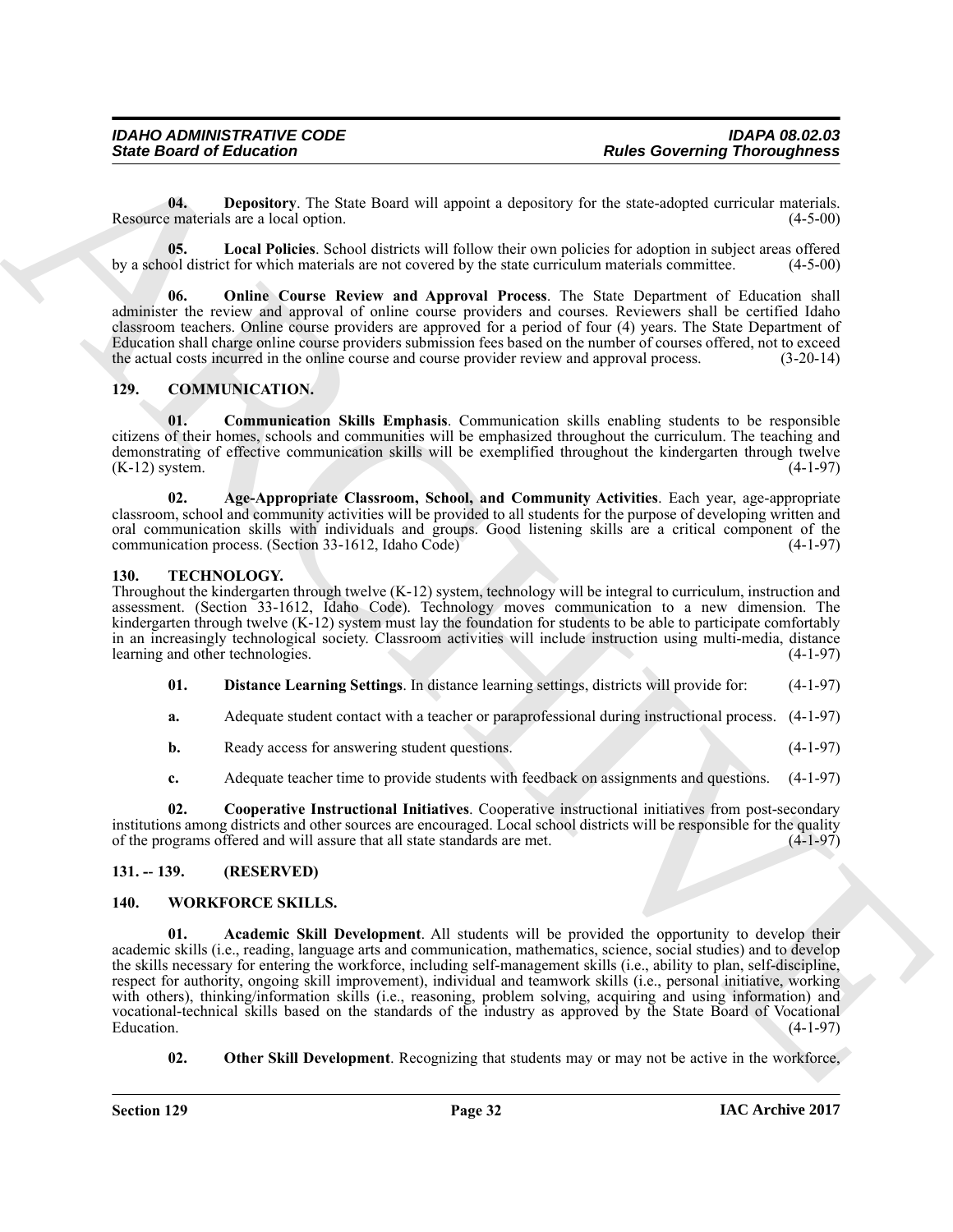#### <span id="page-32-12"></span><span id="page-32-0"></span>**141. -- 149. (RESERVED)**

#### <span id="page-32-7"></span><span id="page-32-1"></span>**150. BASIC VALUES.**

#### <span id="page-32-2"></span>**151. -- 159. (RESERVED)**

#### <span id="page-32-11"></span><span id="page-32-3"></span>**160. SAFE ENVIRONMENT AND DISCIPLINE.**

|                          | <b>Rules Governing Thoroughness</b><br><b>State Board of Education</b>                                                                                                                                                                                                                                                                                                                                                                                                                                                                                        |             |  |
|--------------------------|---------------------------------------------------------------------------------------------------------------------------------------------------------------------------------------------------------------------------------------------------------------------------------------------------------------------------------------------------------------------------------------------------------------------------------------------------------------------------------------------------------------------------------------------------------------|-------------|--|
|                          | the State Board believes all students should be provided the opportunity to become contributing community and<br>family members. This instruction includes homemaking skills (i.e., nutrition, child development, resource<br>management); balancing work and family responsibilities; and entrepreneurial skills.                                                                                                                                                                                                                                            | $(4-1-97)$  |  |
| 03.                      | Work-Based Learning Experiences. Work-based learning experiences may be provided as part of<br>the instruction in the school. For students to receive credit, these experiences will include: training plans, training<br>agreements, approved work sites, and supervision by appropriately certificated personnel. If work-based learning<br>experiences are selected, they will be included in the Parent Approved Student Learning Plans. Instruction will be<br>organized to facilitate a successful transition into the workforce and further education. | $(4-1-97)$  |  |
| $141. - 149.$            | (RESERVED)                                                                                                                                                                                                                                                                                                                                                                                                                                                                                                                                                    |             |  |
| 150.<br>Section 33-1612) | <b>BASIC VALUES.</b><br>Honesty, self-discipline, unselfishness, respect for authority and the central importance of work are emphasized. (See                                                                                                                                                                                                                                                                                                                                                                                                                | $(4-1-97)$  |  |
| $151. - 159.$            | (RESERVED)                                                                                                                                                                                                                                                                                                                                                                                                                                                                                                                                                    |             |  |
| 160.                     | SAFE ENVIRONMENT AND DISCIPLINE.<br>Each school district will have a comprehensive districtwide policy and procedure encompassing the following:<br><b>School Climate</b>                                                                                                                                                                                                                                                                                                                                                                                     |             |  |
|                          | <b>Discipline</b>                                                                                                                                                                                                                                                                                                                                                                                                                                                                                                                                             |             |  |
|                          | <b>Student Health</b>                                                                                                                                                                                                                                                                                                                                                                                                                                                                                                                                         |             |  |
|                          | <b>Violence Prevention</b>                                                                                                                                                                                                                                                                                                                                                                                                                                                                                                                                    |             |  |
|                          | Possessing Weapons on Campus                                                                                                                                                                                                                                                                                                                                                                                                                                                                                                                                  |             |  |
|                          | Substance Abuse - Tobacco, Alcohol, and Other Drugs                                                                                                                                                                                                                                                                                                                                                                                                                                                                                                           |             |  |
|                          | <b>Suicide Prevention</b>                                                                                                                                                                                                                                                                                                                                                                                                                                                                                                                                     |             |  |
|                          | <b>Student Harassment</b>                                                                                                                                                                                                                                                                                                                                                                                                                                                                                                                                     |             |  |
|                          | Drug-free School Zones                                                                                                                                                                                                                                                                                                                                                                                                                                                                                                                                        |             |  |
|                          | <b>Building Safety including Evacuation Drills</b>                                                                                                                                                                                                                                                                                                                                                                                                                                                                                                            |             |  |
|                          | Relationship Abuse and Sexual Assault Prevention and Response                                                                                                                                                                                                                                                                                                                                                                                                                                                                                                 |             |  |
|                          | Districts will conduct an annual review of these policies and procedures. (See Section 33-1612)                                                                                                                                                                                                                                                                                                                                                                                                                                                               | $(3-20-14)$ |  |
| $161. - 169.$            | (RESERVED)                                                                                                                                                                                                                                                                                                                                                                                                                                                                                                                                                    |             |  |
| 170.                     | <b>CITIZENSHIP.</b><br>Schools will provide instruction and activities necessary for students to acquire the skills to enable them to be<br>responsible citizens in their homes, schools, communities, state and nation. (Section 33-1612, Idaho Code) (4-1-97)                                                                                                                                                                                                                                                                                               |             |  |
|                          |                                                                                                                                                                                                                                                                                                                                                                                                                                                                                                                                                               |             |  |
| 171.                     | <b>GIFTED AND TALENTED PROGRAMS.</b>                                                                                                                                                                                                                                                                                                                                                                                                                                                                                                                          |             |  |
| 01.                      | <b>Definitions</b> . The following definitions apply only to Section 171 of these rules.                                                                                                                                                                                                                                                                                                                                                                                                                                                                      | $(4-2-08)$  |  |
| a.                       | Department. State Department of Education.                                                                                                                                                                                                                                                                                                                                                                                                                                                                                                                    | $(3-30-07)$ |  |
| b.                       | District. Local school district.                                                                                                                                                                                                                                                                                                                                                                                                                                                                                                                              | $(3-30-07)$ |  |

#### <span id="page-32-4"></span>**161. -- 169. (RESERVED)**

#### <span id="page-32-8"></span><span id="page-32-5"></span>**170. CITIZENSHIP.**

#### <span id="page-32-6"></span>**171. GIFTED AND TALENTED PROGRAMS.**

<span id="page-32-10"></span><span id="page-32-9"></span>

| -01. | <b>Definitions.</b> The following definitions apply only to Section 171 of these rules. | $(4-2-08)$  |
|------|-----------------------------------------------------------------------------------------|-------------|
| а.   | Department. State Department of Education.                                              | $(3-30-07)$ |
| b.   | District. Local school district.                                                        | $(3-30-07)$ |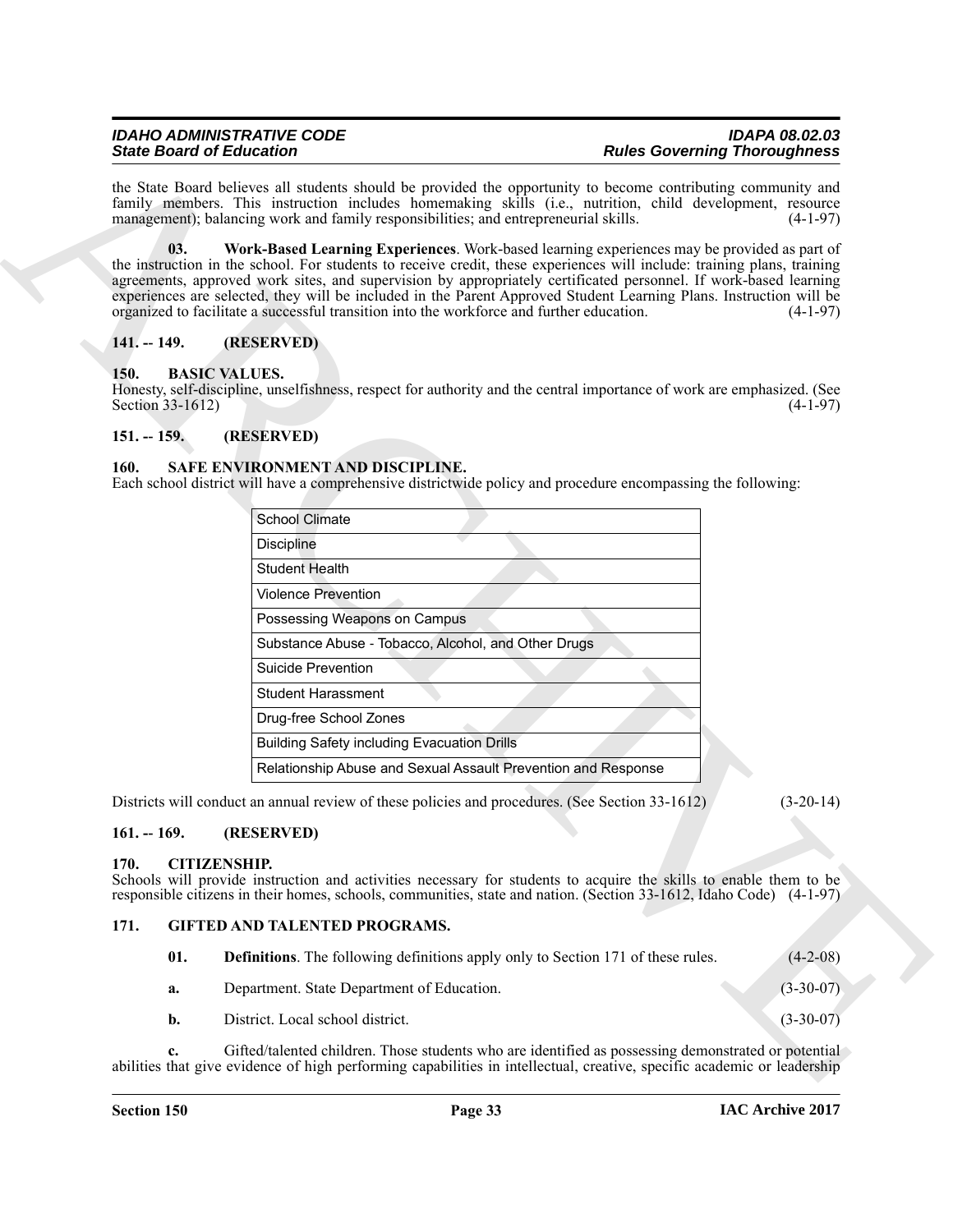<span id="page-33-5"></span><span id="page-33-4"></span>

|                         | areas, or ability in the performing or visual arts and who require services or activities not ordinarily provided by the<br>school in order to fully develop such capabilities Section 33-2001, Idaho Code.                                                                                                                       | $(3-30-07)$ |
|-------------------------|-----------------------------------------------------------------------------------------------------------------------------------------------------------------------------------------------------------------------------------------------------------------------------------------------------------------------------------|-------------|
| d.<br>Code.             | Governing gifted and talented educational requirements. Sections 33-201, 33-2001, 33-2003, Idaho                                                                                                                                                                                                                                  | $(3-30-07)$ |
| 02.                     | Legal Compliance. The State Department of Education and districts shall comply with all<br>governing gifted and talented education requirements.                                                                                                                                                                                  | $(3-30-07)$ |
| 03.                     | District Plan. Each school district shall develop and write a plan for its gifted and talented<br>program. The plan shall be submitted to the Department no later than October 15, 2001. The plan shall be updated<br>and submitted every three (3) years thereafter and shall include:                                           | $(3-30-07)$ |
| a.                      | Philosophy statement.                                                                                                                                                                                                                                                                                                             | $(3-30-07)$ |
| $\mathbf{b}$ .          | Definition of giftedness.                                                                                                                                                                                                                                                                                                         | $(3-30-07)$ |
| c.                      | Program goals.                                                                                                                                                                                                                                                                                                                    | $(3-30-07)$ |
| d.                      | Program options.                                                                                                                                                                                                                                                                                                                  | $(3-30-07)$ |
| e.                      | Identification procedures.                                                                                                                                                                                                                                                                                                        | $(3-30-07)$ |
| f.                      | Program evaluation.                                                                                                                                                                                                                                                                                                               | $(3-30-07)$ |
| 04.<br>following steps: | Screening. The district's process for identifying gifted and talented students shall include the                                                                                                                                                                                                                                  | $(3-30-07)$ |
|                         | The district shall screen all potentially gifted and talented students to ensure they have an<br>opportunity to be considered; and                                                                                                                                                                                                | $(3-30-07)$ |
| b.                      | The district shall assess those students meeting the screening criteria and gather additional<br>information concerning their specific aptitudes and educational needs; and                                                                                                                                                       | $(3-30-07)$ |
| c.                      | The district shall match student needs with appropriate program options.                                                                                                                                                                                                                                                          | $(3-30-07)$ |
| 05.                     | Assessment. Placement decisions shall not be determined by a single criterion (for instance, test<br>scores, other measurement, teacher recommendation, or nomination). The district's identification process shall use<br>multiple indicators of giftedness with information obtained through the following methods and sources: | $(3-30-07)$ |
| a.                      | Procedures for obtaining information about students shall include formal assessment methods, such<br>as group and individual tests of achievement, general ability, specific aptitudes and creativity.                                                                                                                            | $(3-30-07)$ |
| b.                      | Procedures for obtaining information about students shall also include informal assessment<br>methods, such as checklists, rating scales, pupil product evaluations, observations, nominations, biographical data,<br>questionnaires, interviews and grades.                                                                      | $(3-30-07)$ |
| $c_{\cdot}$             | Information about students shall be obtained from multiple sources, such as teachers, counselors,<br>peers, parents, community members, subject area experts, and the students themselves.                                                                                                                                        | $(3-30-07)$ |
| 06.                     | Administration. The district shall designate a certificated staff person to be responsible for<br>development, supervision, and implementation of the gifted and talented program.                                                                                                                                                | $(3-30-07)$ |
|                         | (RESERVED)                                                                                                                                                                                                                                                                                                                        |             |

#### <span id="page-33-6"></span><span id="page-33-3"></span><span id="page-33-2"></span><span id="page-33-0"></span>**172. -- 199. (RESERVED)**

#### <span id="page-33-7"></span><span id="page-33-1"></span>**200. K-12 IDAHO CONTENT STANDARDS.**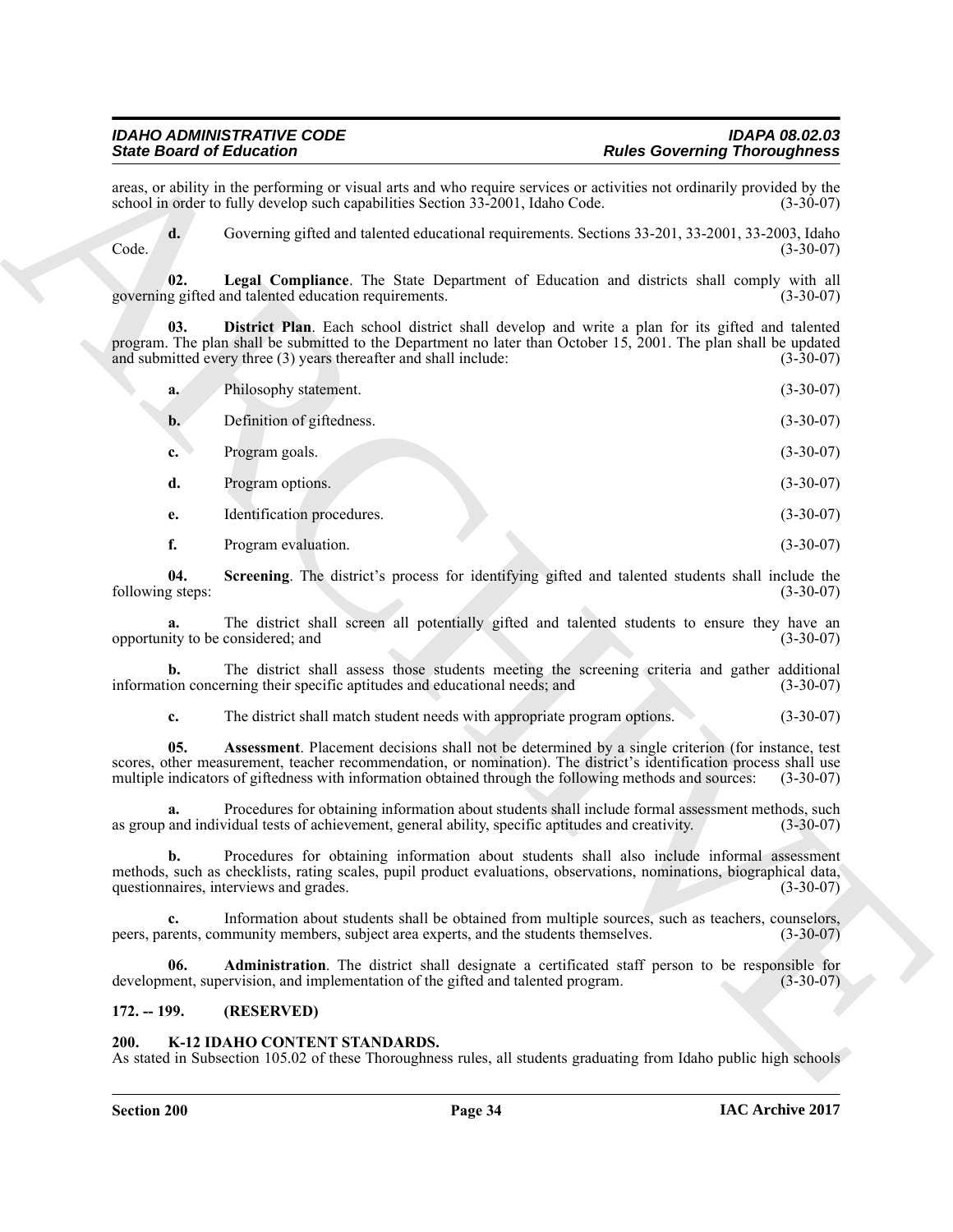#### *IDAHO ADMINISTRATIVE CODE IDAPA 08.02.03 State Board of Education Rules Governing Thoroughness*

ARCHIVE must meet locally established content standards. The standards set forth in Section 004 of this rule are state content standards that shall be the minimum standards used by every school district in the state in order to establish a level of academic content necessary to graduate from Idaho's public schools. Each school district may set standards more rigorous than these state content standards but no district shall use any standards less rigorous than those set forth in these Thoroughness rules. The implementation time and effective date for these Content Standards rules is the graduating senior class of 2005. (3-29-10)

#### <span id="page-34-0"></span>**201. -- 999. (RESERVED)**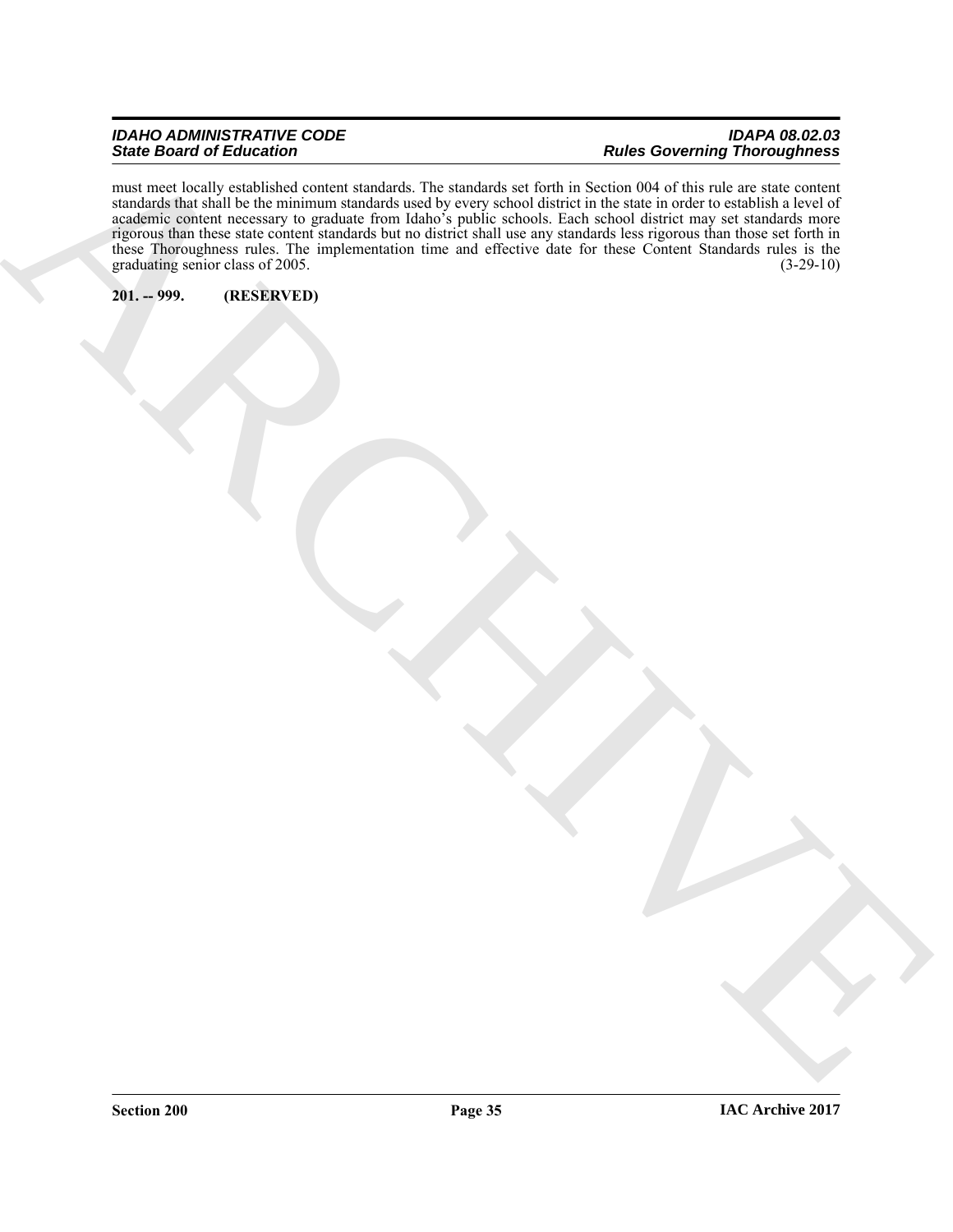# *Subject Index*

 $\frac{A}{25}$ Accountability Academic Measures by School Category 26 Annual Measurable Achievement Objectives (AMAOs) 29 Annual Measurable Progress Definitions 27 Reporting 27 School Category 26 School Quality Measures by School Category 27 Advanced Opportunities 15 Advanced Opportunities Early Graduation Scholarship Funding (Effective July 1, 2016)  $-15$ Advanced Opportunities Requirement 15 Alternative Secondary Programs 21 Graduation Credit 22 Instruction 21 Special Services 22 Student Qualifications 21 Assessment In The Public Schools 22 Comprehensive Assessment Program 23 Comprehensive Assessment Program Schedule 24 Content 23 Costs of Additional Services 25 Costs Paid by the State 24 Demographic Information 25 Dual Enrollment 25 Philosophy 22 Purposes 22 Scoring & Report Formats 23 Services 25 Test Security, Validity & Reliability 25 Testing Population 23 **B** Basic Curriculum 10

Basic Values 33

### **C**

Citizenship 33 Communication 32 Age-Appropriate Classroom, School, & Community Activities 32 Communication Skills Emphasis 32 Curricular Materials Selection & Online Course Approval 31 Bids 31 Depository 32 Local Policies 32

Multiple Adoptions are Made in Each Subject Area 31 Online Course Review & Approval Process 32 Subject Areas 31

### **D**

[A](#page-25-0)ccording A straight Amplits of the [C](#page-5-2)orresponding Contained Contained Contained Contained Contained Contained Contained Contained Contained Contained Contained Contained Contained Contained Contained Contained Contained C Data Collection 30 Definitions A - G, IDAPA 08.02.03, Rules Governing Thoroughness 5 "C" Average 6 Achievement Standards 5 Advanced Opportunities 5 All Students 5 Alternative Assessment (Other Ways of Testing) 5 Assessment 5 Assessment Standards 5 Asynchronous Course 5 Authentic 6 Basic Educational Skills Training 6 Career Technical Education 6 Classic Texts 6 Content Standards 6 Context (of a Performance Assessment) 6 Cooperative Work Experience 6 Criteria 6 Cues 6 Decode 6 Dual Credit 6 Emergent Literacy 7 Employability Skills 7 Entry-Level Skills 7 Evaluation (Student) 7 Experiential Education (Application) 7 Exploratory Experience (Similar to a Job Shadow) 7 Fluency 7 Genre (Types of Literature) Graphophonic/ Graphophonemic 7 Definitions H - S, IDAPA 08.02.03, Rules Governing Thoroughness Idaho Standards Achievement Tests 7 Integrated Assessment 7 Interdisciplinary Study 7 International Baccalaureate (IB) 7 Laboratory 7 Learning Plan 7 Narrative 7 Norm-Referenced Assessment 8 On-Demand Assessment 8 Performance Assessment 8

Performance Criteria 8 Performance-Based Assessment 8 Phonics 8 Portfolio 8 Print Awareness 8 Professional Development 8 Proficiency 8 Project Based Learning 8 School-to-Work Transition 9 Service Learning 9 Skill Certificate 9 Standardization 9 Standards 9 Standards-Based Education 9 Structured Work Experience 9 Student Learning Goals (Outcomes) 9 Synchronous Course 9 Definitions T - Z, IDAPA  $08.02.03$  9  $2+2$  or  $4+2$  10 Technical Competency Credit 9 Technology Education 10 Total Quality Management 10 Transferable Skills 10 Unique Student Identifier 10 Word Recognition 10 Writing Process 10

### **F**

Failure To Meet Annual Measurable Progress 30 Accountability Measures and Timelines 30 Compliance with Federal Law 30 State Department of Education 30

#### **G**

Gifted & Talented Programs 33 Administration 34 Assessment 34 Definitions 33 District Plan 34 Legal Compliance 34 Screening 34 Guidance Programs 16 Guidance 16 Individual Planning 16 Response Services of Counseling, Consultation, & Referral 16 System Support Functions That Promote Effective Delivery of Guidance Services 16

#### **H**

High School Graduation Requirements 12